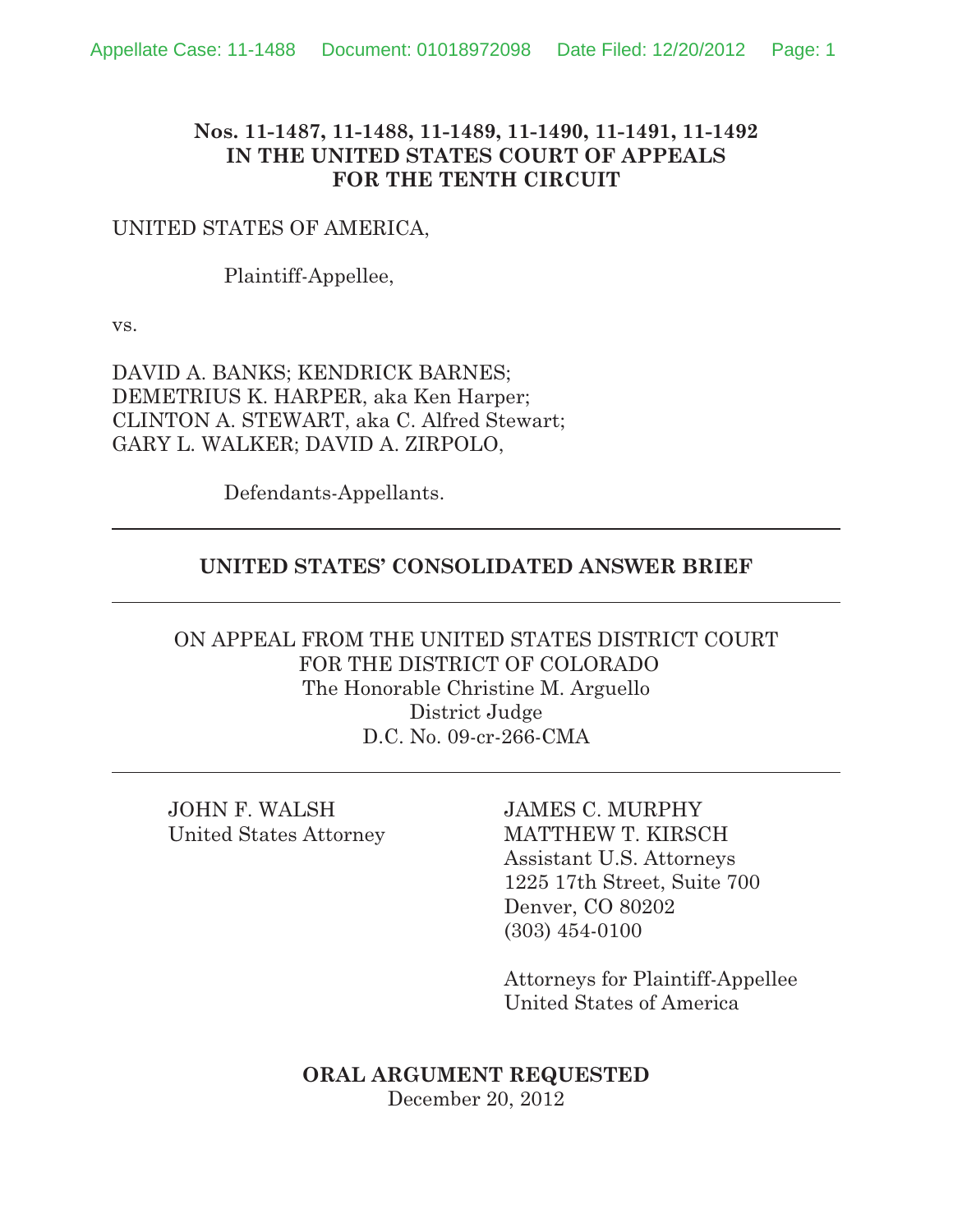# **TABLE OF CONTENTS**

|--|

|    |           |    |                            | JURISDICTIONAL STATEMENT.  Page 1 of 65                                                                                                       |  |
|----|-----------|----|----------------------------|-----------------------------------------------------------------------------------------------------------------------------------------------|--|
|    |           |    |                            |                                                                                                                                               |  |
|    |           |    |                            | STATEMENT OF THE CASE & FACTS.  Page 2 of 65                                                                                                  |  |
|    |           |    |                            |                                                                                                                                               |  |
|    |           |    |                            | ARGUMENT. $\dots \dots \dots \dots \dots \dots \dots \dots \dots \dots \dots \dots$ . Page 11 of 65                                           |  |
| I. |           |    |                            | Defendants' Right to a Speedy Trial Was Not<br>Violated When the District Court, at Defendants'<br>Own Request, Granted Multiple Continuances |  |
|    |           |    |                            |                                                                                                                                               |  |
|    | A.        |    |                            |                                                                                                                                               |  |
|    | <b>B.</b> |    |                            |                                                                                                                                               |  |
|    | C.        |    |                            |                                                                                                                                               |  |
|    |           | 1. |                            | The Speedy Trial Act: Ends-of-Justice                                                                                                         |  |
|    |           |    |                            | (a) Continuance of July 9, $2009$ Page 14 of 65                                                                                               |  |
|    |           |    | (b)                        | Continuance of August 20,                                                                                                                     |  |
|    |           |    | $\left( \mathrm{c}\right)$ | Continuance of December 18,                                                                                                                   |  |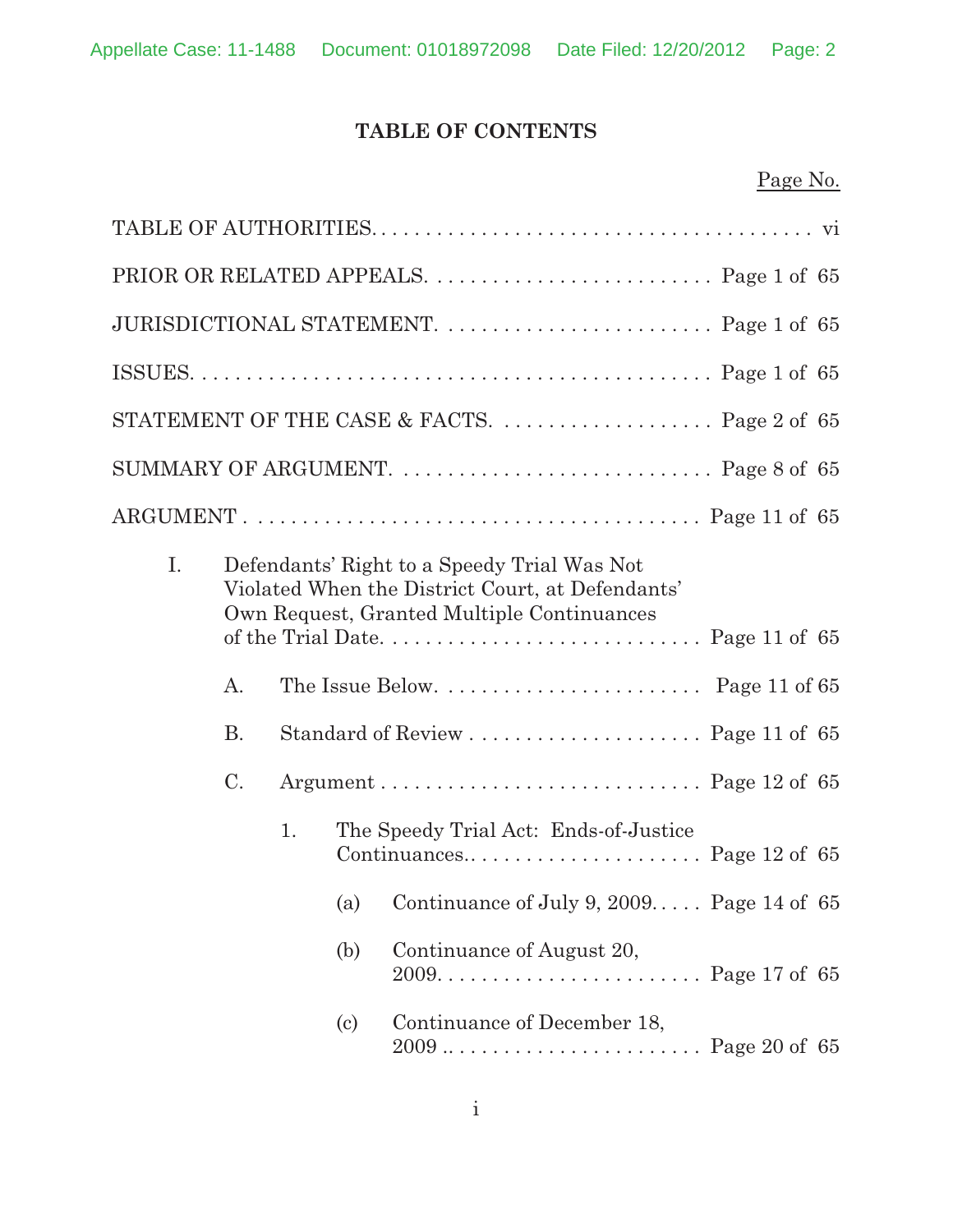|     |                |    | (d)                        | Continuance of November 22,                                                                                                                               |  |  |
|-----|----------------|----|----------------------------|-----------------------------------------------------------------------------------------------------------------------------------------------------------|--|--|
|     |                | 2. |                            | The Sixth Amendment Page 28 of 65                                                                                                                         |  |  |
|     |                |    | (a)                        | The Length of Delay Page 29 of $65$                                                                                                                       |  |  |
|     |                |    | (b)                        | The Reason for the Delay Page 30 of $65$                                                                                                                  |  |  |
|     |                |    | $\left( \mathrm{c}\right)$ | Defendant's Assertion of His<br>Right to a Speedy Trial $\ldots \ldots$ Page 31 of 65                                                                     |  |  |
|     |                |    | (d)                        | Whether the Delay Prejudiced                                                                                                                              |  |  |
| II. |                |    |                            | The Trial Court Did Not Compel Co-Defendant<br>Barnes to Testify in Violation of His Fifth Amendment<br>Privilege; Defendants Have Not Shown Any Error In |  |  |
|     | A.             |    |                            | The Issue Below. $\dots \dots \dots \dots \dots \dots$ . Page 34 of 65                                                                                    |  |  |
|     | <b>B.</b>      |    |                            |                                                                                                                                                           |  |  |
|     |                | 1. |                            | Fifth Amendment. $\dots \dots \dots \dots \dots$ Page 38 of 65                                                                                            |  |  |
|     |                | 2. |                            | Sixth Amendment - Jury                                                                                                                                    |  |  |
|     |                | 3. |                            | Alleged Structural Error.  Page 39 of 65                                                                                                                  |  |  |
|     | $\mathbf{C}$ . |    |                            |                                                                                                                                                           |  |  |
|     |                | 1. |                            | Defendant Barnes Voluntarily Chose to<br>Testify Under Direct Examination By<br>His Fellow Defendants and In Doing<br>So Waived His Privilege Against     |  |  |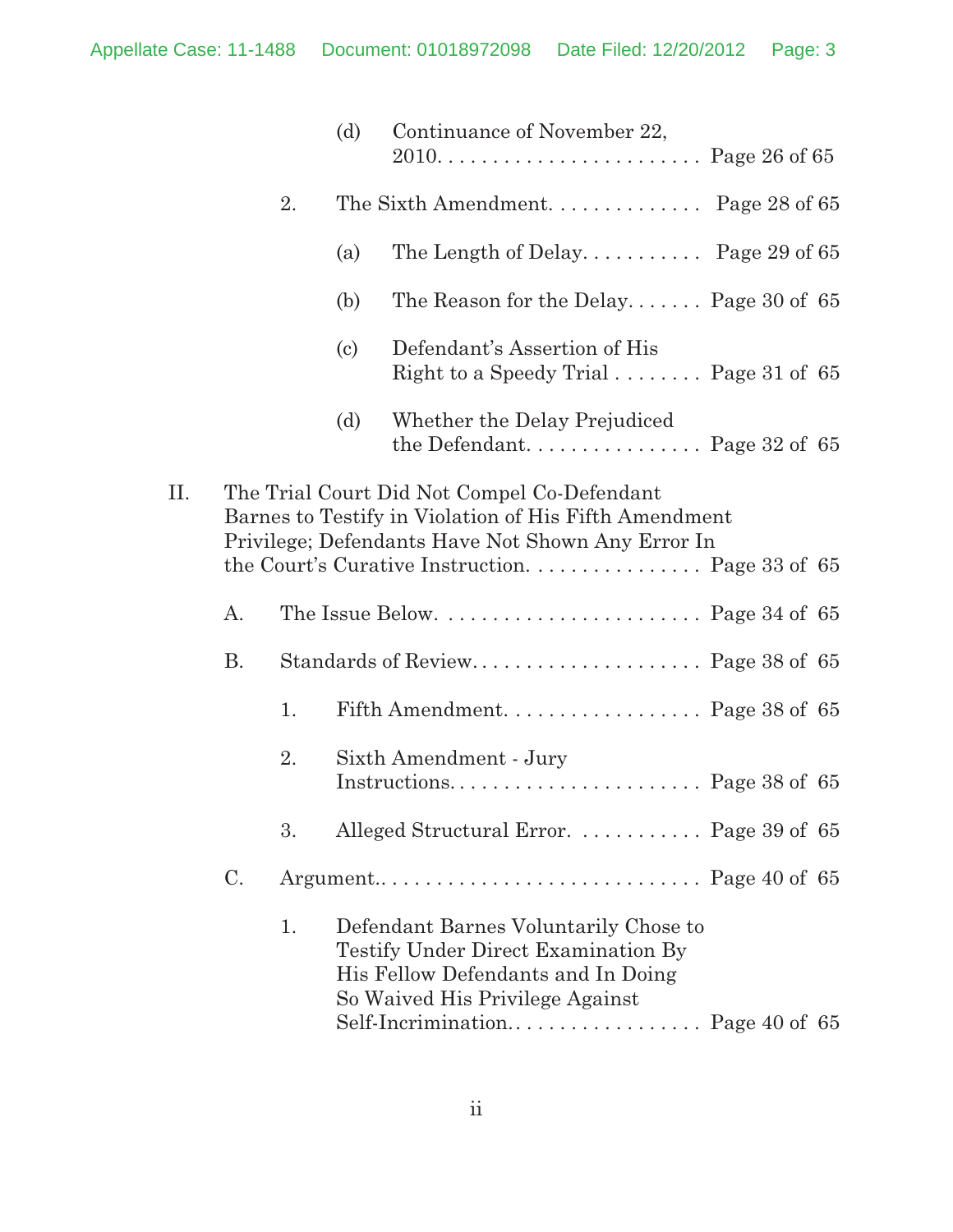|             |           | 2. | Defendants Refused One of The Curative<br>Instructions The Court Offered to Give<br>and Failed to Object To The Curative<br>Instruction That Was Given Page 45 of 65 |  |
|-------------|-----------|----|----------------------------------------------------------------------------------------------------------------------------------------------------------------------|--|
|             |           | 3. | Defendants Have Not Shown Prejudice<br>And In Any Event Have Waived Any<br>Claim of Prejudice Resulting From<br>Their Own Deliberate Acts Page 48 of $65$            |  |
| III.        |           |    | The Trial Court Did Not Abuse Its Discretion In<br>Excluding The Testimony of Two Purported                                                                          |  |
|             | A.        |    | The Issue Below. $\dots \dots \dots \dots \dots \dots$ . Page 52 of 65                                                                                               |  |
|             | <b>B.</b> |    |                                                                                                                                                                      |  |
|             | C.        |    |                                                                                                                                                                      |  |
|             |           | 1. | Rule 16 Violations & Lack of Notice  Page 56 of 65                                                                                                                   |  |
|             |           | 2. | Testimony as Expert Witnesses Page 59 of 65                                                                                                                          |  |
|             |           | 3. | Testimony as Fact Witnesses Page 61 of 65                                                                                                                            |  |
|             |           | 4. | Cumulative Testimony Page 62 of 65                                                                                                                                   |  |
| CONCLUSION. |           |    |                                                                                                                                                                      |  |
|             |           |    | ORAL ARGUMENT STATEMENT Page 63 of 65                                                                                                                                |  |
|             |           |    |                                                                                                                                                                      |  |
|             |           |    | CERTIFICATE OF DIGITAL SUBMISSION Page 64 of 65                                                                                                                      |  |
|             |           |    |                                                                                                                                                                      |  |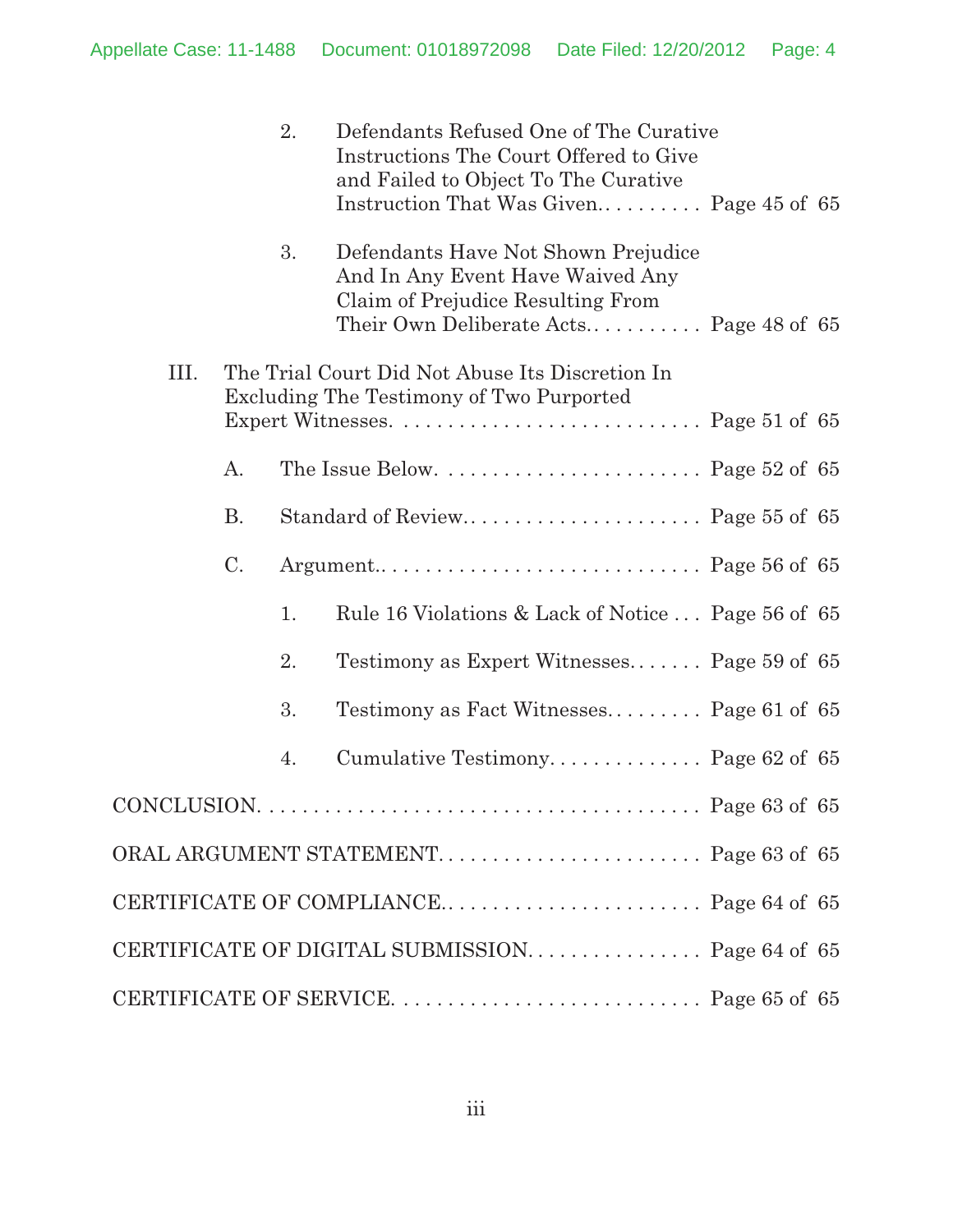# **TABLE OF AUTHORITIES**

#### **FEDERAL CASES**

| Page No.                        |
|---------------------------------|
| Arizona v. Fulminante,          |
| Barker v. Wingo,                |
| <b>Bloate v. United States,</b> |
| Caminetti v. United States,     |
| Chapman v. California,          |
| Davis v. North Carolina,        |
| Dodge v. Cotter Corp.,          |
| Doggett v. United States,       |
| Harrison v. United States,      |
| Marchetti v. United States,     |
| Mitchell v. United States,      |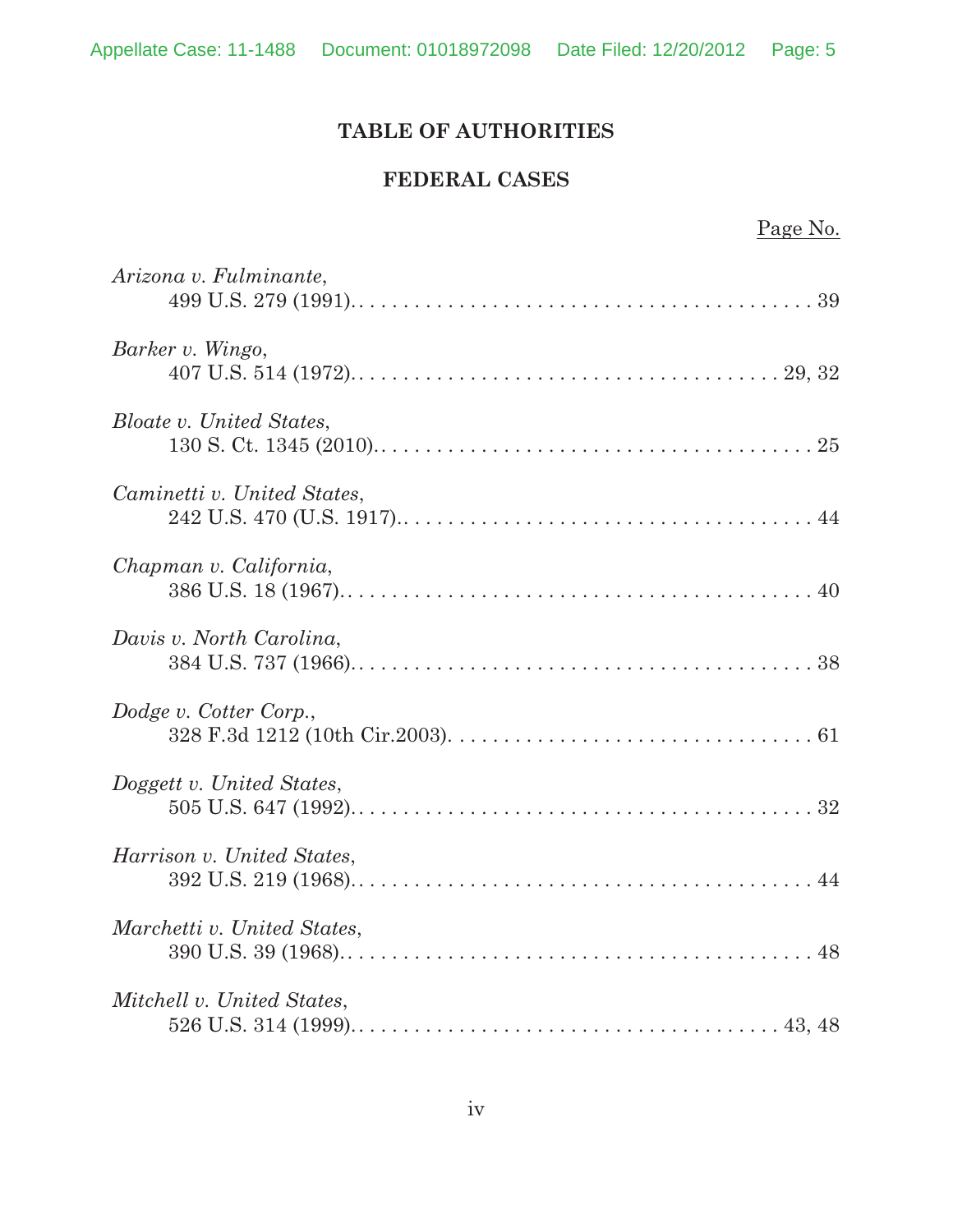| Ralston v. Smith & Nephew Richards, Inc., |
|-------------------------------------------|
| Taylor v. Illinois,                       |
| United States v. Adams,                   |
| United States v. Batie,                   |
| United States v. Bruton,                  |
| United States v. Byrne,                   |
| United States v. Chalan,                  |
| United States v. Cornelius,               |
| United States v. Crockett,                |
| United States v. Fabiano,                 |
| United States v. Fishman,                 |
| United States v. Garcia,                  |
| United States v. Gonzales,                |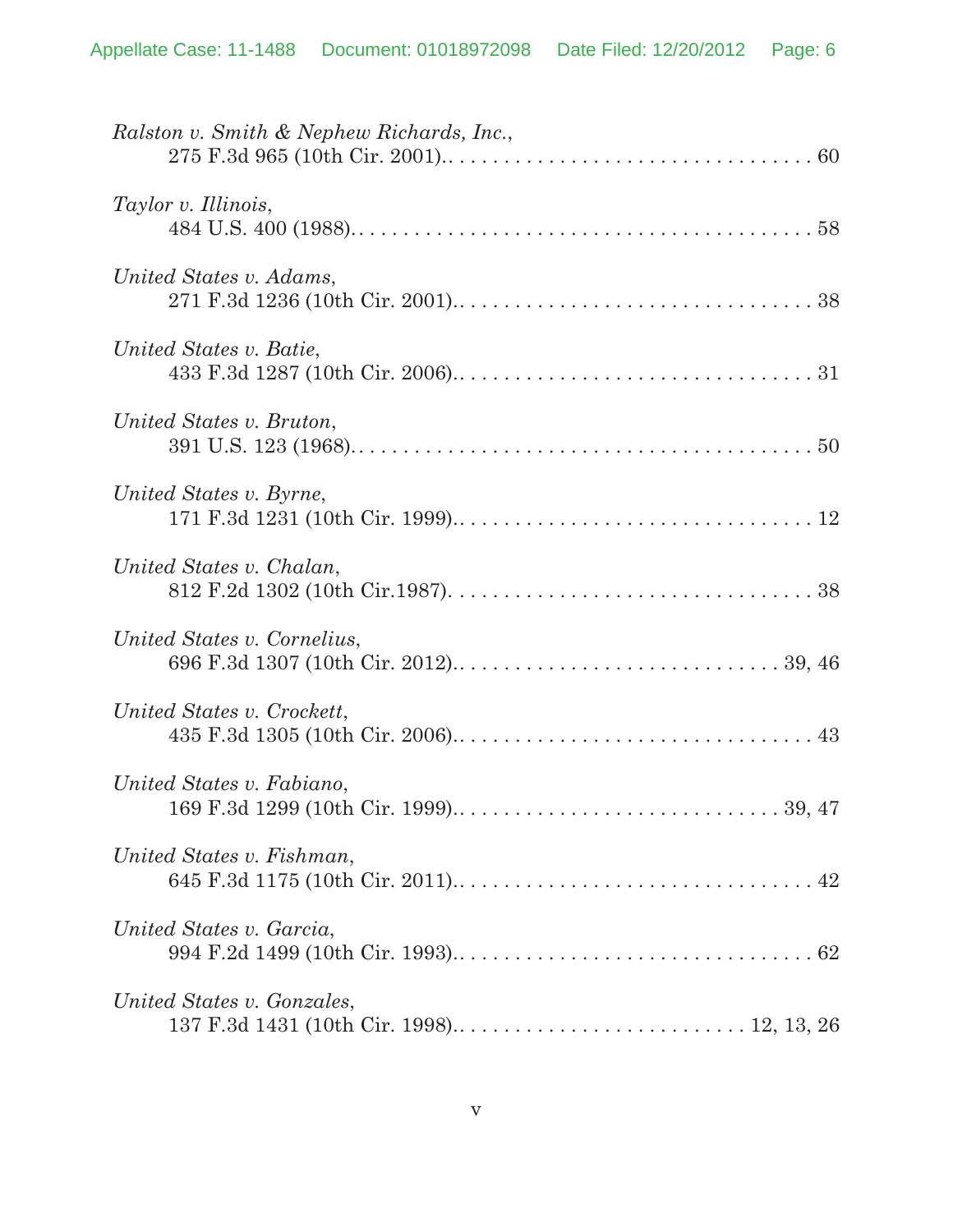| United States v. Hanrahan,                                                       |
|----------------------------------------------------------------------------------|
| United States v. Irving,                                                         |
| United States v. Kalady,                                                         |
| United States v. Larson,                                                         |
| United States v. Lauder,                                                         |
| United States v. Lawrence,                                                       |
| United States v. Lott,                                                           |
| United States v. Madden,                                                         |
| United States v. Magleby,                                                        |
| United States v. McGehee,                                                        |
| United States v. Moreira,<br>416 Fed.Appx. 803 (10th Cir. 2011) (unpublished) 25 |
| United States v. Nacchio,                                                        |
| United States v. Nichols,                                                        |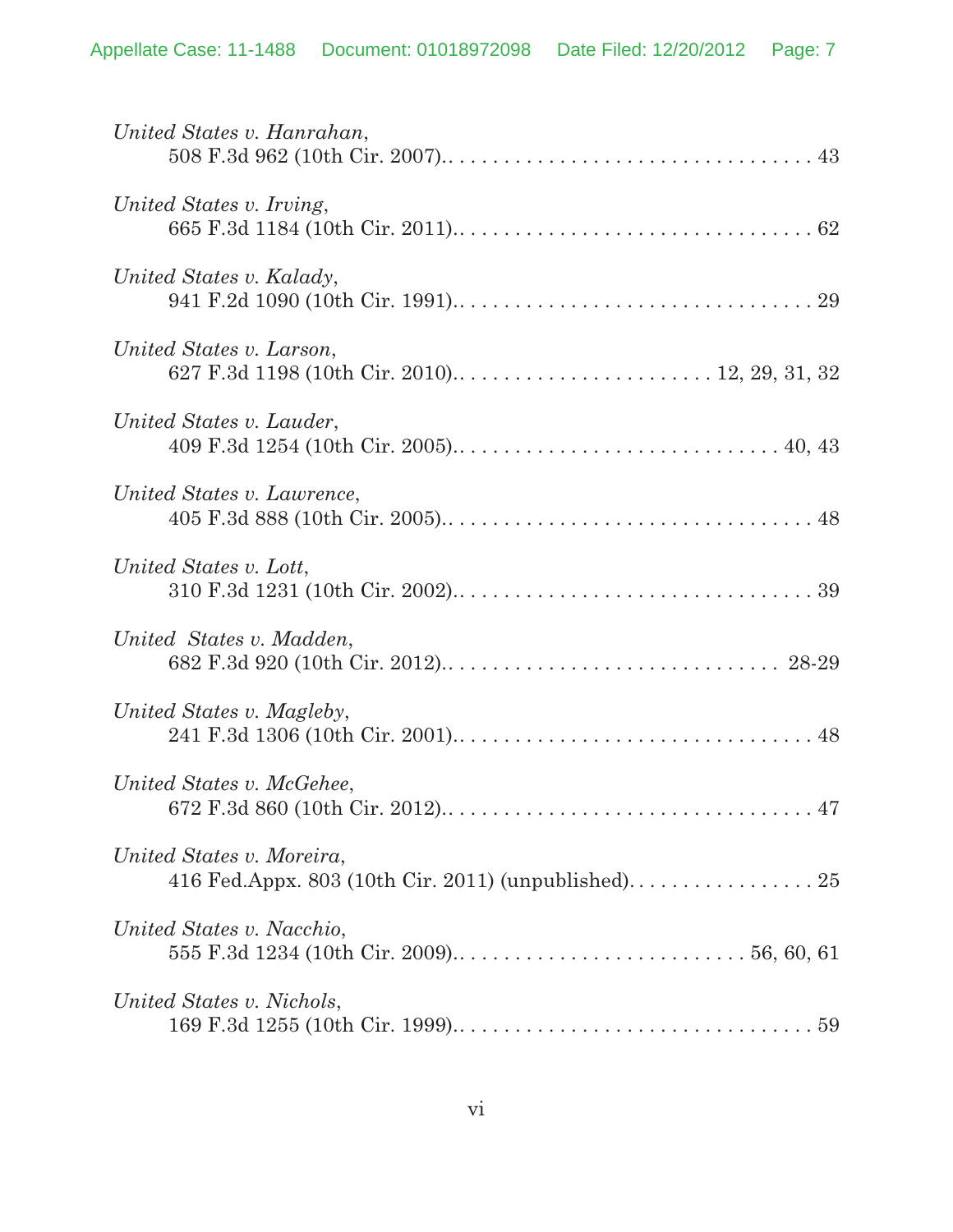| United States v. Occhipinti,        |
|-------------------------------------|
| United States v. Olano,             |
| United States v. Rice,              |
| United States v. Rivas-Macias,      |
| United States v. Russell,           |
| United States v. Sarracino,         |
| United States v. Seltzer,           |
| United States v. Toombs,            |
| United States v. Wicker,            |
| Wood v. Milyard,                    |
| <b>FEDERAL STATUTES &amp; RULES</b> |
|                                     |
|                                     |
|                                     |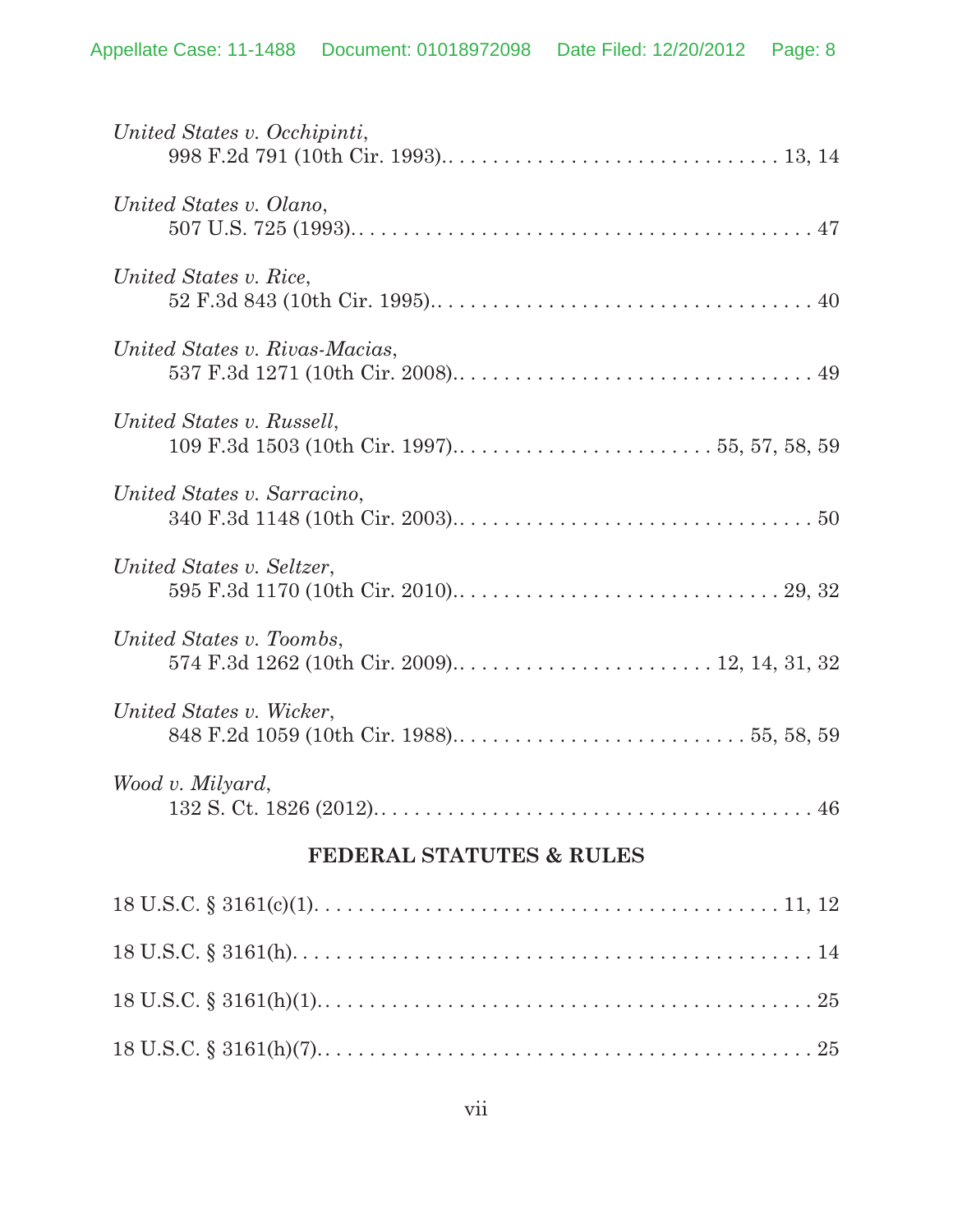| Graham, Handbook of Federal Evidence, §701.1 (3rd ed. 1991). 61 |
|-----------------------------------------------------------------|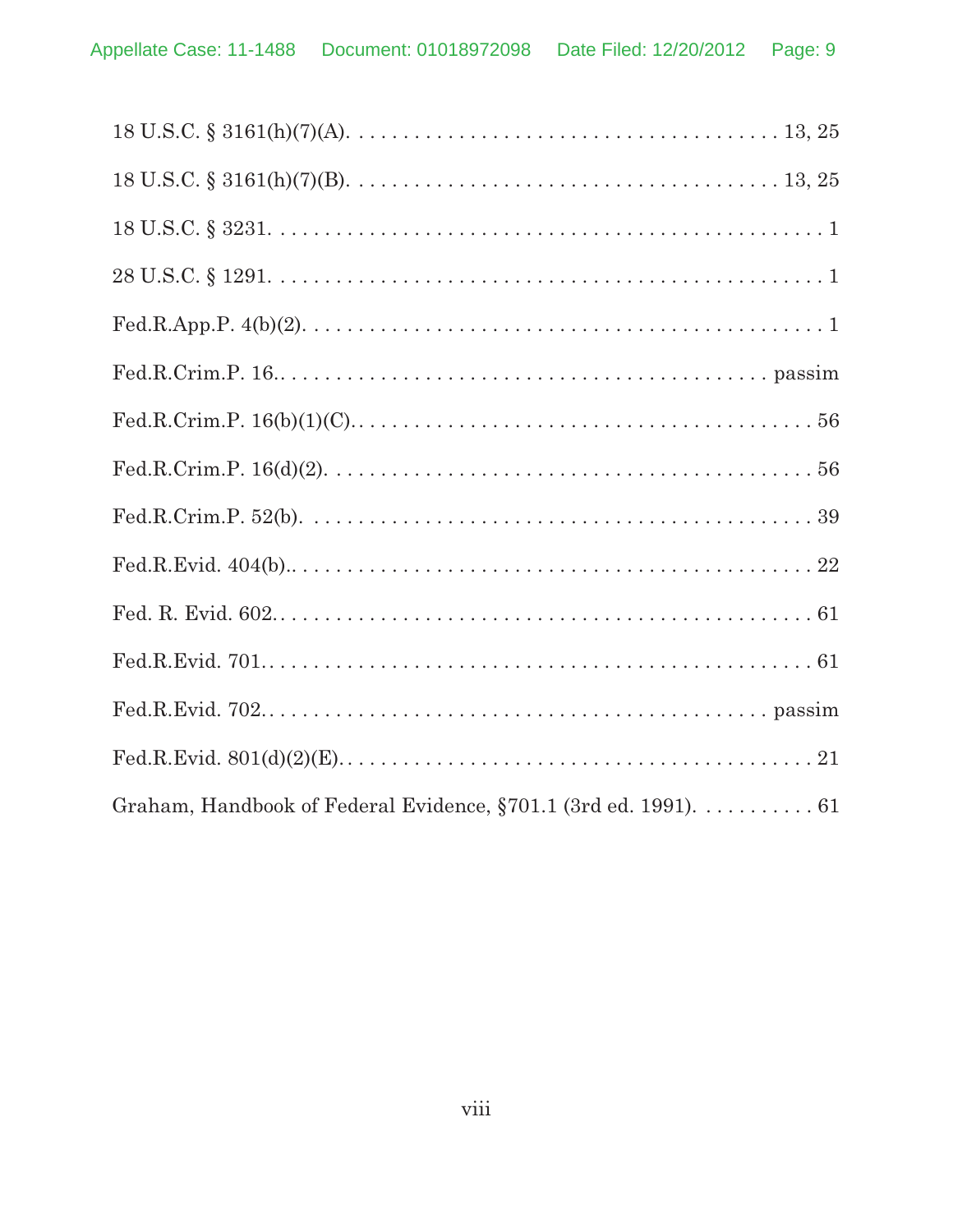# **PRIOR OR RELATED APPEALS**

No prior or related appeals exist.

# **JURISDICTIONAL STATEMENT**

Jurisdiction in the district court arose under 18 U.S.C. § 3231, where defendants were convicted at trial of one or more counts of mail fraud and/or conspiracy to commit mail and wire fraud. Vol. I at 806-815. After the jury returned its verdict, but before entry of final judgment, all defendants filed notices of appeal. *Id*. at 880-885. *See* Fed.R.App.P. 4(b)(2). Final judgments have now entered as to all six defendants. *Id*. at 1687, 1701, 1712, 1723, 1734, 1745. Defendants appeal their convictions and this court's jurisdiction arises under 28 U.S.C. § 1291.

# **ISSUES**

- I. Whether defendants' statutory or constitutional right to a speedy trial was violated when the district court, at defendants' request, granted multiple continuances of the trial date.
- II. Whether the trial court compelled co-defendant Barnes to testify in violation of his Fifth Amendment privilege against self-incrimination or failed to adequately instruct the jury regarding his testimony.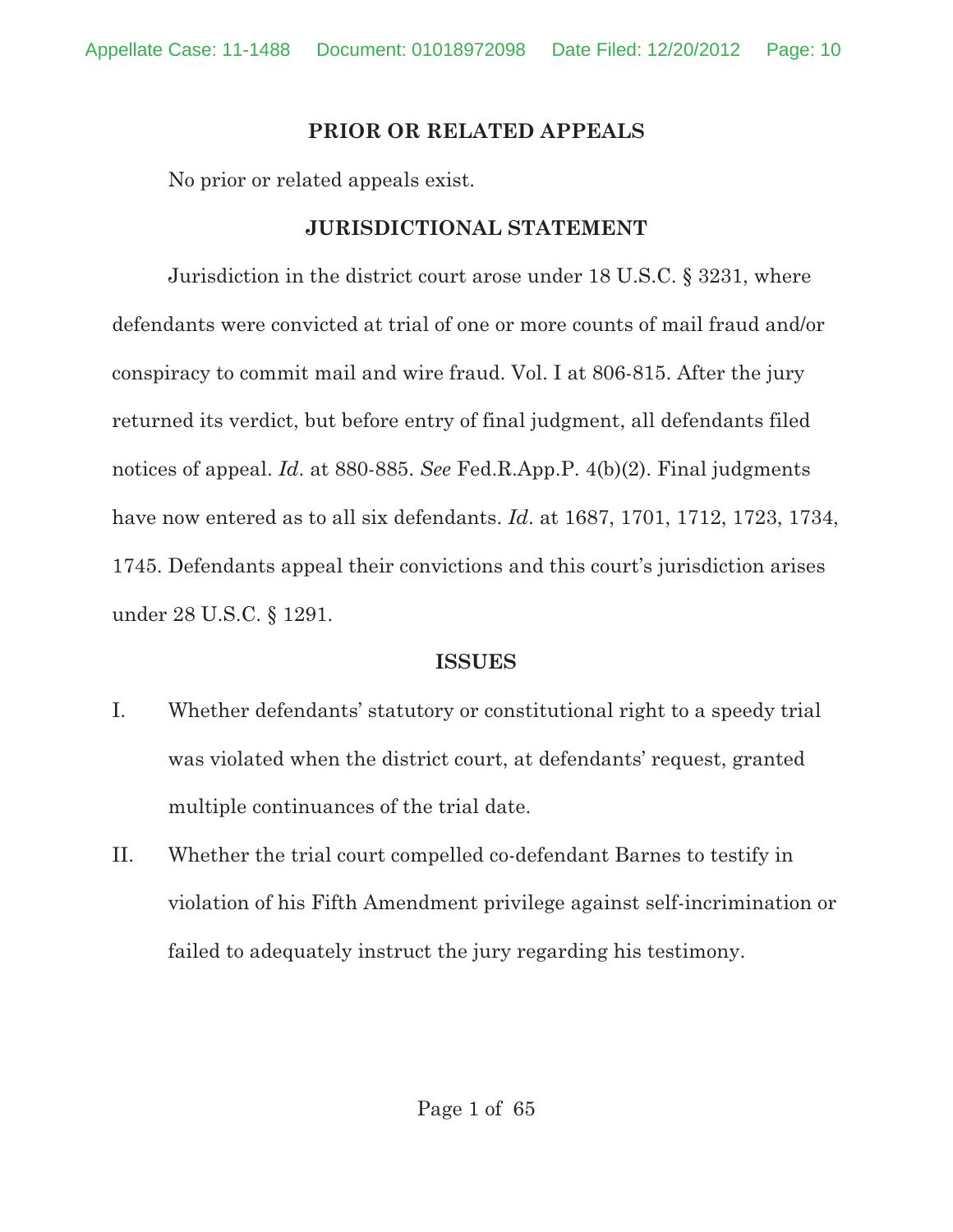III. Whether the district court abused its discretion at trial in excluding the testimony of two witnesses the defense sought to call, after finding that defendants had failed to satisfy the requirements of Fed.R.Crim.P. 16 and Fed.R.Evid. 702.

# **STATEMENT OF THE CASE & FACTS**

Following a lengthy jury trial in the District of Colorado, the six defendants were convicted of one or more counts of mail fraud and/or conspiracy to commit mail and wire fraud and sentenced to terms of imprisonment ranging from 87 to 135 months. Vol. I at 806-815.

# **Factual Background1**

Starting around October, 2002, the defendants operated or were associated with entities called Leading Team, Inc. ("LT") and DKH, LLC ("DKH"), sometimes doing business as DKH Enterprises. *See, e.g.,* Vol II at 694-95. Defendant Walker was the President of LT and Defendant Banks was an executive as well. *Id.* at 702, 3058. Defendant Harper was the President of DKH and Defendant Stewart was a vice president. *Id.* at 227, 1397-98. Sometime in 2003, the defendants stopped operating LT and begin operating a third entity, IRP Solutions Corporation ("IRP"). Defendant

<sup>&</sup>lt;sup>1</sup> This statement is intended only to provide factual background for the issues on appeal. Facts directly relevant to those issues are stated, with record citations, in the argument section to which the facts pertain.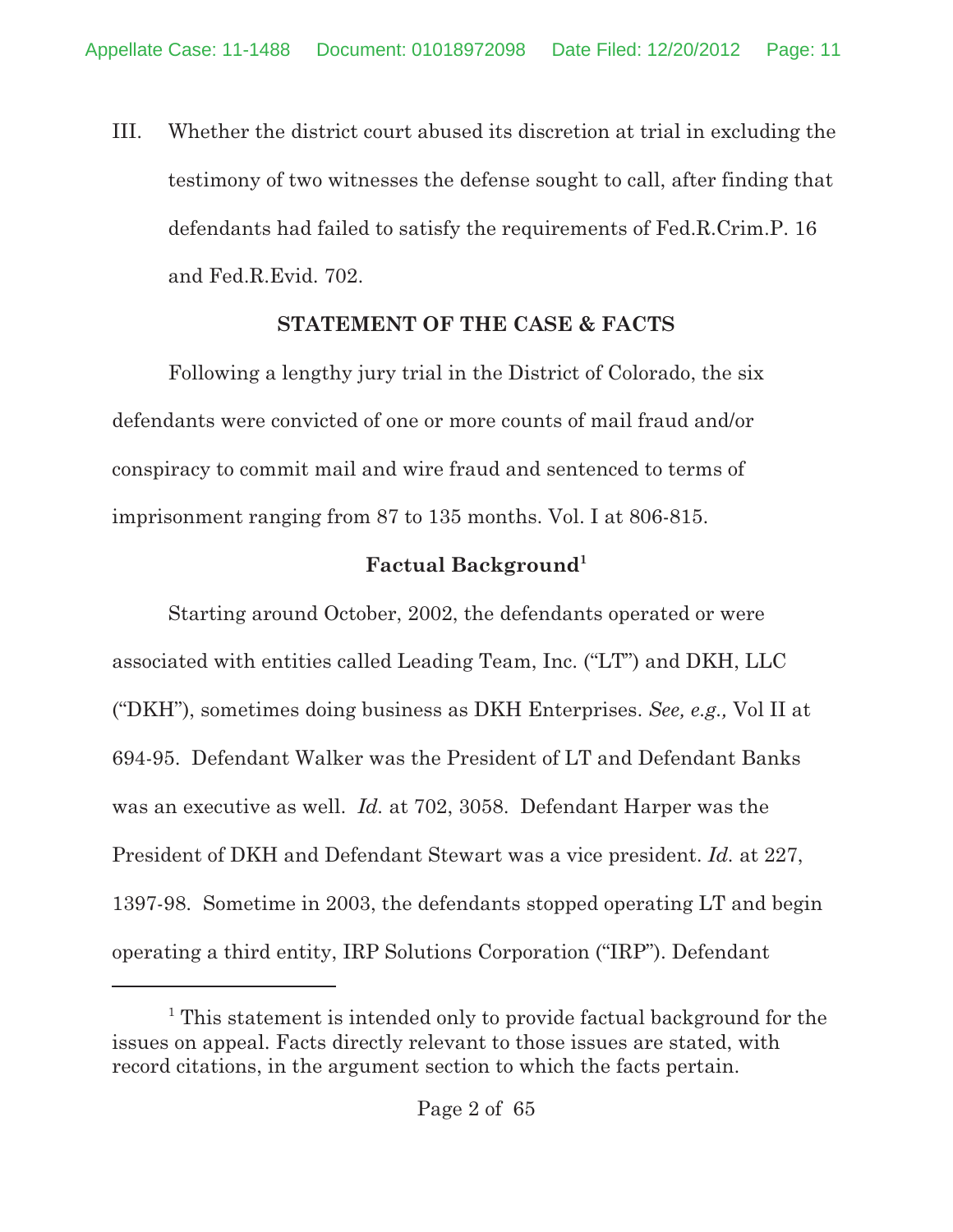Walker was the President of IRP, Defendant Banks was the Chief Operating Officer, and the remaining defendants held other executive positions. *Id.* at 423, 1586. These entities were all involved with the development of a software program known as Case Investigative Life Cycle, or CILC. *Id.* at 2950.

Beginning around October, 2002, the defendants began contacting staffing companies and attempting to set up "payrolling" arrangements with the staffing companies. *Id.* at 694-95, 701, 21-2527. A "payrolling" transaction typically involves a staffing company hiring employees who have been pre-selected by the staffing company's client and then placing those employees with the client. *See, e.g., id.* at 693, 741. In a payrolling transaction, a staffing company is paid a premium, in addition to the wages it pays to employees, for its handling of administrative tasks such as tax withholding and reporting related to these employees. *Id.* at 693, 741-42.

Defendants Banks, Harper, Stewart, Zirpolo, or someone else acting as their agent, initiated contact with a staffing company. *See, e.g., id.* at 694-95, 743, 771-72, 1984-85. Witnesses from over twenty different staffing companies testified that during these initial contacts, the defendants falsely represented that LT, IRP, or DKH, was on the verge of signing a contract to sell CILC software to one or more major law enforcement agencies, or were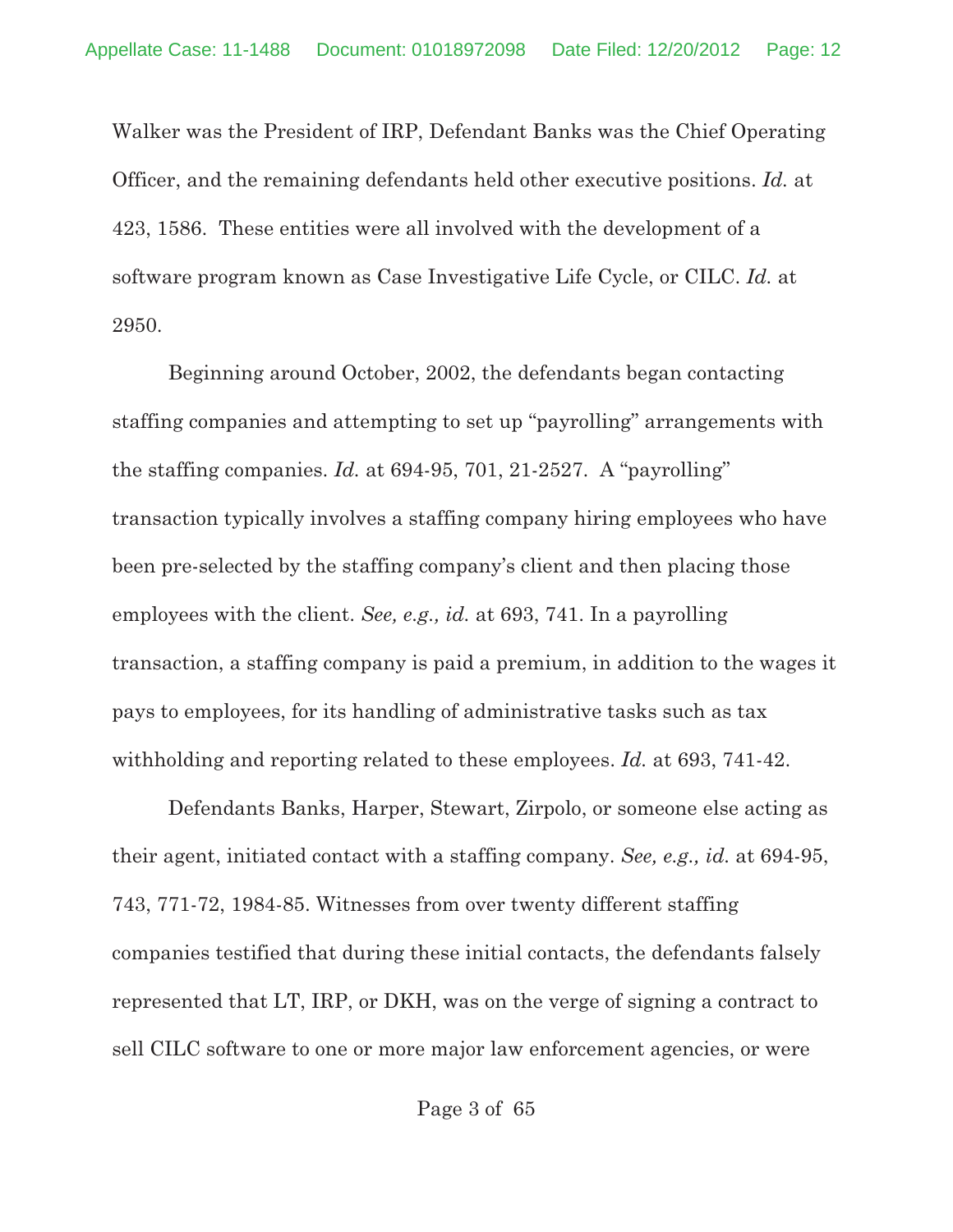already doing business with such law enforcement agencies. *See, e.g.,* Vol II. at 695-96, 744-45, 1431-32, 1986-88. The agencies most often mentioned by the defendants included the United States Department of Homeland Security ("DHS"), New York City Police Department ("NYPD") and the United States Department of Justice ("DOJ"). *See, e.g., id.* at 744, 757, 1986-87. Staffing company witnesses testified that these representations led them to believe that the defendants' companies would be able to pay the staffing companies' invoices and that they relied on these representations in deciding whether to do business with the defendants. *See, e.g., id.* at 777, 1399-1400, 1432.

Testimony from representatives of the law enforcement agencies cited by the defendants established not only that they had made no sales of CILC to those agencies, but that the defendants had no basis even for believing that such sales were imminent. Three witnesses from DHS, including Steven Cooper, William Witherspoon, and Paul Tran, testified that they met with some of the defendants, including Banks, Walker, and Stewart, as a part of an information-gathering process conducted by DHS in 2003-2004, related to case management software. *Id.* at 1125-29, 1131-33 (Tran), 1169-77 (Witherspoon), 2942-43 (Cooper). All three testified that DHS did not purchase the CILC software and that no one from DHS told any of the defendants that DHS would purchase the software. *Id.* at 1135-36 (Tran),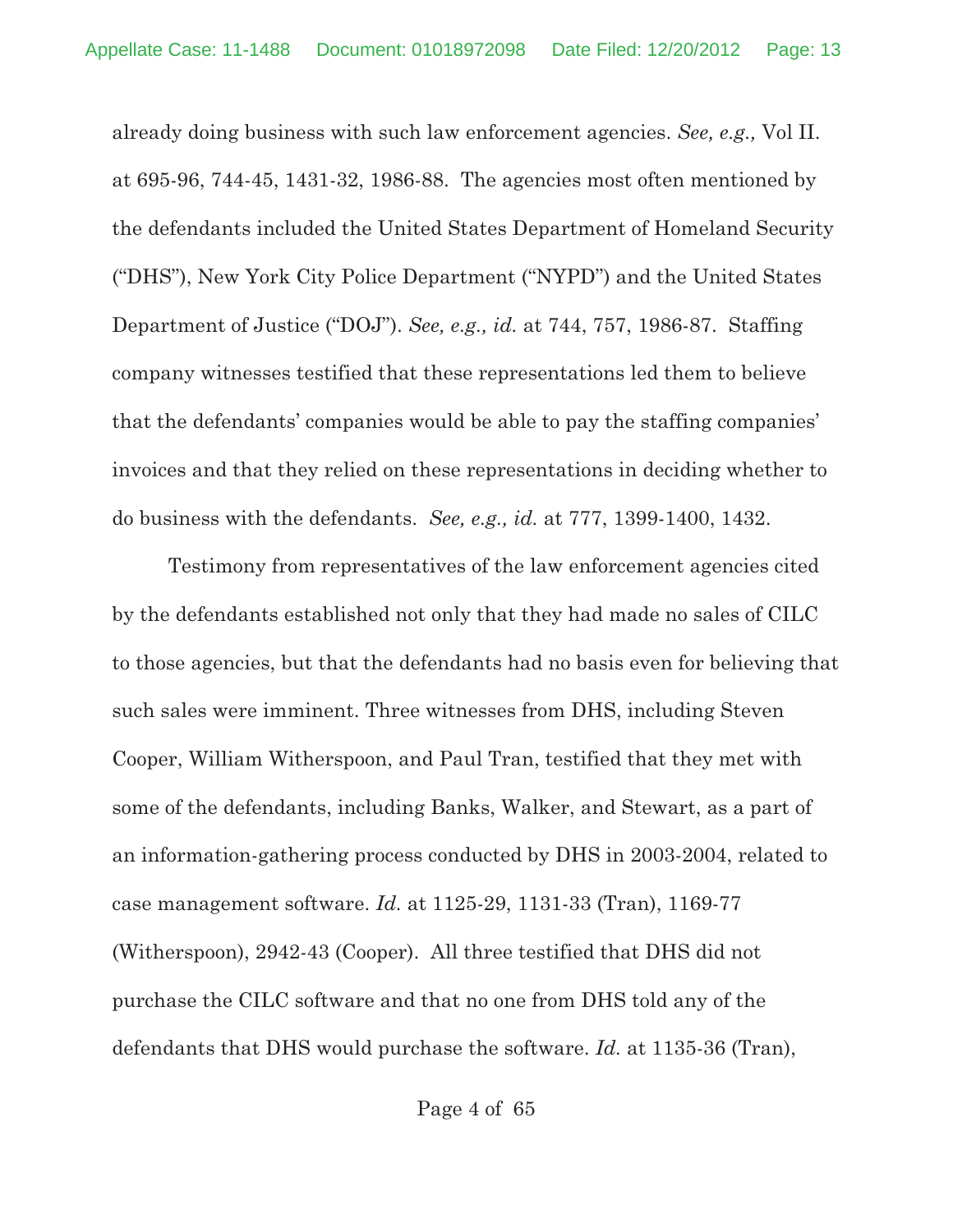1178-79, 1200 (Witherspoon), 2977-78 (Cooper). Mr. Cooper, the head of the DHS component that was conducting the research, testified that no money had ever been budgeted to purchase case management software during the relevant time period. *Id.* at 2958-59, 2968. Price Roe, former assistant to the DOJ's Chief Information Officer, provided similar testimony about the defendants' interactions with DOJ and the lack of any representations by DOJ that it would buy defendants' software. *Id.* at 901-10. Finally, Frank Bello, Assistant Commissioner for Contract Administration for the NYPD, testified that all procurements for the NYPD went through his department. *Id.* at 1202. He further explained that IRP had not even registered to bid on NYPD contracts until February, 2004, and that neither IRP, any of the individual defendants, nor their other companies had ever actually bid on or been awarded a contract with the NYPD. *Id.* at 1207-10. Testimony from former NYPD officer John Shannon established that, in early 2005, the defendants mailed free copies of CILC to the NYPD. Mr. Shannon testified that the NYPD was "furious" about receiving the software outside of proper channels and returned it to IRP. *Id.* at 2551-55.

In addition to making false statements about current or impending contracts with major law enforcement agencies, the defendants used other tactics to prevent victim staffing companies from learning that the defendants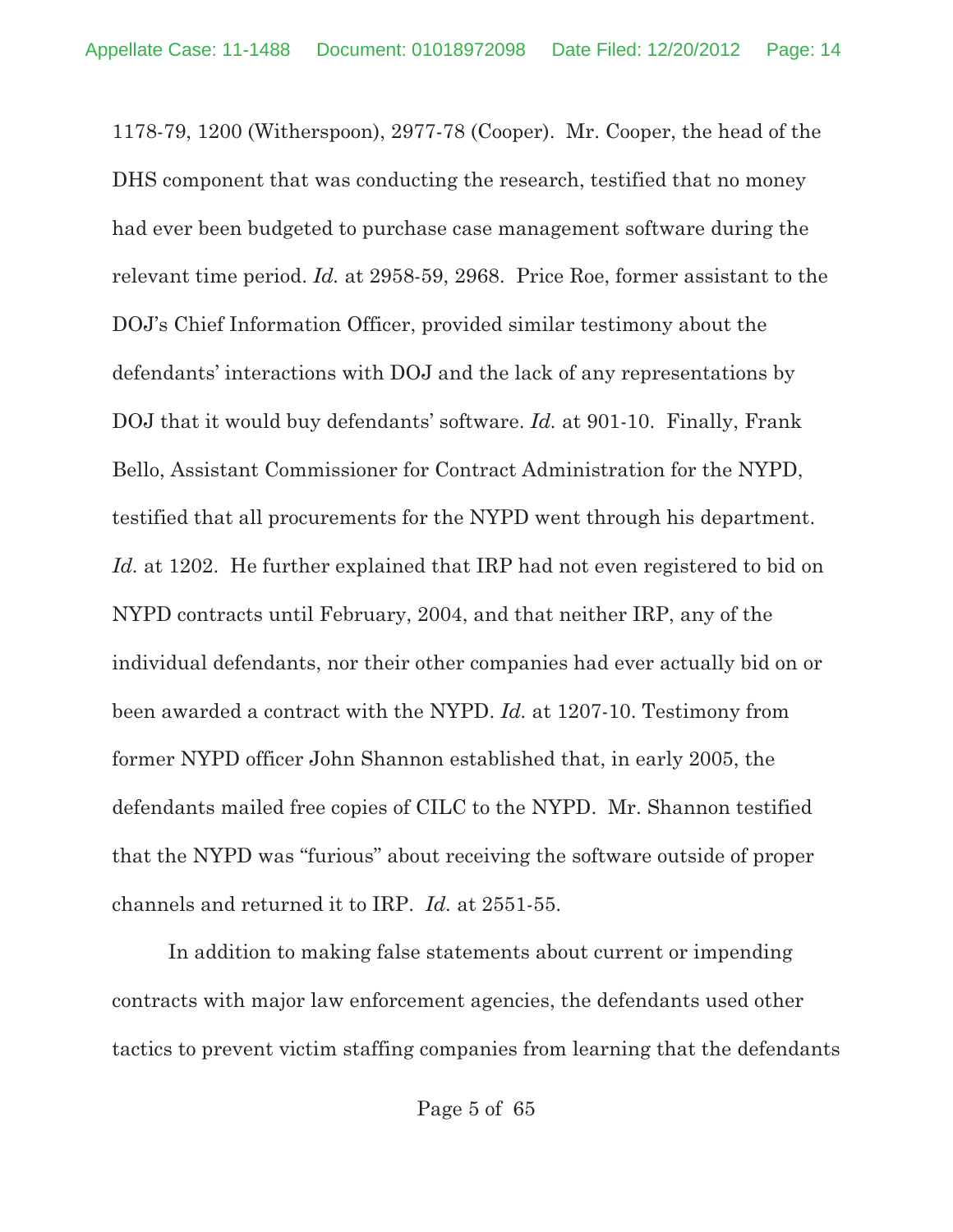had no intention of paying them. For example, the conspirators used related entities, controlled by them, as references in credit applications. *Id.* at 1778- 82, 1806-09. The conspirators also took steps to prevent staffing companies from realizing that payrolled employees had previously worked for other staffing companies who had not been paid. For example, Samuel K. Thurman, payrolled through four different staffing companies at IRP, testified that he was instructed by defendant Harper to act as if he had not previously been employed at IRP through other staffing companies when he began working for a new staffing company. *Id.* at 2081-85. On days when he was to meet with a representative of a new staffing company, Mr. Thurman and other employees were told to leave the building before the staffing company representative arrived. They were then directed to sign in as visitors upon re-entry, even though he and the other employees already had access badges for the office. *Id.* at 2087-89. When acting on behalf of IRP, defendants Harper and Stewart often used their middle names rather than their first names to hide their previous association with DKH. *See, e.g.*, *id.* at 449, 1430-31, 1434-35, 2453-57.

All of the defendants submitted time cards in their own names to staffing companies where they were payrolled. The defendants were either reporting time to staffing companies using aliases or were allowing their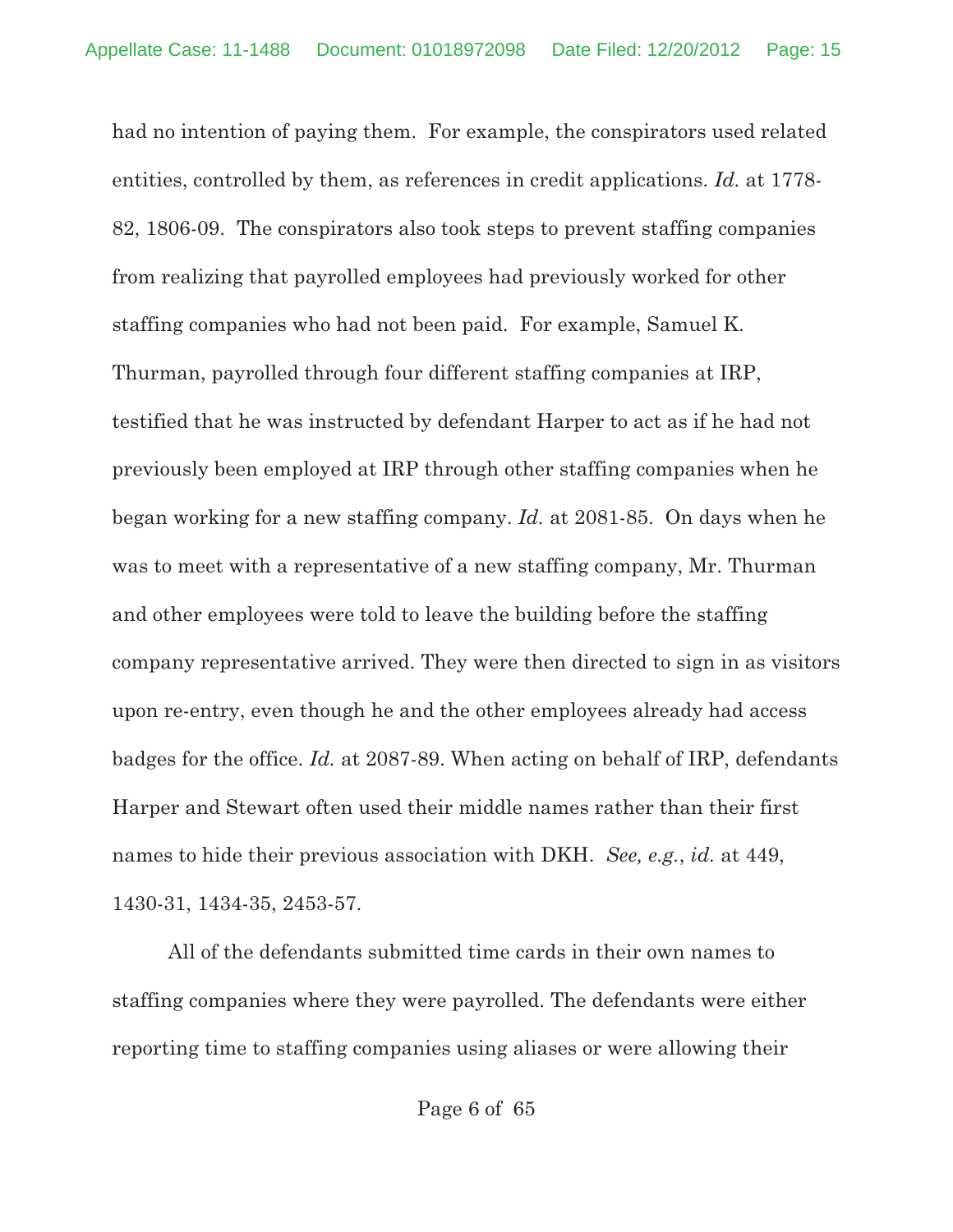names to be used as aliases for this purpose. *See, e.g.*, *Id.* at 2024-25, 2029-30, 2037-38. All of the defendants except Barnes also approved time cards for each other and for other payrolled employees in whose name time was reported, and the approved time cards in many cases reported substantially overlapping, if not identical, hours for the same employee to two or even three different staffing companies. *Id.* at 2129-58. Each of the defendants except Barnes approved overlapping time cards on at least one occasion and often more. *Id.* Defendants Harper and Stewart, for example, approved overlapping time cards for ten different staffing companies, while defendant Zirpolo approved overlapping time cards for four different staffing companies. *Id.* Defendant Barnes reported working a total of twenty-four or more hours in a day for three different staffing companies on approximately twenty-three different days. *Id.*

Staffing company witnesses testified that, once they began questioning the defendants about their failure to pay the initial invoices from staffing companies, they received additional, false assurances that the defendants were just about to pay them. *See, e.g., id.* at 712-13. During these assurances, the defendants often furthered the false impression that they were actively doing business with large government agencies by making references to "slow government payment/procurement/business cycles." *See, e.g.*, *id.* at 785-86,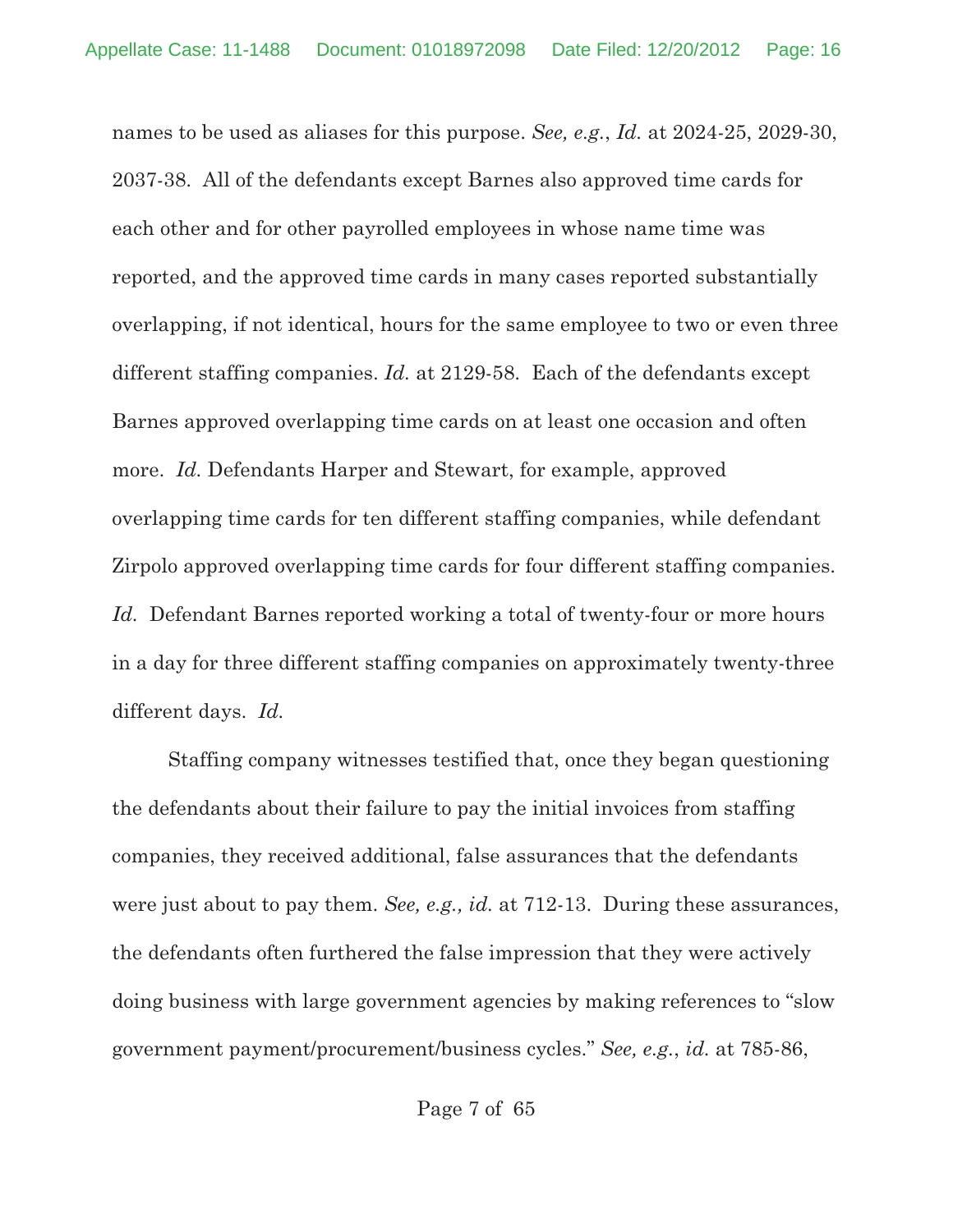789-90, 1406-08. These assurances caused the staffing companies to continue to payroll employees at LT/DKH/IRP, which ultimately increased the loss to the staffing companies. *See, e.g.*, *id.* at 786-87. Witnesses from multiple staffing companies, including Dottie Peterson from Snelling, Katherine Holmes from AppleOne, and Greg Krueger from PCN, testified that they attempted to visit the IRP offices as part of their collection efforts and were turned away at the door by security guards. *Id.* at 1084-85, 1409-11, 1700.

Testimony from U.S. Attorney's Office auditor Dana Chamberlin established the loss suffered by the victim staffing companies as a result of the defendants' conspiracy and scheme. After giving the defendants credit for the partial payments they made to three of the forty-two victims, the total outstanding invoices for the forty-two different companies was over \$5,000,000. *Id.* at 2164-68.

#### **SUMMARY OF ARGUMENT**

I. The trial court's findings in support of the ends-of-justice continuances under the Speedy Trial Act specify in great detail why the continuances of the trial date were necessary. The record shows that the number and type of charges, the number of defendants, and the voluminous discovery materials, necessitated the continuances in order to allow defense counsel to prepare for motions practice and trial. Defendants sought all of the continuances they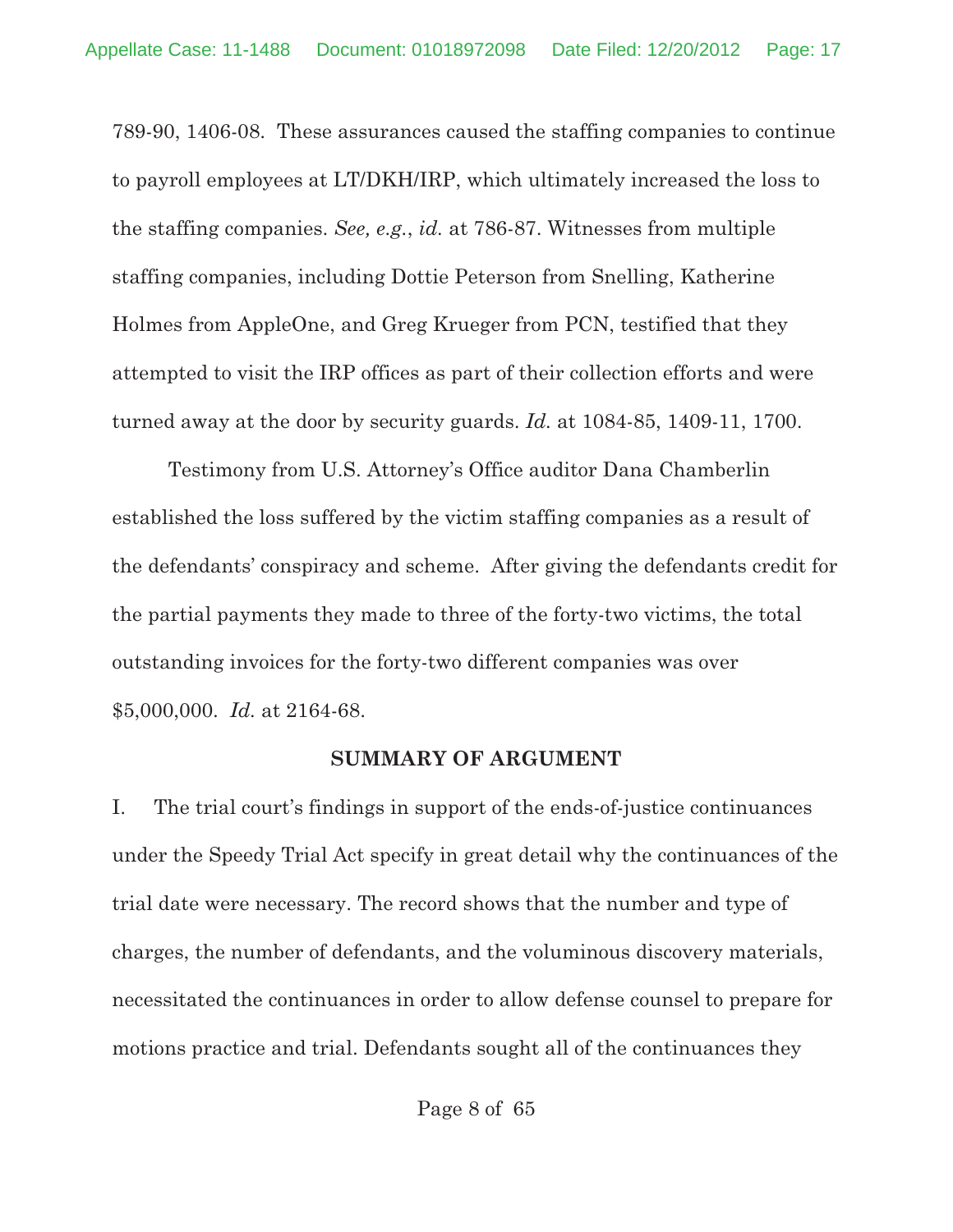now complain of and did not assert their speedy trial rights until the first day of trial. The length of the delay – somewhat over two years – was reasonable given the number of charges, defendants, and the large volume of discovery. And defendants have not supported their claims of prejudice: their allegations are speculative and conclusory. Hence, the delay in bringing defendants to trial did not offend the Sixth Amendment.

II. The trial court did not compel co-defendant Barnes to testify. Defendants had repeatedly delayed the trial by not having witnesses available. When on the eleventh day of trial, defendants again announced they had no witnesses available, the court acted reasonably and within its authority in telling defendants that the court intended to proceed. The government had rested its case five days before, and defendants had ample time to plan their case. Defendants made no mention at the time of Barnes' right against self-incrimination, and Barnes testified at length, and without objection, under direct examination of numerous co-defendants. Only after the government began its cross-examination did defendants attempt to assert Barnes' privilege against self-incrimination. By taking the stand, however, Barnes waived the privilege.

Defendants also argue they were prejudiced when the court failed to give an adequate curative instruction regarding Barnes' testimony or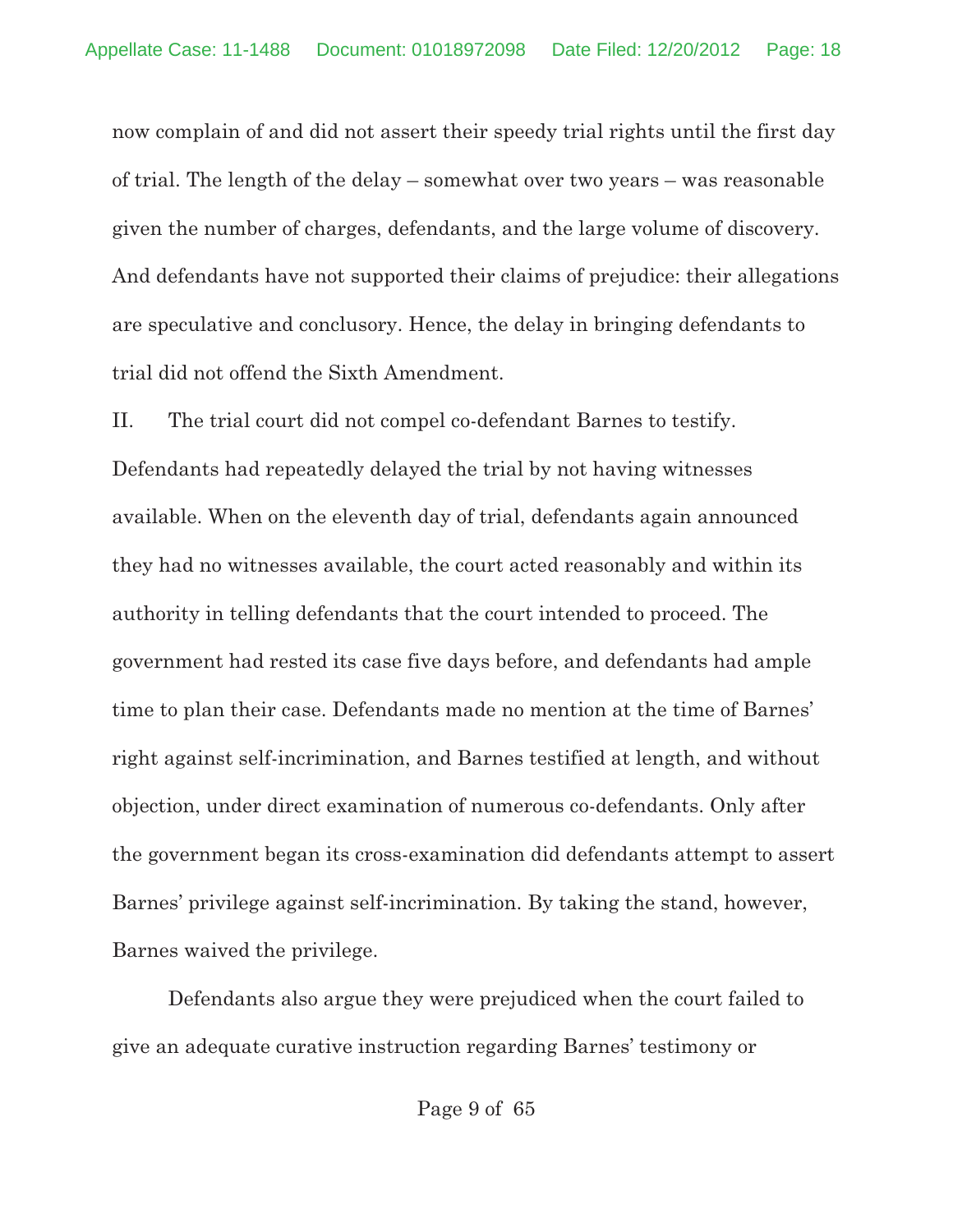Walker's attempt to invoke Barnes' privilege against self-incrimination. Defendants did not object to the instruction given by the court and have shown no error, plain or otherwise. Defendants refused an additional instruction the court offered to give and have waived the issue.

III. The trial court correctly excluded the testimony of two defense witnesses, Andrew Albarelle and Kellie Baucom. Defendants sought at trial to qualify these witnesses as experts without prior notice to the government, as required by the pretrial order and Fed.R.Crim.P. 16. Defendants were familiar with the need to do so, because they had disclosed another expert using the correct procedures. The trial court correctly found that these witnesses were not qualified to offer expert testimony under Fed.R.Evid. 702. The only expert "disclosures" provided were letters mailed by the witnesses to the U.S. Attorney for Colorado expressing support for the defendants. These letters did not indicate the authors wished to testify, much less provide a summary of expert testimony and the facts and data underlying such testimony. These witnesses had no personal knowledge of defendants' businesses or other relevant facts and thus the witnesses were also not qualified to testify as fact witnesses. Any testimony these witnesses might have offered would have been cumulative anyway, given the testimony of another purported expert called by the defendants.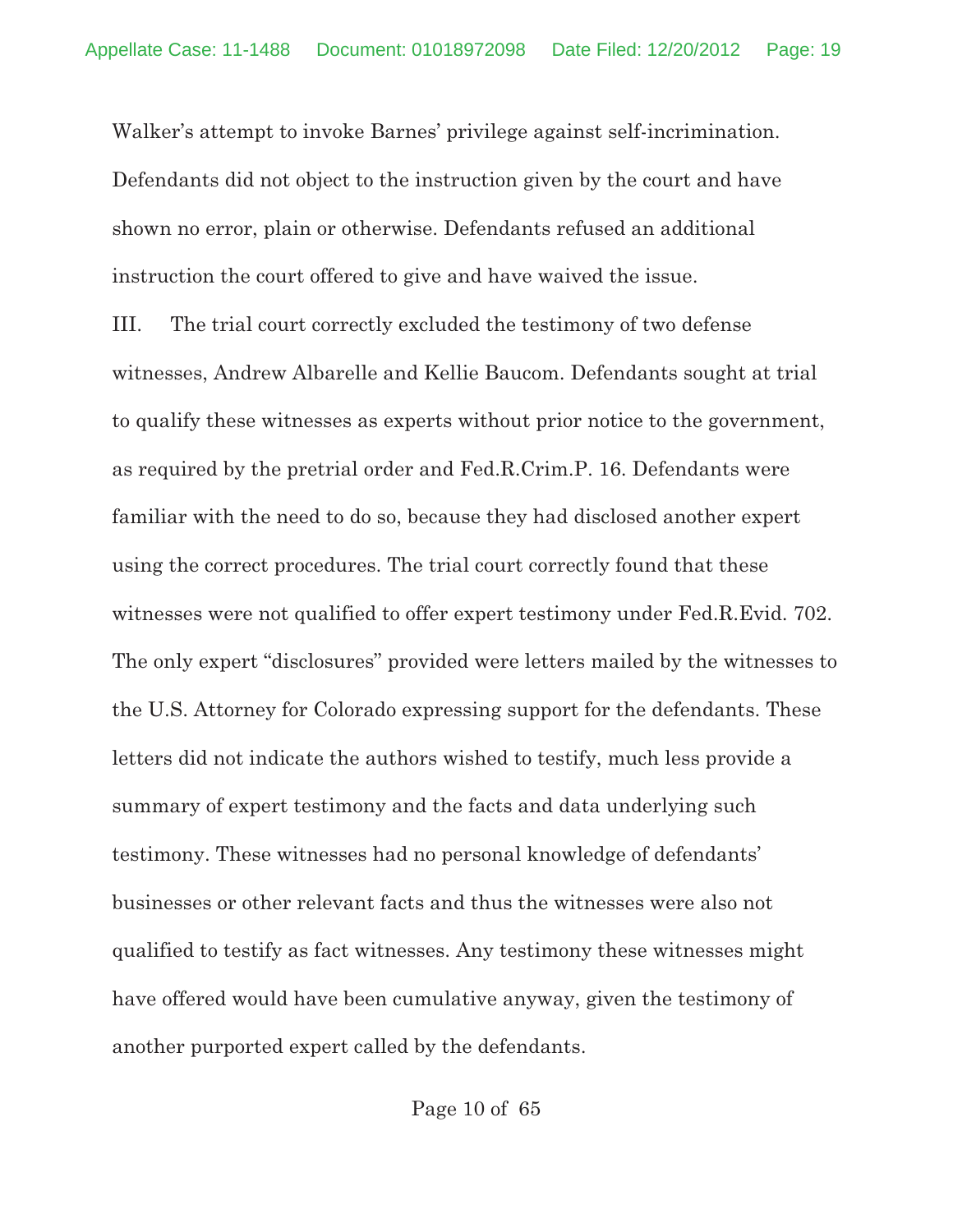# **ARGUMENT**

# **I. Defendants' Right to a Speedy Trial Was Not Violated When the District Court, at Defendants' Own Request, Granted Multiple Continuances of the Trial Date**

Defendants argue their statutory right to a speedy trial, under 18 U.S.C.  $\S 3161(c)(1)$ , was violated when the district court granted numerous continuances of their trial date. Defendant Banks also argues his Sixth Amendment right to a speedy trial was violated.

# **A. The Issue Below**

The defendants first raised a speedy trial issue below by filing motions to dismiss the indictment on the first day of trial. Vol. I at 778. The district court orally denied the motions. Vol. II at 642. In a subsequent written order, the court confirmed its ruling. Vol. I at 788. Defendants, including defendant Banks, then filed post-trial motions reasserting a violation of their statutory and constitutional speedy trial rights. *Id*. at 1141, 1275, 1335. The district court issued a written order denying the motions. *Id*. at 1594.

# **B. Standard of Review**

This court reviews the district court's denial of defendants' motions to dismiss, and its decisions to grant ends-of-justice continuances, for abuse of discretion. *United States v. Toombs*, 574 F.3d 1262, 1268 (10th Cir. 2009); *United States v. Larson*, 627 F.3d 1198, 1203 (10th Cir. 2010). This is a high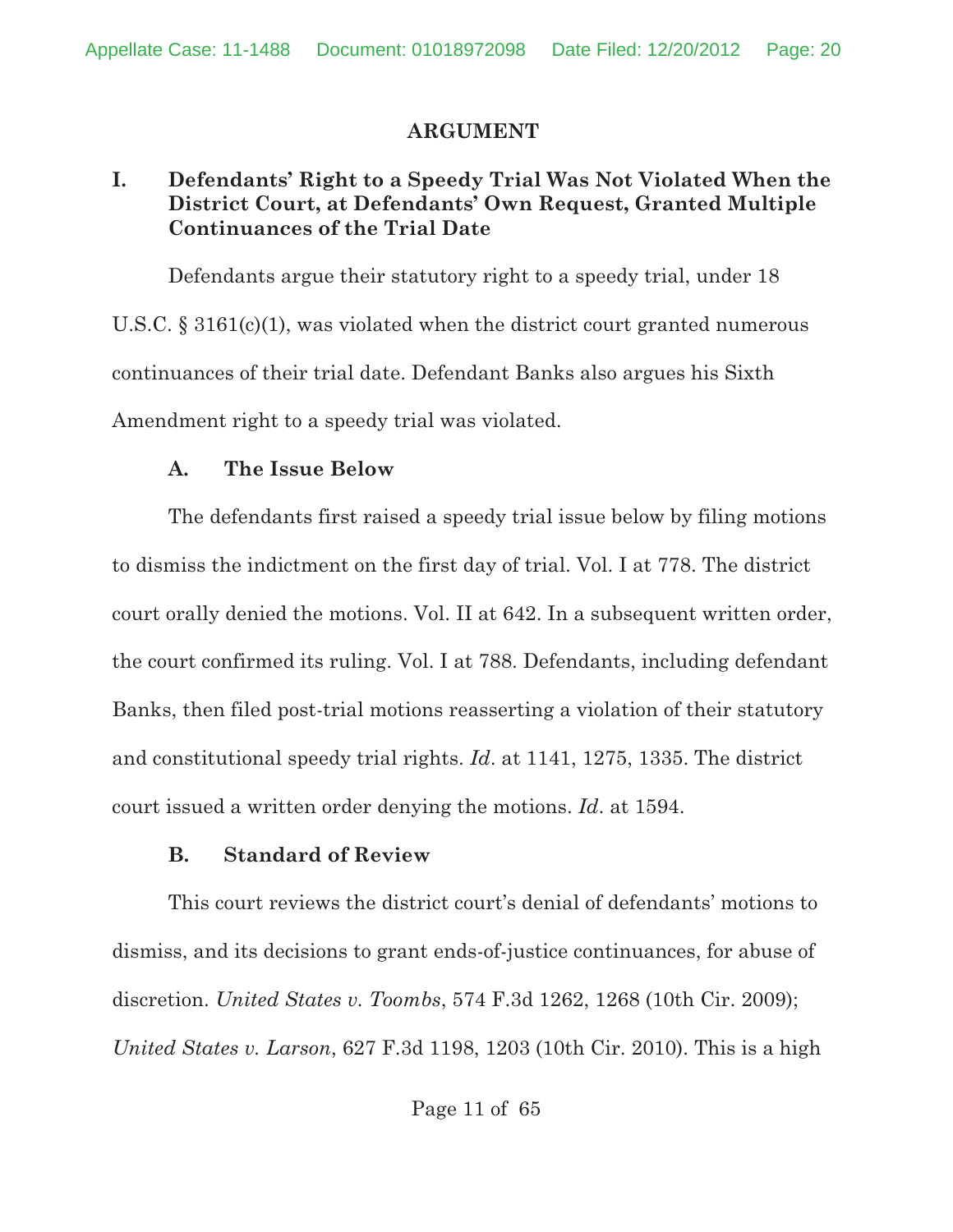standard that generally requires a defendant to show the court below rendered a decision that is "arbitrary, capricious, whimsical, or manifestly unreasonable." *United States v. Byrne*, 171 F.3d 1231, 1235-36 (10th Cir. 1999). A district court's legal interpretation of the Speedy Trial Act is reviewed de novo and underlying factual findings are reviewed for clear error. *United States v. Gonzales*, 137 F.3d 1431, 1433 (10th Cir. 1998).

Whether a defendant's Sixth Amendment speedy trial right has been violated is reviewed de novo. *United States v. Larson*, 627 F.3d at 1207.

#### **C. Argument**

#### **1. The Speedy Trial Act: Ends-of-Justice Continuances**

Defendants argue that four of the continuances granted by the court fail to comply with the requirements of the Speedy Trial Act. The Speedy Trial Act [STA], 18 U.S.C. § 3161(c)(1), requires that the trial of a defendant commence within seventy (70) days from the filing of the indictment or the date on which the defendant has first appeared before a judicial officer, whichever last occurs. The indictment was filed June 9, 2009, and defendants first appeared before the court on June 23, 2009.

The Act excludes from its time constraints certain periods of delay, "if the judge granted such continuance on the basis of his findings that the ends of justice served by taking such action outweigh the best interest of the public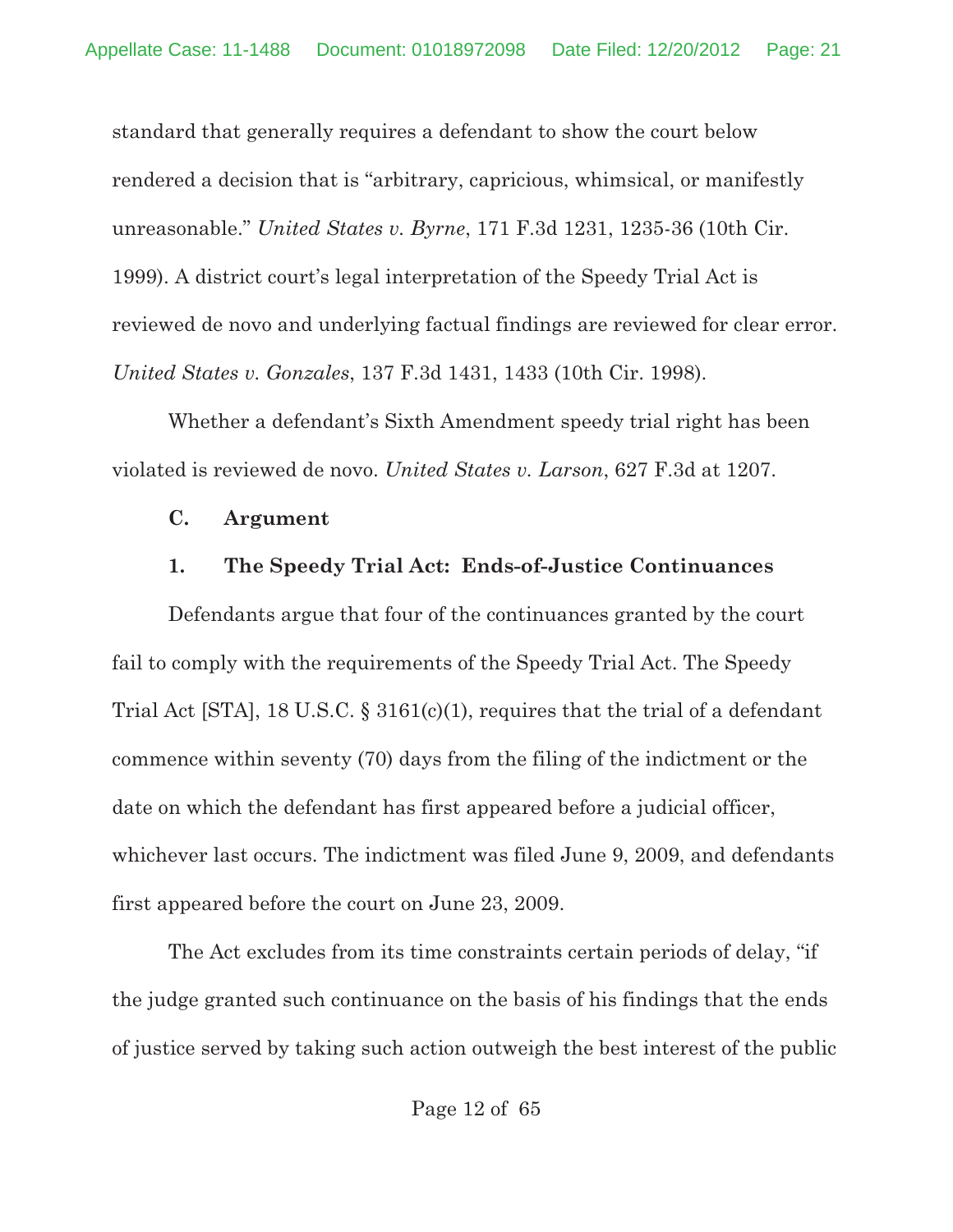and the defendant in a speedy trial." A court is required to set forth on the record, orally or in writing, its reasons for making such findings. *See* 18 U.S.C.  $\S$  3161(h)(7)(A).

In accordance with these statutory requirements, this court has held that before granting a continuance under  $\S 3161(h)(7)(A)$ , a district court: (1) "shall consider" the factors listed in  $\S 3161(h)(7)(B)$ , such as whether failure to grant the continuance would result in a miscarriage of justice; whether the complexity of the case, in light of the number of defendants and the existence of novel questions of fact or law justifies a continuance; whether failure to grant the continuance would deny counsel adequate time to prepare; and (2) must set forth in writing its reasons for finding the ends of justice served by the continuance outweigh the best interest of the public and defendant in a speedy trial. *United States v. Gonzales*, 137 F.3d at 1433. *See also United States v. Occhipinti*, 998 F.2d 791, 797 (10th Cir. 1993)("the trial court must make explicit findings regarding why granting the continuance will strike a proper balance between the ends of justice and the best interest of the public and the defendant in a speedy trial").

This court more recently addressed these issues in *United States v. Toombs*, 574 F.3d 1262 (10th Cir. 2009), where it emphasized that the record must disclose more than conclusory allegations as to why the events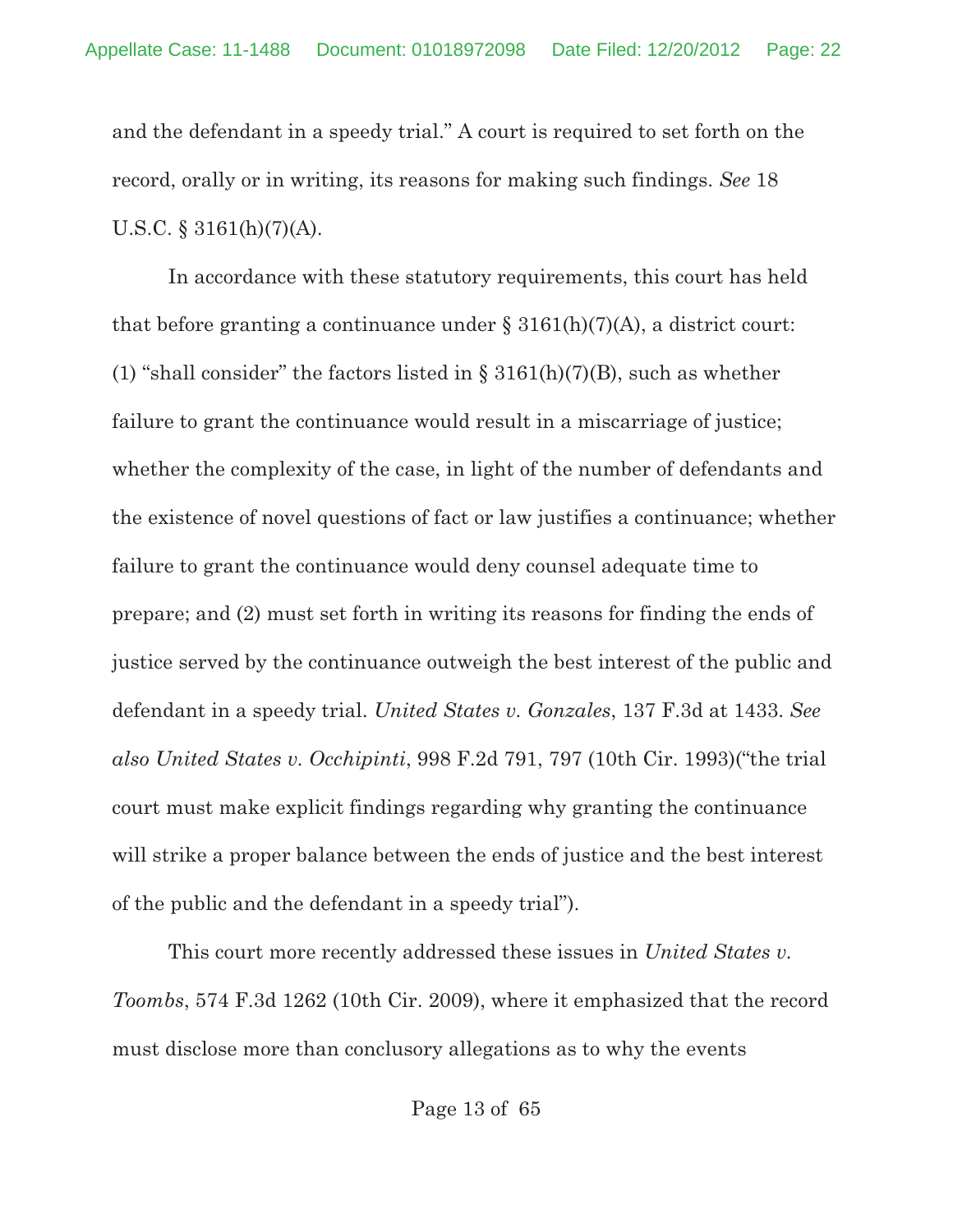identified in support of a requested continuance actually necessitate the delay. In *Toombs*, the court found a Speedy Trial Act violation where there was "absolutely no explanation in the record for why the events, receiving newly disclosed discovery, resulted in defense counsel requiring additional time to prepare for trial." *Id*. at 1272. The court found that neither the motions nor orders revealed "the nature of the recently disclosed discovery, the relevance or importance of the discovery, or why the district court thought it proper to grant" the continuances. *Id*. However, the *Toombs* court held it was not necessary for a court to restate "facts which are obvious and set forth in the motion for the continuance itself." *Id*. at 1269 (citing *United States v. Occhipinti*, 998 F.2d at 797).

#### **(a) Continuance of July 9, 2009**

On July 6, 2009, then-counsel for co-defendant Banks filed a motion for an ends-of-justice continuance of ninety (90) days, under 18 U.S.C. § 3161(h). As grounds, defense counsel alleged:

 A twenty-five count indictment had been returned against six defendants, following a multi-year investigation, involving forty-two alleged victims;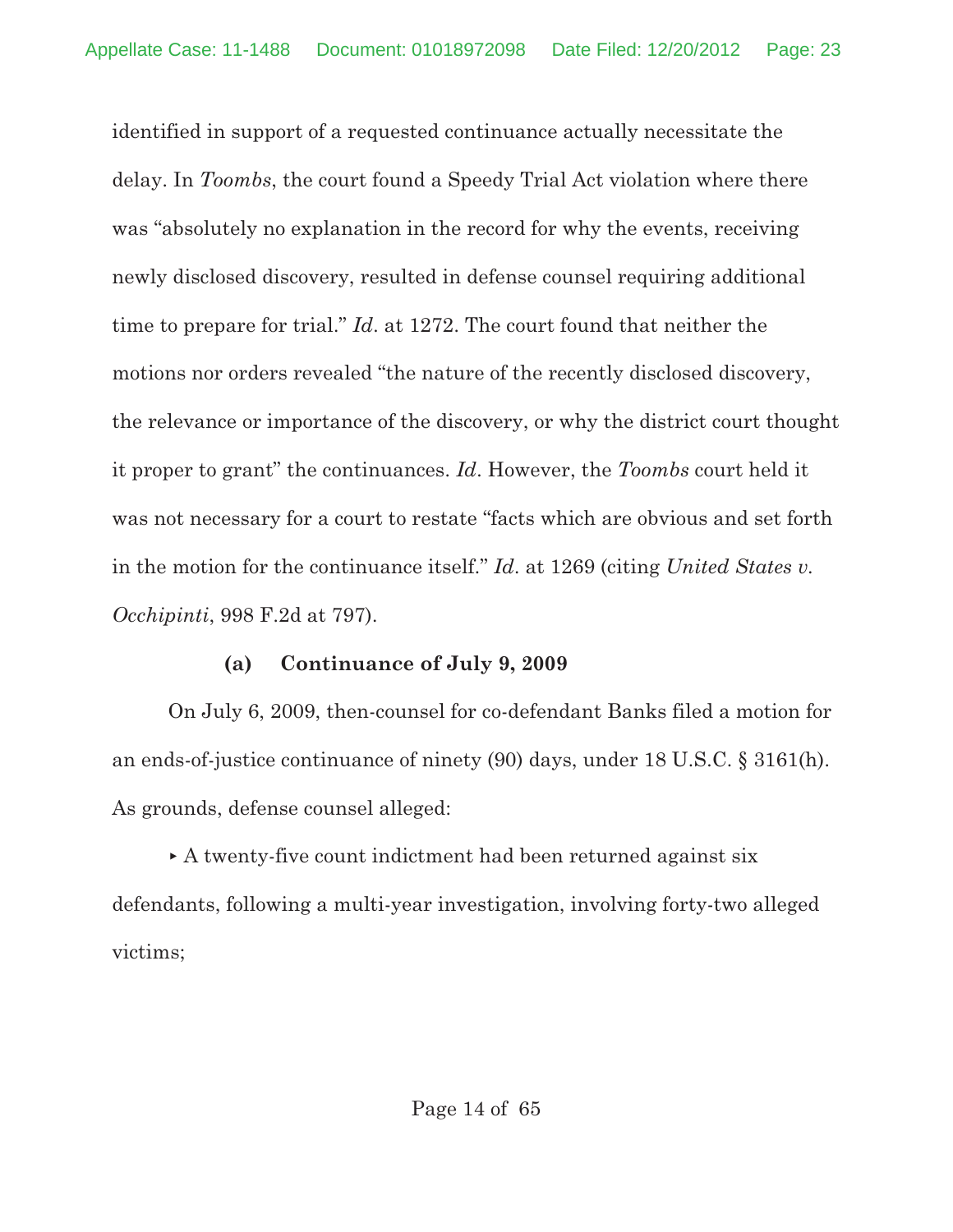Discovery material occupied over thirty boxes and, while provided in part, would not be complete (according to the government) until July 27, 2009. The seventy (70) day speedy trial deadline was September 1, 2009.

 It was unreasonable to expect counsel to prepare for trial within the existing time frame;

 A status conference was already set for August 20, 2009, and at that time counsel could provide more information regarding the amount of time it would reasonably take to prepare for trial;

 $\blacktriangleright$  The government did not oppose the ninety (90) day continuance. Vol. I at 70-72.

On July 9, 2009, the court issued an order granting the motion, finding that the ends of justice would be served by excluding the ninety day period requested and that providing defendants adequate opportunity to prepare for trial outweighed the best interest of the public and defendants in a speedy trial. *Id*. at 89-90. The court reconfirmed a status conference was set for August 20th.

Defendants now argue the continuance granted to them violated the STA because the defense had yet to receive discovery; the court did not hold a hearing on the motion; the court's findings and analysis were inadequate; and the government failed to oppose the motion, although purportedly aware the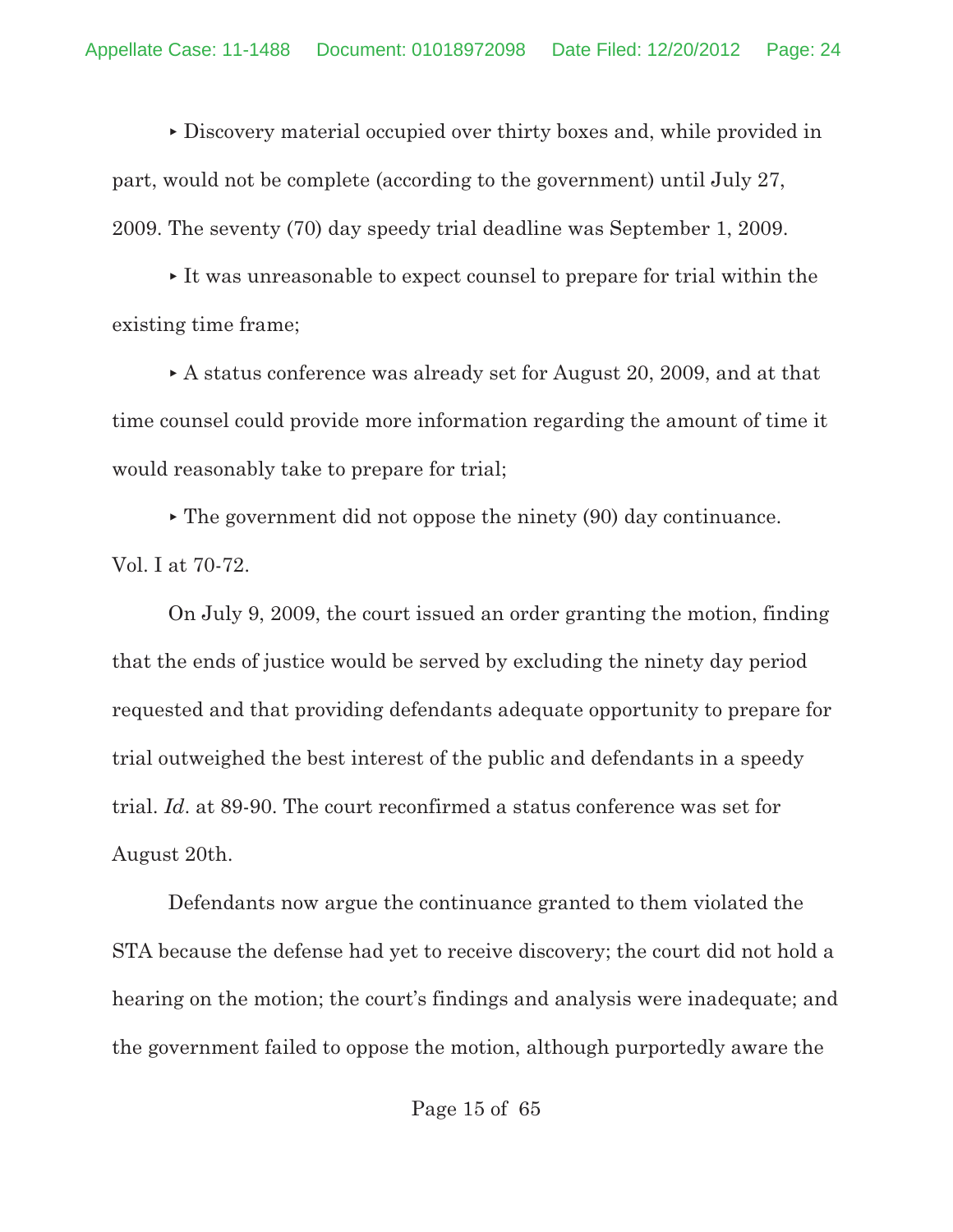case was not "complex." Appellants' Principal Brief [APB] at 23-25. These <sup>2</sup> arguments are meritless. The motion of defense counsel correctly alleged he was defending a multi-defendant case involving voluminous discovery. The government was releasing this discovery in stages – while attempting to organize and scan the materials into a digital format – over a period of about 30 days from defendants' first appearances before the court. *Id*. at 71. Defense counsel expected to have received all the materials by July 27th – slightly more than 30 days before when trial otherwise would commence. The government spent years investigating the case, and it is unreasonable to expect defense counsel to review voluminous materials and prepare for trial in such a short time period. Hence the government did not oppose the ninety (90) continuance. The undisputed allegations of the motion were more than sufficient for the court to make its findings, and there is no requirement that a court hold a hearing on such a motion.

# **(b) Continuance of August 20, 2009**

Two days before the scheduled August 20th status hearing, counsel for co-defendant Stewart filed his own motion under 18 U.S.C. § 3161(h), seeking an ends of justice continuance of one hundred and ten (110) days. Vol. I at 95.

 $2$  This is a joint brief filed on behalf of all defendants except Banks. Banks' brief will be cited as "Banks' Opening Brief" [BOB].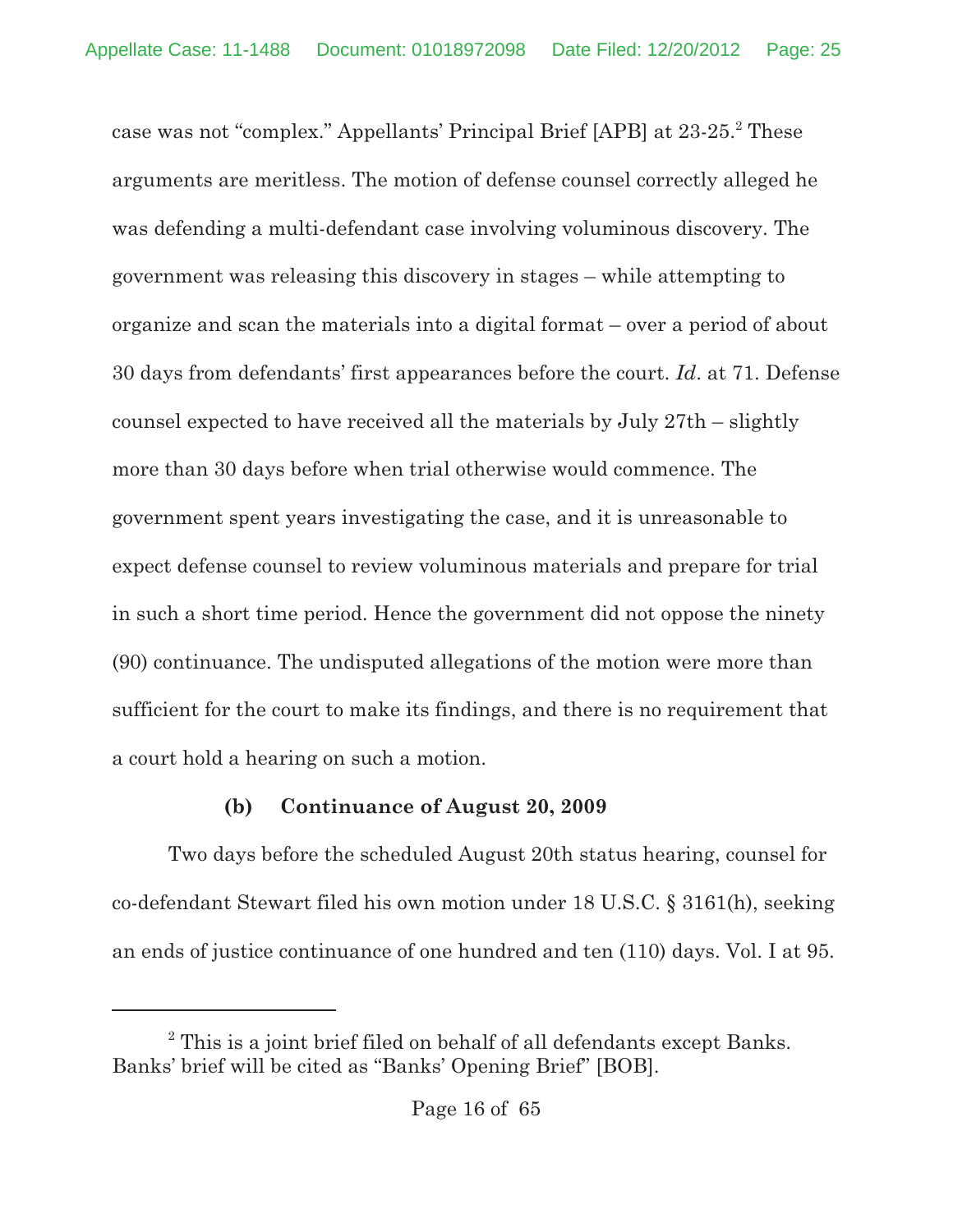The government did not oppose the motion, *id*., and all co-defendants concurred. *Id*. at 101. Counsel alleged:

 The case originated with an FBI investigation that began in 2004 and resulted in the execution of a search warrant at defendants' offices in 2005, which involved as many as 20 law enforcement officers and lasted over a period of 14 hours;

 The indictment was based upon this evidence and other evidence gathered by the government through the return of the indictment in 2009, a period of nearly five years;

 The government provided discovery materials to the defendants on July 6th, 10th, 20th, and 23rd, 2009, which consisted of approximately 20,000 scanned images, and the government offered to make available to defendants the 1.8 terabytes of data contained in images from defendants' servers and computers;

 The defense was in the process of reviewing the discovery material and had engaged computer consultants to make the material received more accessible and to arrange for review of the server and computer data;

 The indictment charged a conspiracy beginning in 2002 and involving 42 victim companies, requiring defense counsel to investigate events and interview witnesses that occurred over a nearly seven year time period;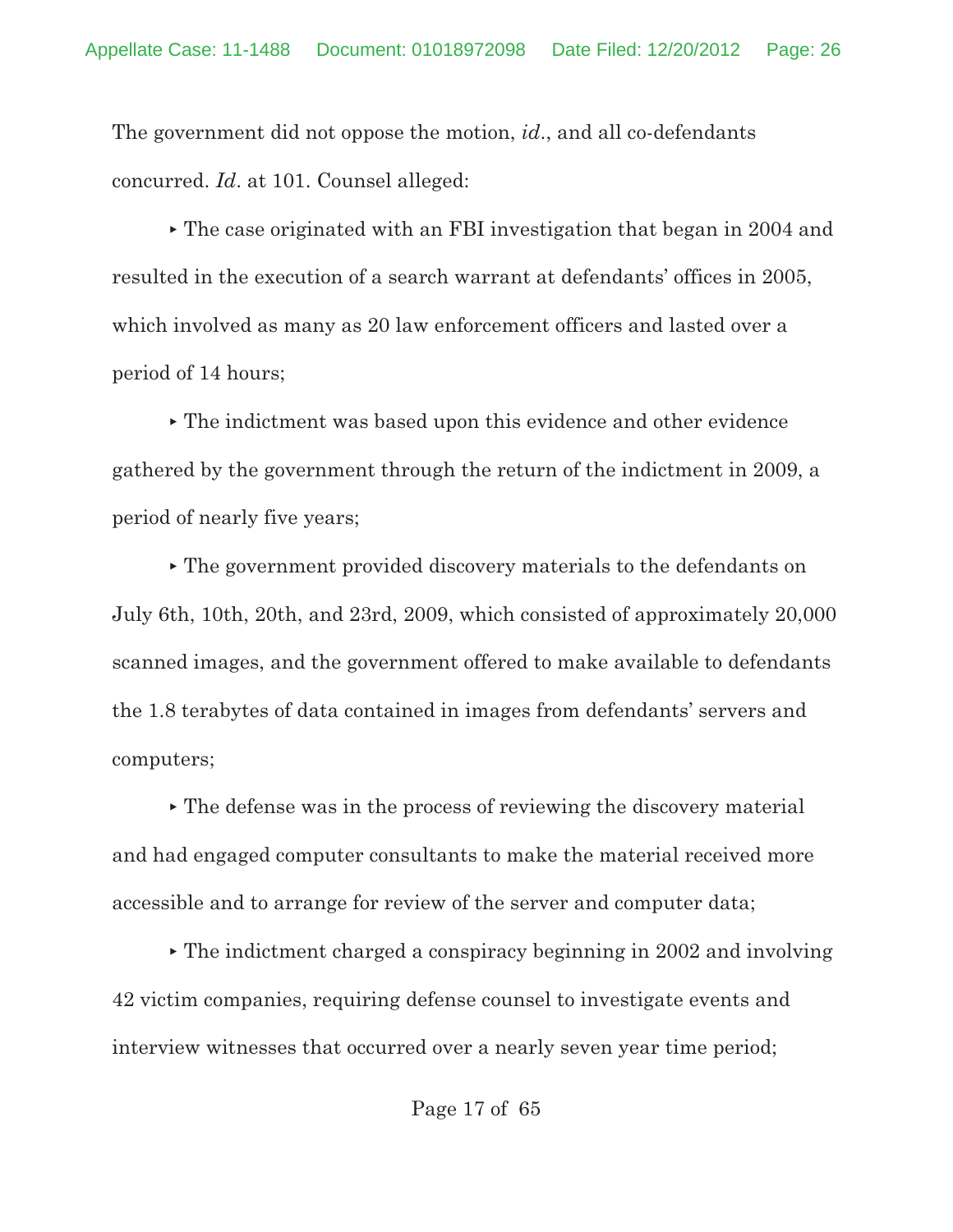Reviewing the discovery materials and conducting their own investigation of matters was necessary for defense counsel to effectively prepare for pretrial proceedings;

 Defense counsel conservatively estimated that nearly 100 interviews would be necessary during the pretrial preparation period.

```
Vol. I at 95-98.
```
At the status hearing, the court considered the motion and made oral findings and conclusions that the ends of justice were served by granting the requested continuance. *Id*. at 101. All defendants agreed with the motion and the government confirmed that the factual allegations made by defense counsel were accurate. Vol. II at 25. The court queried defense counsel and determined that even using "their most diligent efforts to prepare this case for trial," they could not do so without the requested continuance. *Id*. at 26. The court then made detailed findings, reciting, *inter alia*, the extensive discovery provided and the potential number of witness interviews defense counsel might find it necessary to conduct. *Id*. at 27. Based upon the undisputed facts contained in the motion, the court expressly concluded that the ends of justice served by granting the continuance outweighed the interest of the public and defendants in a speedy trial. *Id*. at 28. The court concluded that the case was sufficiently unusual and complex that failure to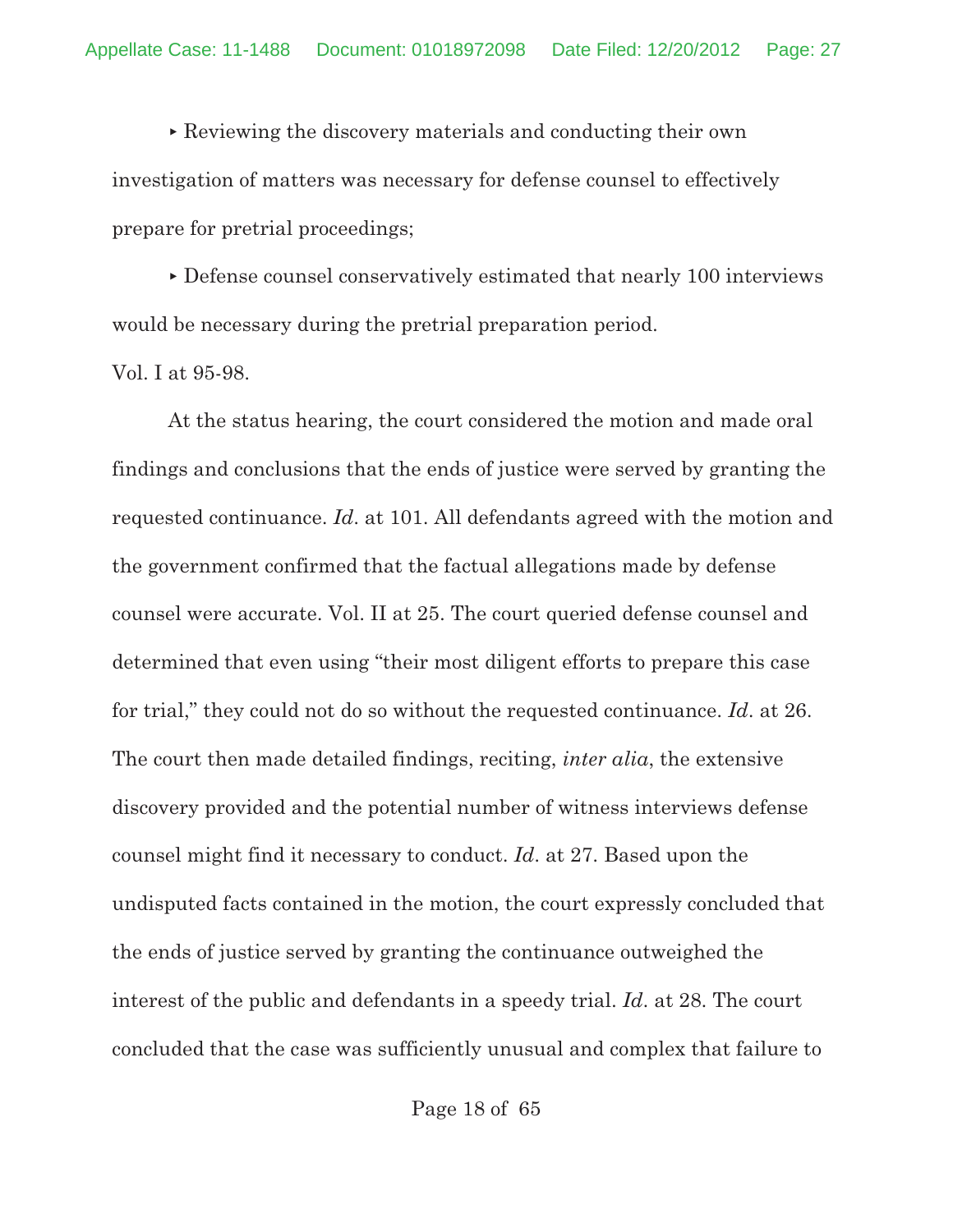grant the continuance would likely result in a miscarriage of justice by precluding defendants from adequately preparing for trial. *Id*. The court then sought to determine from counsel how long they might need in order to be in a position to estimate when pretrial motions might be filed and when a trial date might be set. *Id.* at 29. The court set a further status conference for December 18, 2009, expecting at that time to consider scheduling pretrial motions' deadlines, hearing dates, and a trial date. *Id*. at 30.

Defendants argue that the motion lacked any description of what defense counsel intended to do during the one hundred and ten (110) day continuance; that the court did not consider the statutory factors under § 3161(h); and that the court failed to inquire regarding what progress had already been made. APB at 26-29. The motion and hearing transcript refute these allegations. The court's findings were made only after it accepted the defendants' detailed factual recitations, and they easily satisfy *Toombs*' requirement that a court's findings and conclusions be supported by factual detail.

#### **(c) Continuance of December 18, 2009**

On December 14, 2009, defense counsel jointly moved for an additional ends of justice continuance of three hundred and sixty-one (361) days. Vol. I at 102. The joint motion recounted the history of the case and reiterated the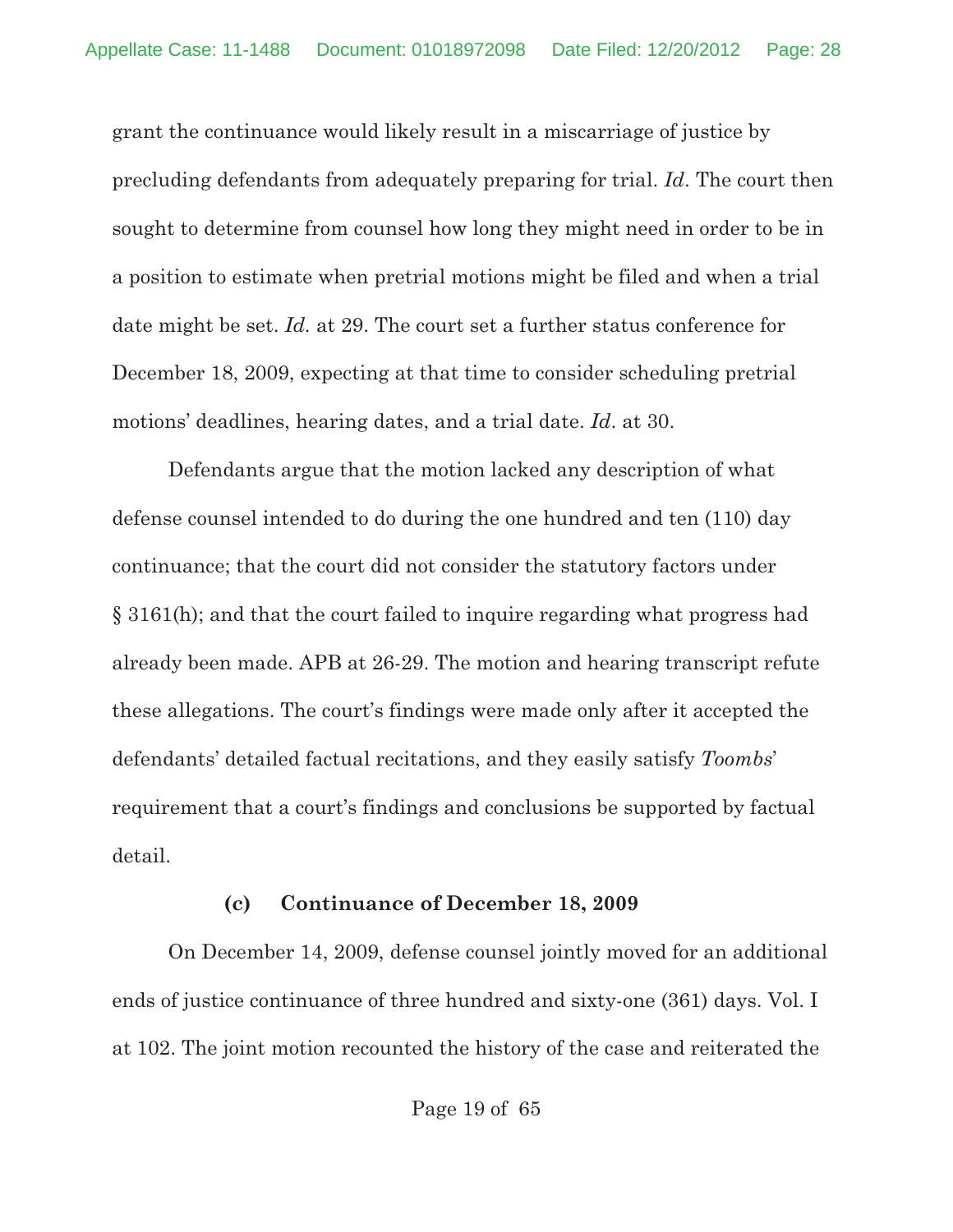factual detail contained in earlier motions regarding the length of investigation, the quantity of documents produced in discovery, the number of alleged victims, and the number of potential witnesses. *Id*. at 103-04. Defense counsel explained that they had used the time granted through the previous continuances "to become familiar with the mass of information that had been provided by the government." *Id*. Now that "more extensive review" had occurred, defense counsel sought to summarize the work remaining to be done:

 $\triangleright$  The volume of material – nearly 20,000 pages of discovery – made it "not enough" to merely review the material. To master the specifics, counsel found it necessary to cross-reference documents, such as emails, letters, FBI 302's, and civil pleadings, so they could be "reviewed, compared and contrasted." *Id*. at 105.

Evaluating the computer discovery – now estimated at 1.7 terabytes – was necessary to advise their clients, evaluate potential pre-trial motions, and prepare a defense.

 Based upon the review of documents to date, counsel now estimated at least 130 potential witnesses, many of whom needed to be interviewed. Many also resided outside Colorado. However, further review of the discovery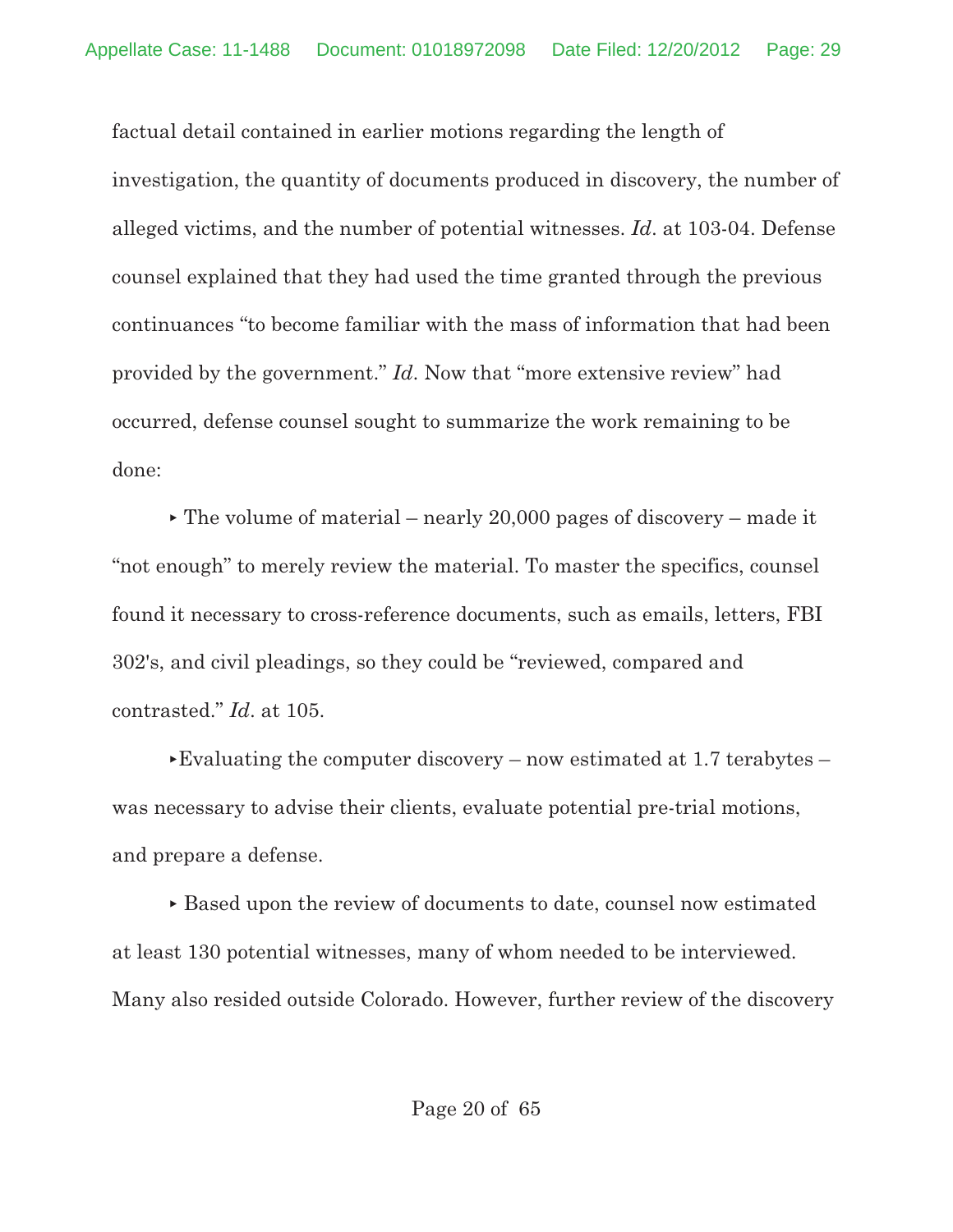materials was necessary before interviewing the witnesses (to assure defense counsel could ask intelligent, fully informed questions).

 Counsel had also identified complex legal issues they needed to address. For example, a conspiracy was charged and defense counsel understood the government would seek to introduce co-conspirator hearsay under Fed.R.Evid.  $801(d)(2)(E)$ . (Thus, it would be necessary to set deadlines for the government to make a *James* proffer and for defendants to respond.) Because of the potentially large number of statements, defense counsel anticipated the process would be unusually time consuming.

 $\triangleright$  Based upon their analysis of the tasks facing them, defense counsel proposed a detailed scheduling order, setting forth deadlines for discovery motions and motions attacking the indictment (April 30, 2010); suppression motions (June 30, 2010); expert disclosures and *James* motions (August 30, 2010); and severance motions (fifteen days after the ruling on the *James* motions). After conferring with government counsel, defense counsel also proposed deadlines for government responses and disclosures under Fed.R.Evid. 404(b).

*See* vol. I at 108-09.

The status hearing took place on December 18, 2009. Although the joint motion was quite detailed regarding the need for the continuance, the judge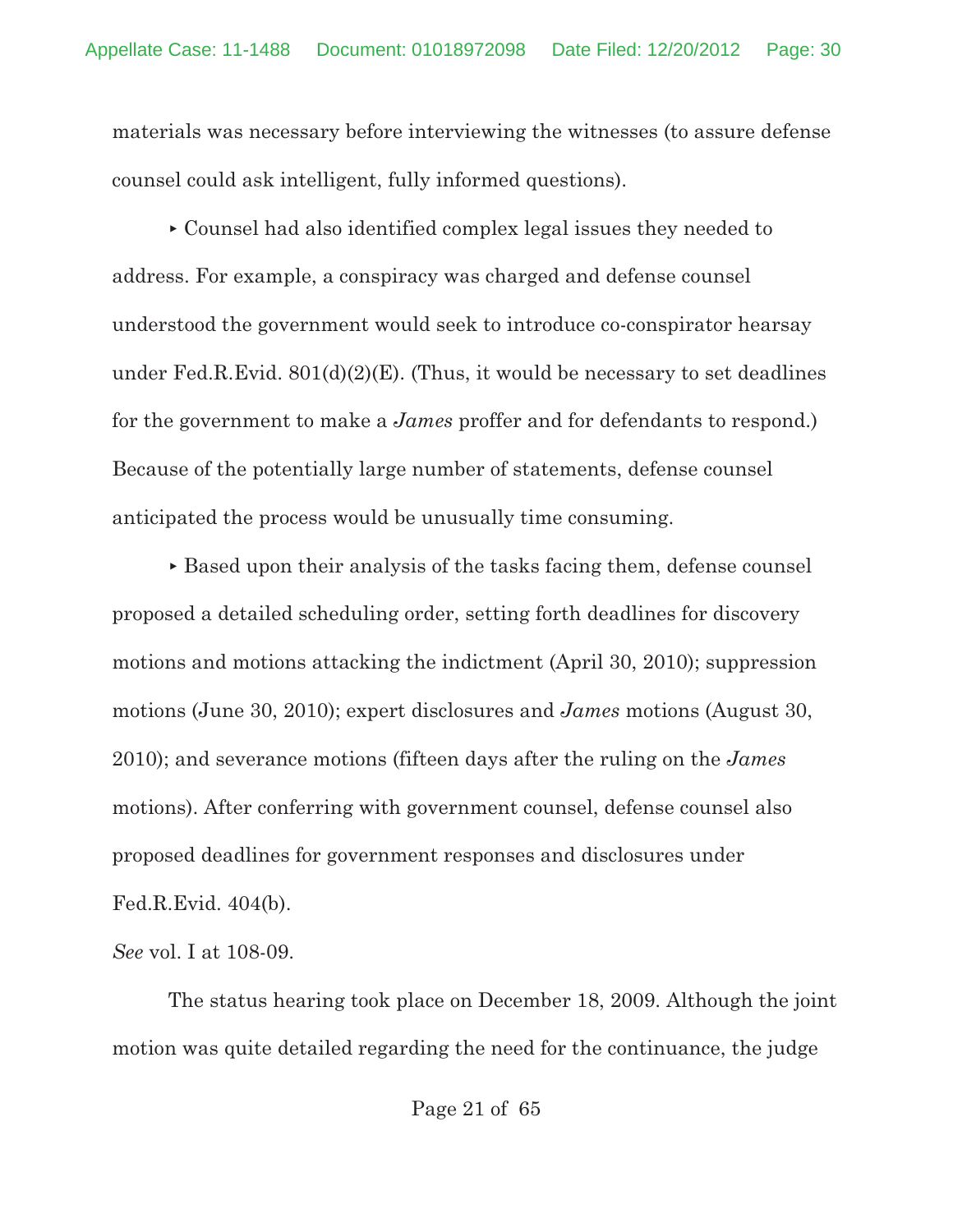did not accept unquestioningly counsels' representations. To the contrary, the court informed counsel up front "that I am very hesitant to enter an order that would extend this case by almost a year, especially given the other extensions I have already granted on this." The court then expressly queried counsel regarding "what had already been done in this case." Vol. II at 35. While conceding the case was complicated, the court questioned whether it really was so complicated as to require the lengthy continuance requested. *Id*. The court heard detailed argument from both defense counsel and the government regarding the large amount of discovery materials, the need to retain and work with computer experts, and the need to coordinate with other defense counsel. Defense counsel argued to the court that they had only a handful of months to come up to speed on an investigation the government had spent five years pursuing. Defense counsel agreed this was "not the most complex case ever," but argued it was nonetheless "a big, complex case . . . ." Id. at 41. After considering counsels' argument, the court indicated it was convinced that, based upon the "very well drafted joint motion," the ends of justice required another continuance. *Id*. at 45.

With the assistance of counsel, the court then set specific deadlines for motions, with particular emphasis on deadlines and hearing dates for motions addressing expert witness testimony and co-conspirator hearsay. *Id*. at 45-52.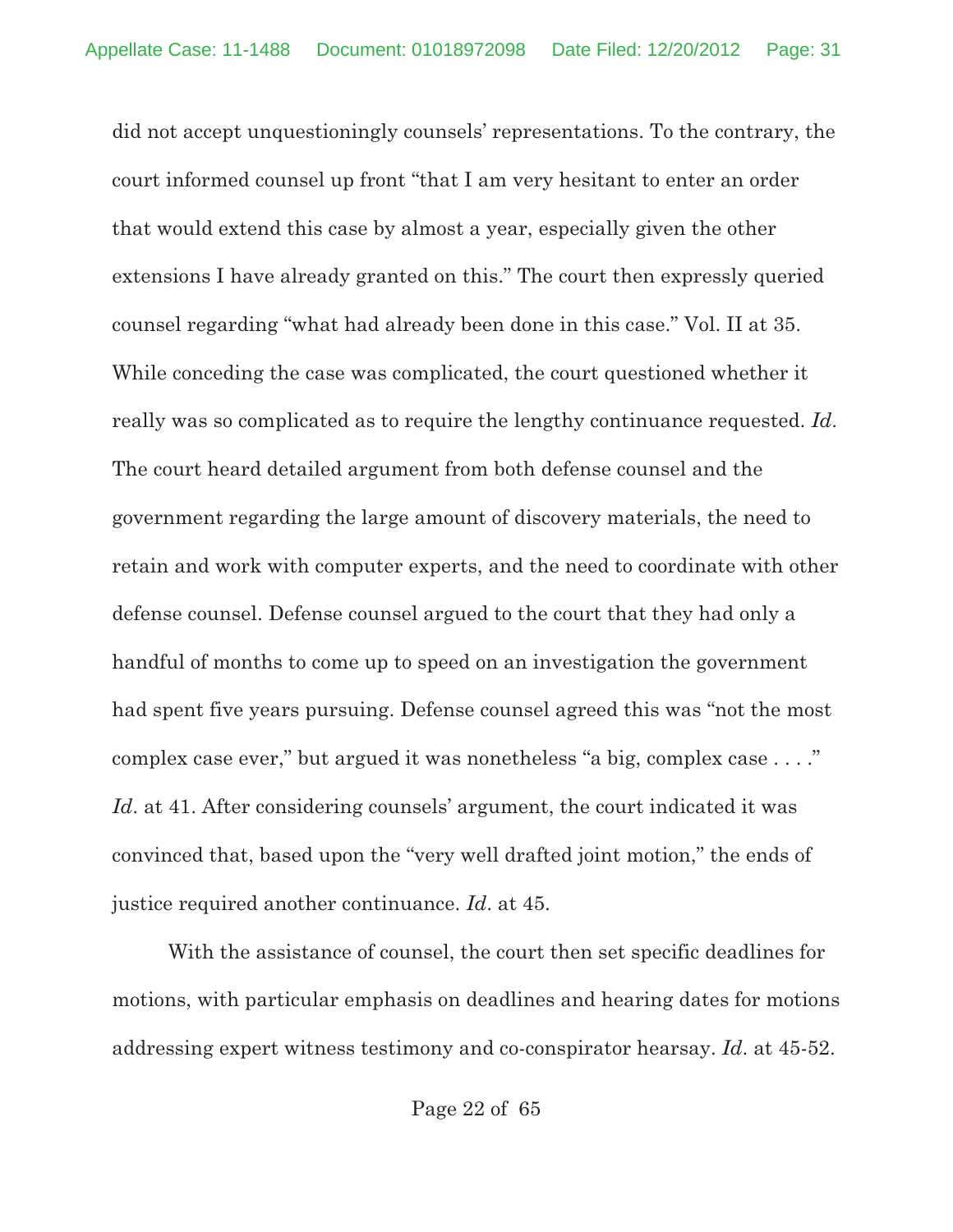Having established a detailed schedule upon which to proceed, the court found that failure to grant the joint motion "would likely result in a miscarriage of justice by precluding the defendants from adequately being able to prepare for trial." The court more specifically found that because of the number of defendants and the nature of the prosecution, and the fact that the case involved an intricate financial conspiracy involving massive amounts of discovery, the case was "so unusual and complex that it would be unreasonable to expect the defendants to prepare for trial in a shorter period of time and within the time limits set forth by the Speedy Trial Act and the Court's previous orders."*Id*. at 54. After further discussions regarding the need for a final trial preparation conference and setting a trial date, the court set trial for six weeks from January 31, 2011, through March 11, 2011, and ordered that time would be excludable through the beginning trial date of January 31st, 2011. *Id*. at 58. The total was 409 days. *Id*. at 113.

Defendants accuse their former counsel of "inaction and dithering," arguing that as of December 18th, not a single pretrial motion had been filed in the case. The docket sheet shows this is not literally true; and in the months leading up to December, 2009, the docket sheet shows dozens of entries for ex parte documents – which likely are defense requests for investigative resources and reimbursement. Defendants' argument also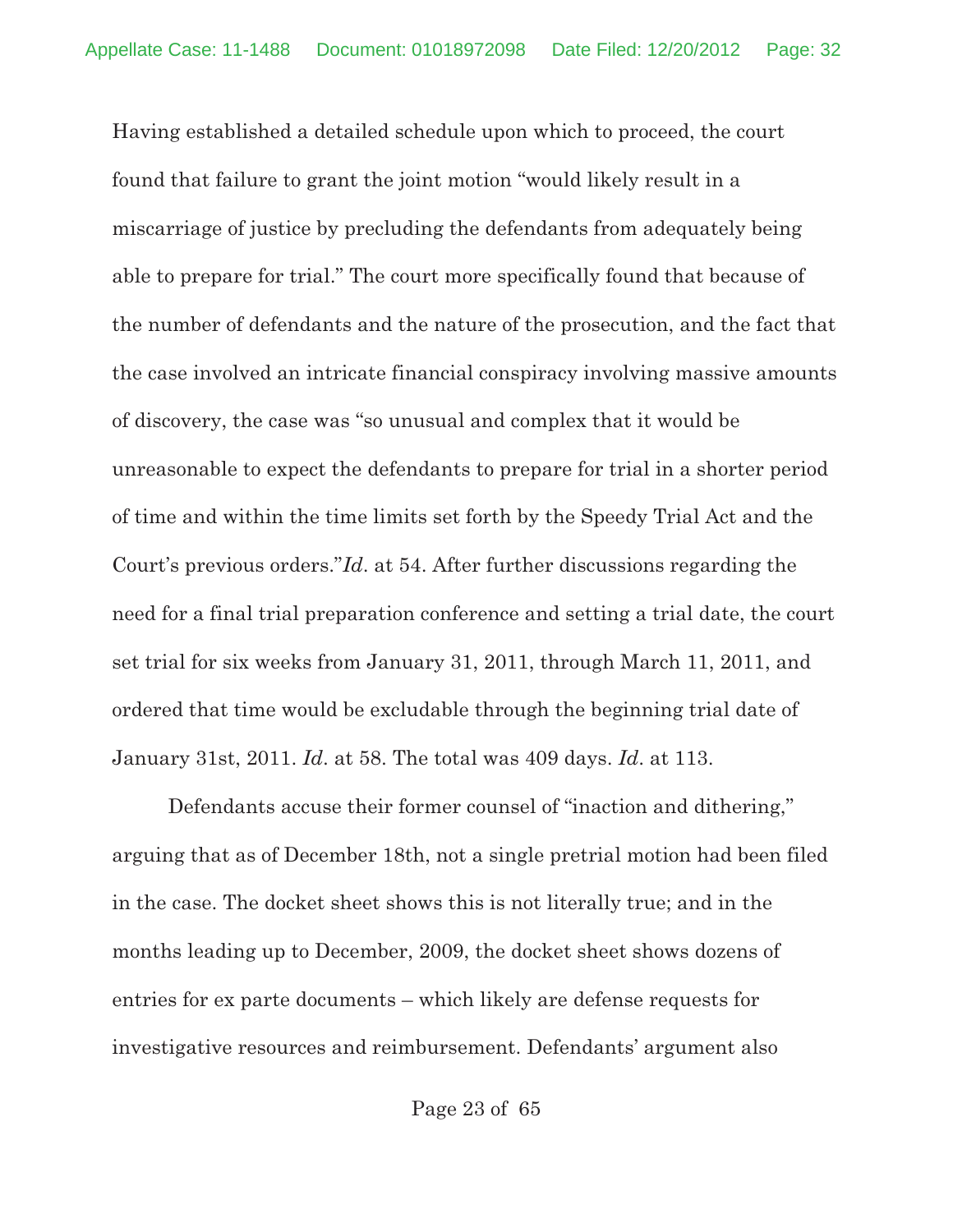ignores the situation set forth in detail in the continuance motion: that before counsel could competently file critical pretrial motions, counsel needed time to review the extensive discovery and conduct their own investigation. Defendants have provided no factual basis for their suggestion that their counsel should have filed additional motions by this point in time. The extent of the discovery and potential number of witnesses provide strong support for defense counsels' argument that they were not yet prepared to file motions addressing discovery, suppression of evidence, or trial issues.

Defendants' argument that the case was not complex is undermined by their own *pro se* motion for a one hundred and twenty (120) day ends of justice continuance, filed March 16, 2011. Vol. I at 706. All six defendants signed the motion, which referred to the case as being classified "complex" and noted "the tens of thousands of documents" provided by the government in discovery. Defendants insisted that an additional continuance was necessary to allow them to prepare and assured the court that "adequate preparation time is a clearly permissible reason" for granting such a continuance. *Id*. at 707. Defendants do not challenge the court's grant of this continuance, which the government opposed. Yet the findings made by the court in support of the continuance are far less detailed and compelling than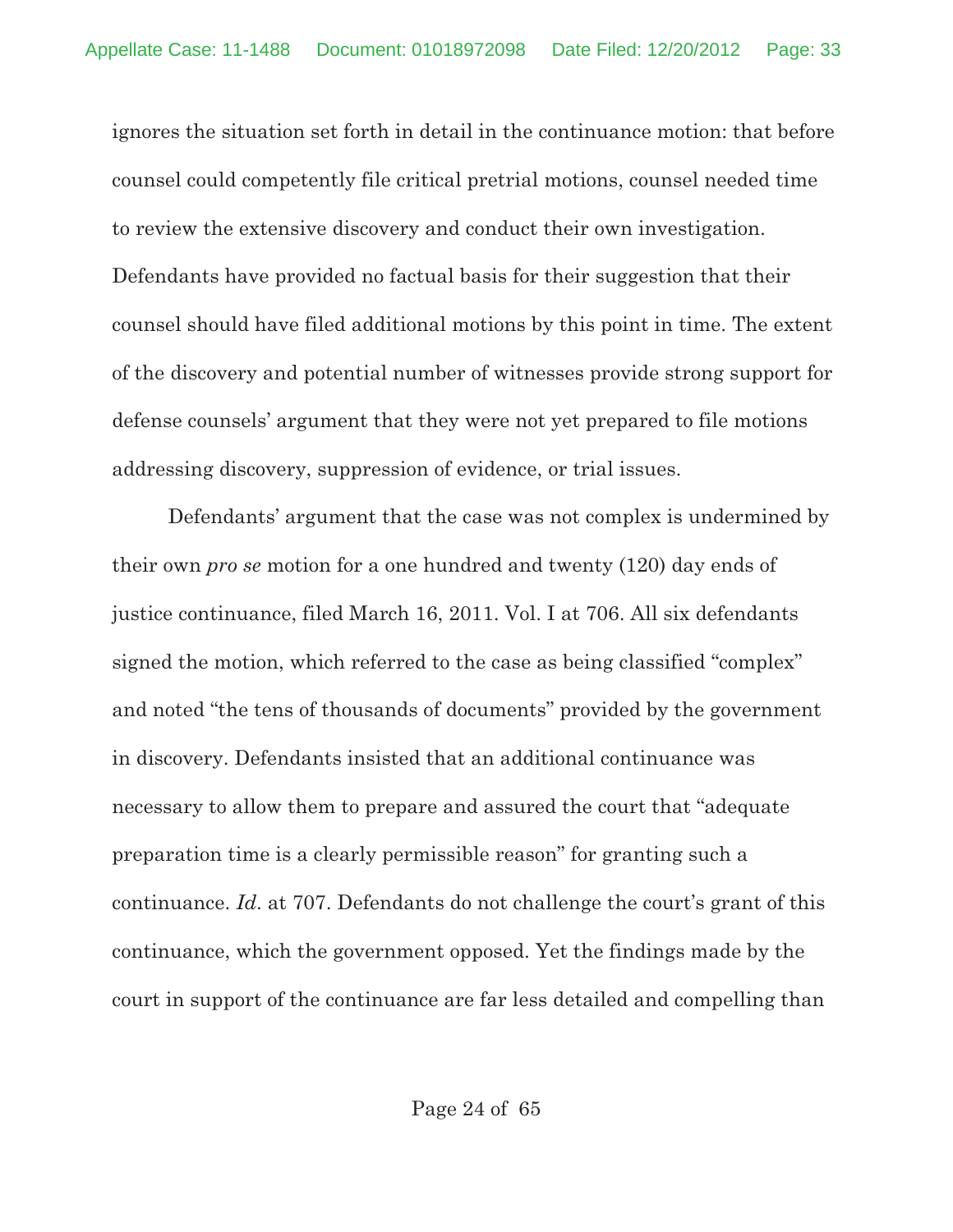the findings made by the court in granting the earlier continuances. *See* vol. II at 542-573.

Defendants argue that the court's findings are not consistent with the Supreme Court's decision in *Bloate v. United States*, 130 S.Ct. 1345 (2010), reasoning that *Bloate* grafted an additional requirement onto 18 U.S.C. § 3161(h)(7)(A) & (B). APB at 21-22, 35. This is incorrect. In *Bloate*, the Court held that time granted to a party to prepare pretrial motions is not automatically excludable under § 3161(h)(1). The time at issue in *Bloate* was not excluded under  $\S 3161(h)(7)$ , and the case does not hold that time to prepare pretrial motions is never excludable. To the contrary, the Court in *Bloate* concluded that time to prepare pretrial motions *may* be excluded if a court enters appropriate findings under § 3161(h)(7). *Id*. at 1352. The court below did so, and *Bloate* does not support defendants' claims. *See United States v. Moreira*, 416 Fed.Appx. 803, 808 (10th Cir. 2011) (unpublished) (holding *Bloate* deals only with the excludability of time under § 3161(h)(1)).

Defendants also argue that a court's ruling must take place prior to granting a continuance, and that the court below ruled only after granting the continuance. APB at 35. That is incorrect. This court has held that findings supporting an ends-of-justice continuance must be made contemporaneously with the granting of the continuance, that is at the outset of the excludable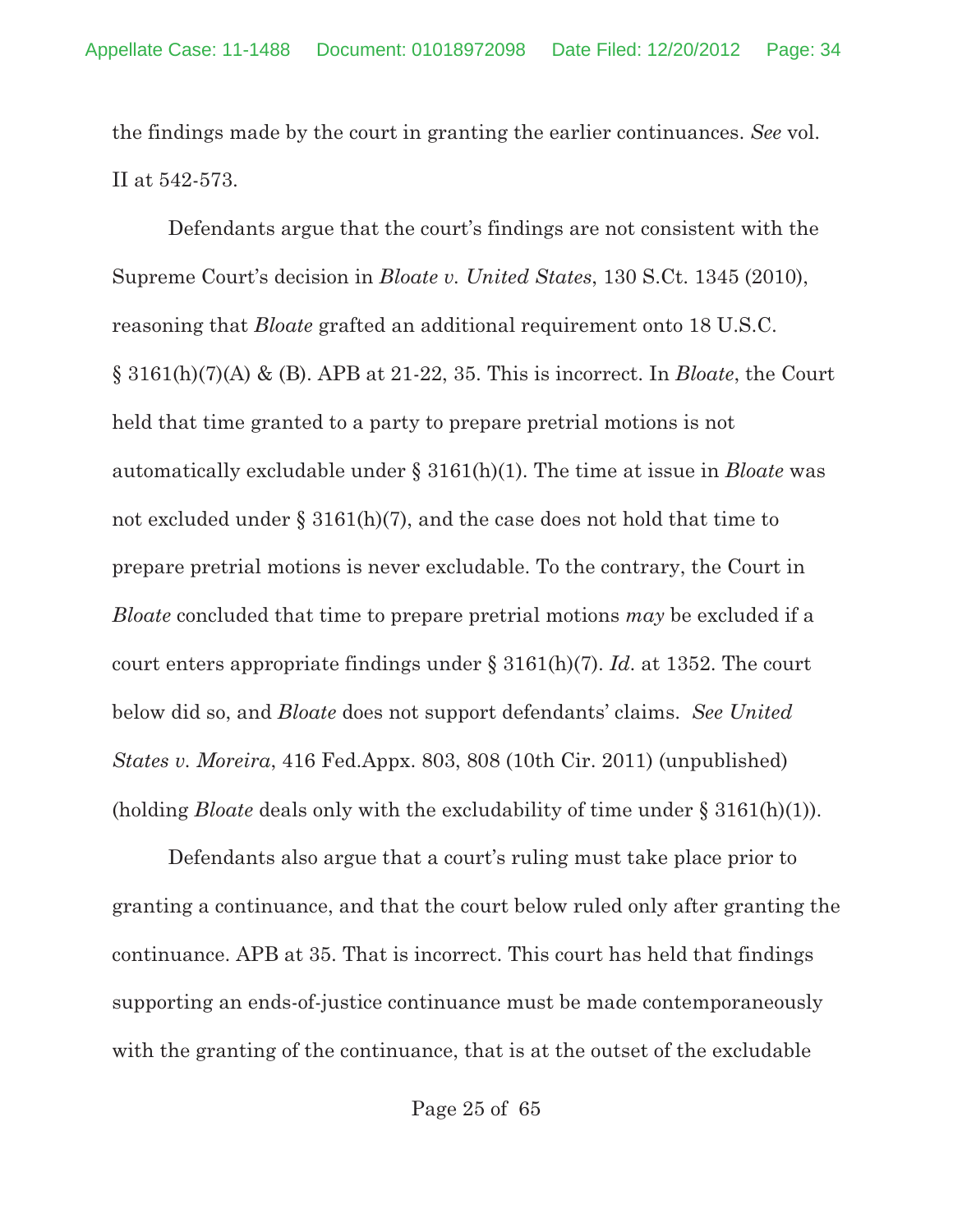period. *See, e.g., United States v. Gonzales*, 137 F.3d at 1433. The court's ends of justice findings were entered at the time it granted the continuance and complied with this requirement.

#### **(d) Continuance of November 22, 2010**

Defendants filed yet another motion on November 18, 2010, seeking a one hundred and twenty (120) day continuance of the trial date. Vol. I at 562. The motion argued that the government's *James* proffer, submitted October 28, 2010, listed 401 co-conspirator statements. In addition to noting the complexity of the case and the large quantity of discovery, counsel indicated:

 They had encountered difficulties in finding and opening some of the computer discovery materials containing the statements at issue. They needed additional time to review and consider the statements in the context of the case. *Id*. at 564.

 Following a hearing on suppression motions, further briefing had been ordered which required the parties to order transcripts of witness testimony at the hearing. Final defense briefing was due December 24, 2010. Allowing time for government responses and defense replies, the parties would not have sufficient time to complete this briefing and still prepare for the January 14th final trial preparation conference. *Id*. at 564-65.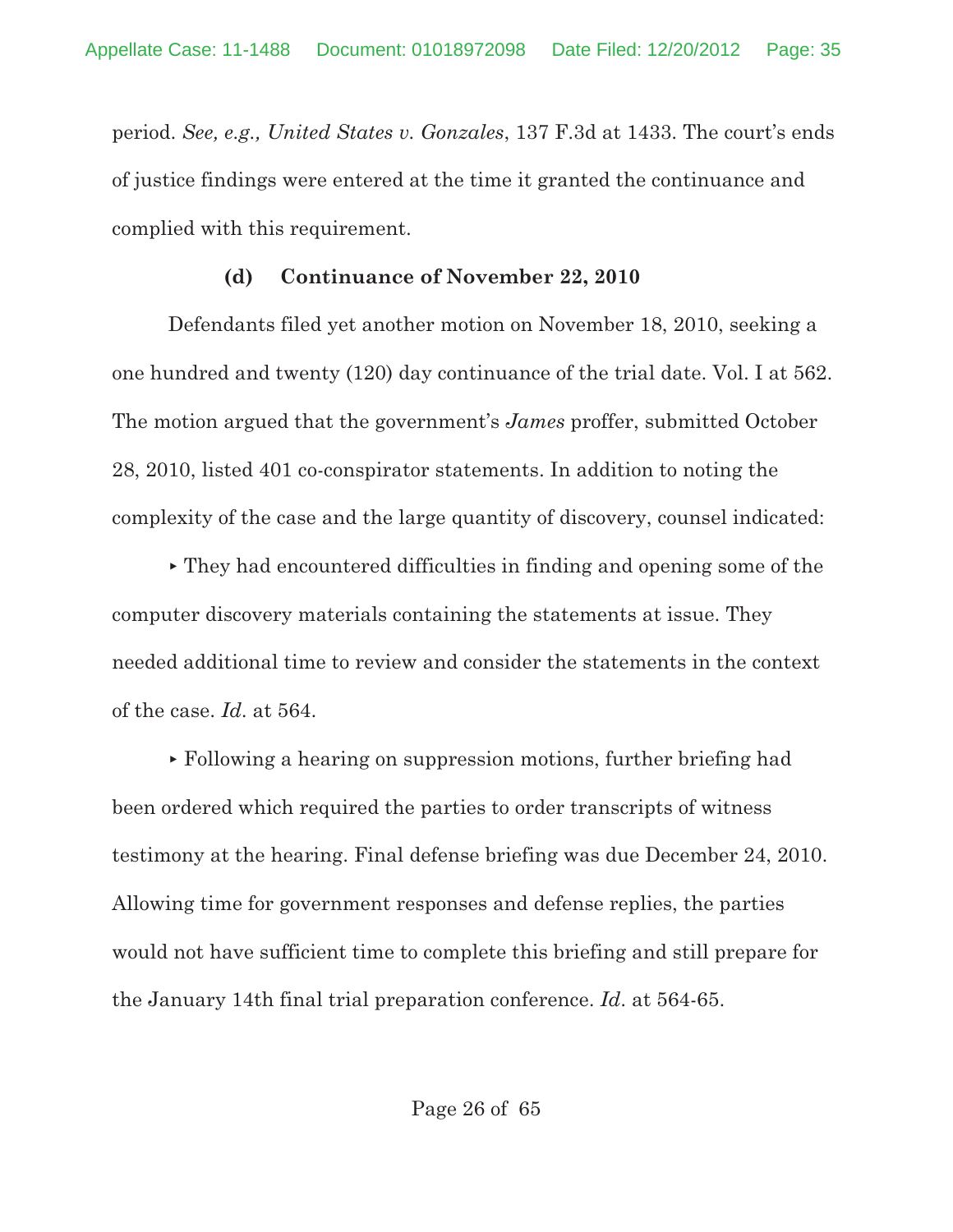Certain Western Union documents had been disclosed on November 8th by the government, and, while they were not to be used by the government at trial, defense counsel needed time to obtain, review, and analyze the documents for themselves.

 Defense counsel needed time to schedule a trip to the east coast – and possibly the west coast – to interview prosecution and defense witnesses from the 42 staffing companies. Based upon the results of the interviews, defense counsel would probably need to subpoena records from these companies. *Id*. at 565-66.

At the conclusion of a *James* hearing on November 19, 2010, the court addressed the continuance motion and informed counsel it would issue a written order granting the motion. Vol. II at 506. That order issued November 22, 2010, and found that under the circumstances before the court "denying the requested continuance would result in a miscarriage of justice by denying Defendants an adequate opportunity to prepare for trial, despite the exercise of due diligence." The court excluded an additional 120 days, finding the continuance outweighed the best interest of the public and the defendants in a speedy trial. The final trial preparation conference and six week jury trial were reset accordingly. Vol. I at 571-72.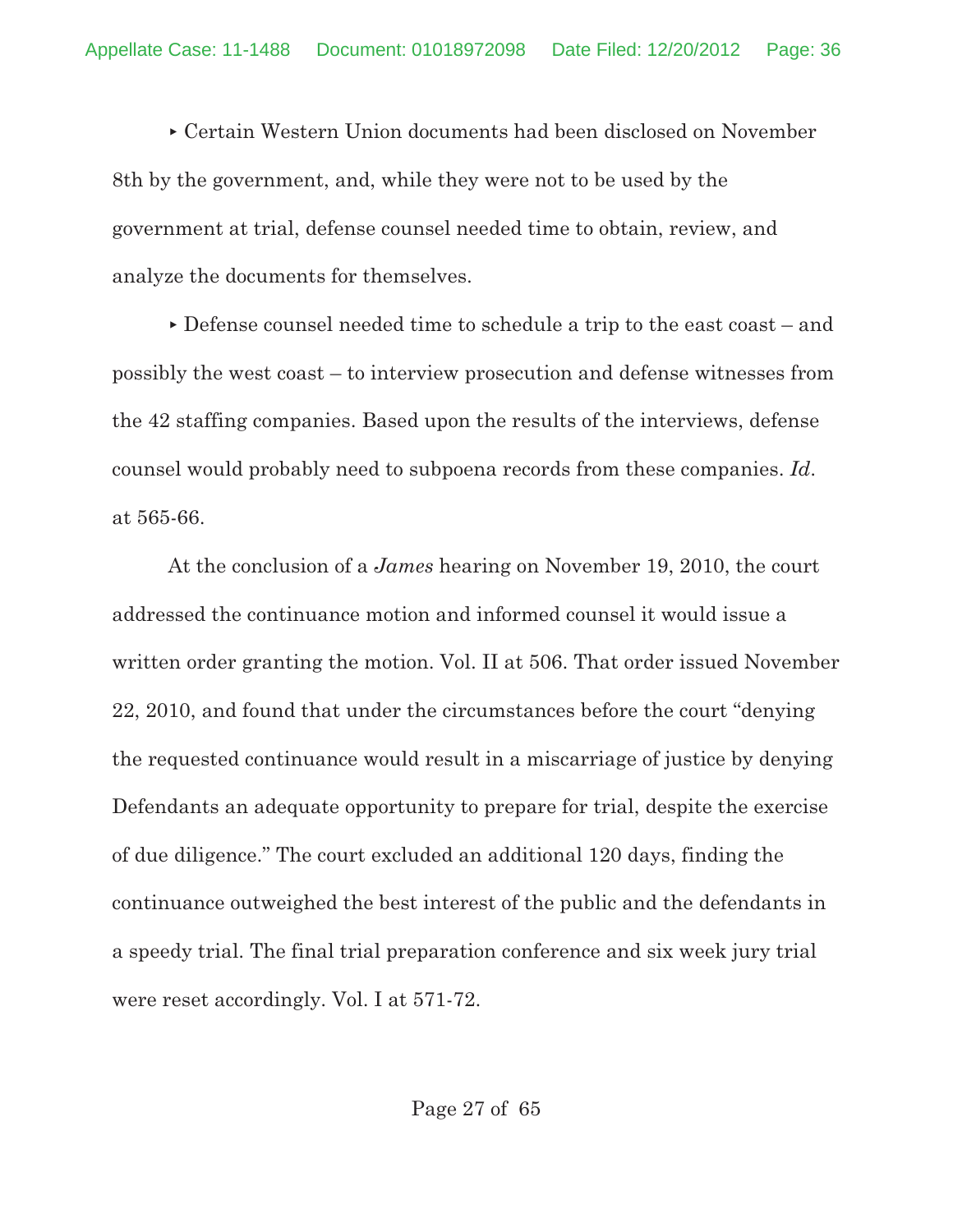Defendants argue the court's findings were inadequate because they did not separately recite and analyze the rationale for granting the continuance. However *Toombs* and earlier precedent make clear this is unnecessary. The motion cited specific problems defense counsel were encountering with the computer discovery materials, with supplemental briefing on suppression motions, and with witness preparation. The district judge was presiding over these matters – in conducting hearings and approving many travel and expense vouchers – and also would have been personally familiar with the problems cited by defense counsel. No purpose would have been served by restating in its order the rationale the court found in the motion, which was the basis for the order.

#### **2. The Sixth Amendment**

Defendant Banks also argues that his Sixth Amendment right to a speedy trial was violated. BOB at 16. The Sixth Amendment guarantees an accused the "right to a speedy and public trial." Banks begins his argument section with an irrelevant discussion of pre-indictment delay. BOB at 17. A defendant's constitutional speedy trial right attaches when he is arrested or indicted on federal charges, depending upon which comes first. *See United States v. Madden*, 682 F.3d 920, 931 (10th Cir. 2012). The indictment against Banks was returned on June 9, 2009, and he first appeared through a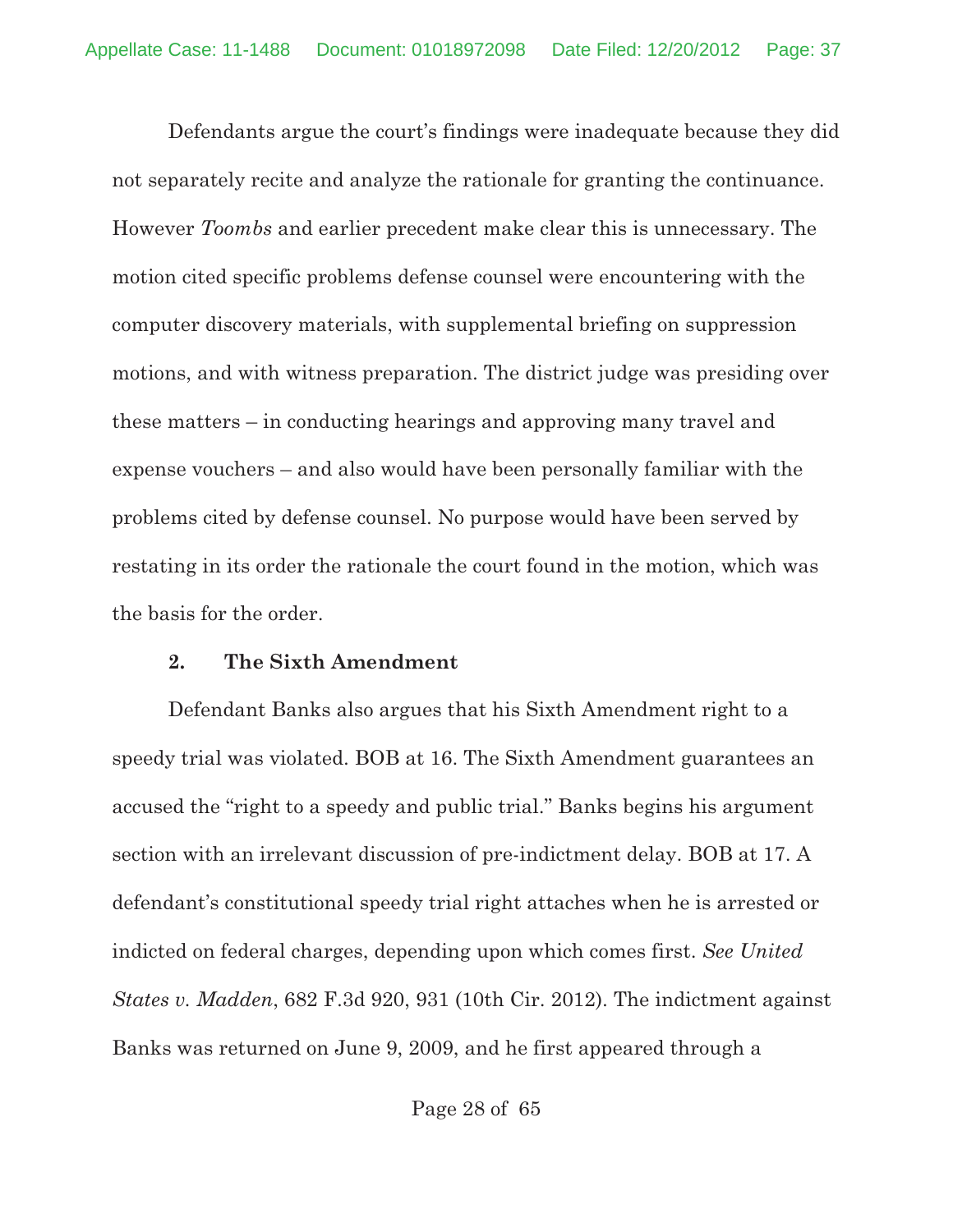summons on June 23, 2009. Vol. 1 at 13 (docket entries 1 & 13). No colorable claim of pre-indictment delay exists.

The Supreme Court has decreed that when a violation of the Sixth Amendment's guarantee of a speedy trial is alleged, the claim must be evaluated by balancing four factors: (a) the length of the delay, (b) the reason for the delay, (c) whether the defendant has asserted his right to a speedy trial, and (d) whether the delay prejudiced the defendant. *Larson*, 627 F.3d at 1207 (citing *Barker v. Wingo*, 407 U.S. 514, 530 (1972)) (other citations omitted). No one factor, taken by itself, is necessary or sufficient to establish a deprivation of the right to a speedy trial. "Rather, they are related factors and must be considered together with such other circumstances as may be relevant." *United States v. Kalady*, 941 F.2d 1090, 1095 (10th Cir. 1991) (quoting *Barker v. Wingo*, 407 U.S. at 533).

#### **(a) The Length of Delay**

The length of the delay, between defendants' indictment and trial, was somewhat longer than two years. Delays longer than one year are usually viewed as presumptively prejudicial. *Larson*, 627 F.3d at 1208. However in *United States v. Seltzer*, 595 F.3d 1170 (10th Cir. 2010), the court observed that "even a two-year interval between charges and trial may not be deemed a "'delay' when the charges are complex." *Id*. at 1176. Banks argues "the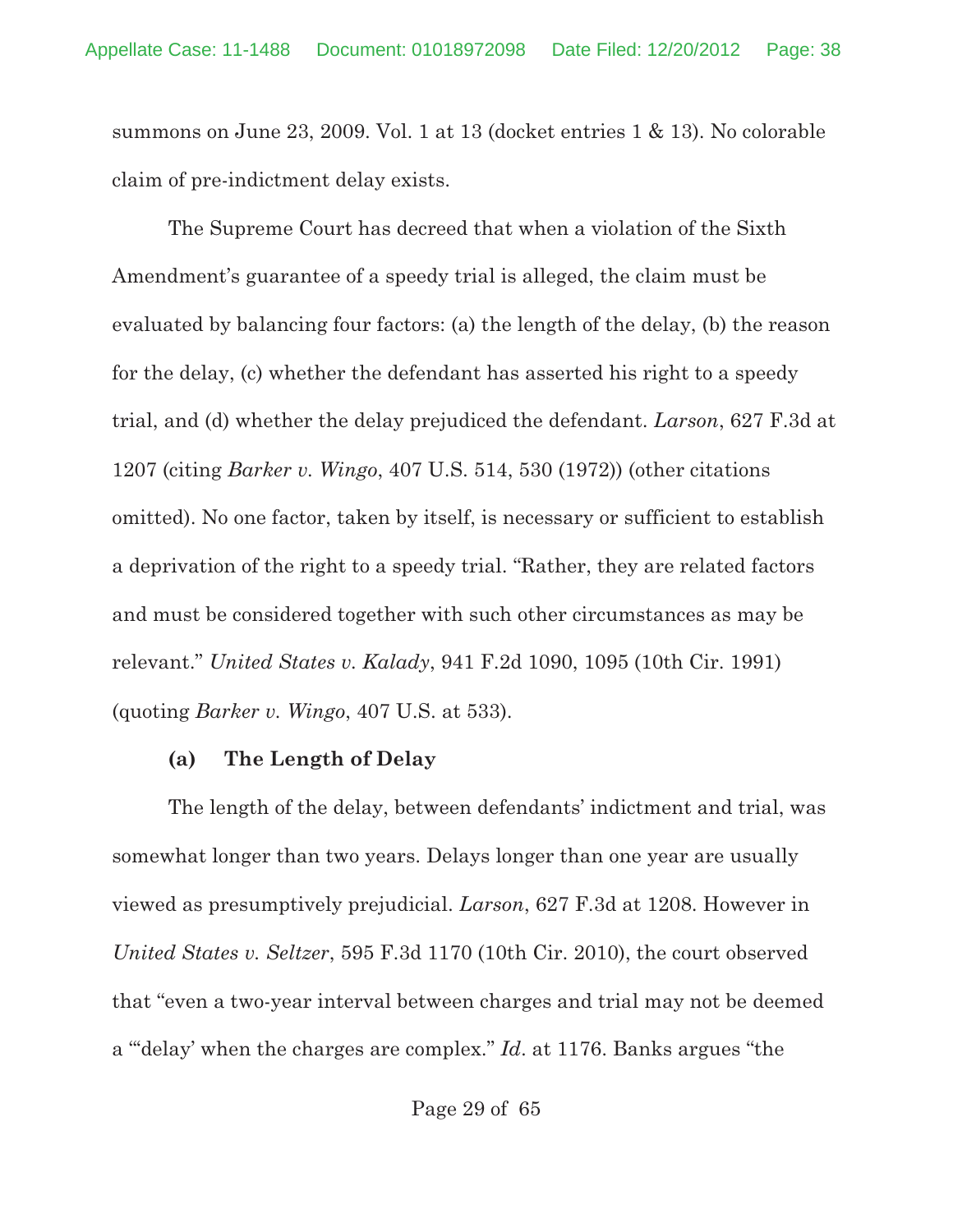charges were not complicated as recognized by the Court and supported by the record," and that the delay was excessive given "the simplicity of the case." BOB at 18. The indictment alleged twenty-five counts of conspiracy and fraud against six defendants. Vol. I at 29. The investigation spanned a period of at least five years (although the scheme began seven years before indictment). As discussed at length above, thousands of pages of discovery materials were disclosed to defense counsel. Banks' portrayal of the case as simple is not supported by the record. Nor did the district judge so portray the case. In the rulings cited above, the court observed this was not the most complicated case she had seen, but acknowledged the case involved complex issues and extensive discovery. Given all the circumstances, the two year period between indictment and trial was not unreasonable.

#### **(b) The Reason for the Delay**

The record clearly discloses the reason for the delay. Defendants moved for multiple, lengthy continuances and, having persuaded the court to grant them, now claim to be victims of their own advocacy. Defendants' arguments are disingenuous. None of the continuances defendants challenge were sought by the government. Although the government did not oppose the motions, that is because defendants insisted they would be prejudiced if forced to go to trial without adequate preparation. Defendants repeatedly argued below,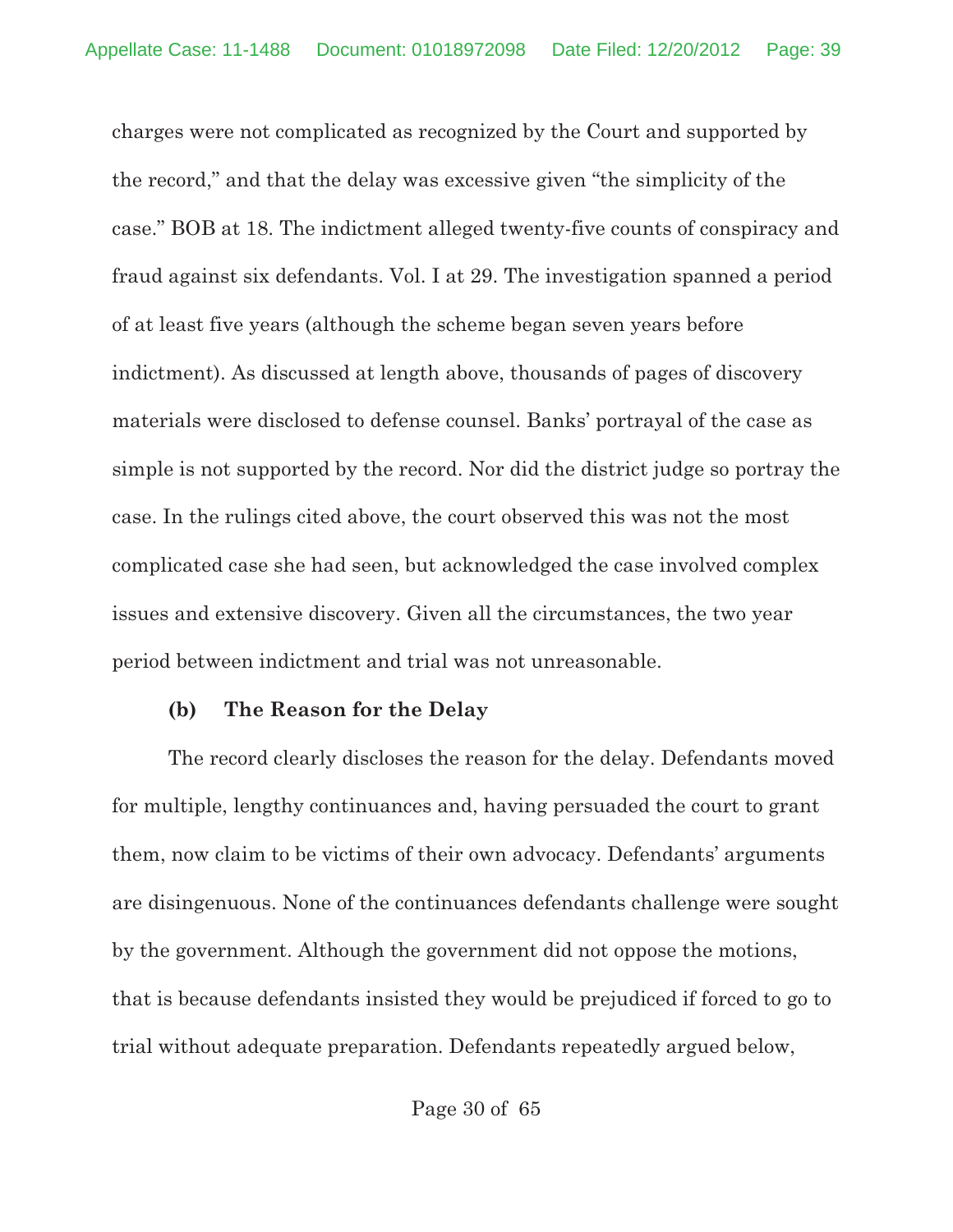with considerable cause, that the government had many years to investigate and assemble the case, but they had only a few months to respond to it. When a defendant's own actions are the primary cause of the delay, this factor weighs heavily against the defendant. *Larson*, 627 F.3d at 1208, citing *Toombs*, 574 F.3d at 1274.

#### **(c) Defendant's Assertion of His Right to a Speedy Trial**

This court has held that *when* a defendant has asserted his speedy trial right is a factor entitled to "strong evidentiary weight" in determining whether that right has been violated. The defendants here did not demand a speedy trial until the first day of the trial itself (which had most recently been continued on their own, *pro se* motion). The pointlessness of requesting a speedy trial once trial has begun underscores that defendants' actions were manipulative and disingenuous. In *Larson*, this court held that "this factor weighs against a defendant who requests continuances and waits for months to assert his speedy trial right." 627 F.3d at 1208. In *Toombs*, the court found this factor weighed heavily against the defendant where many continuances had been granted, most requested by the defendant, and he waited until after the continuances to assert his right to a speedy trial. 574 F.3d at 1274-75. And in *United States v. Batie*, 433 F.3d 1287, 1292 (10th Cir. 2006), this court observed that the defendant's persistent request for continuances "scarcely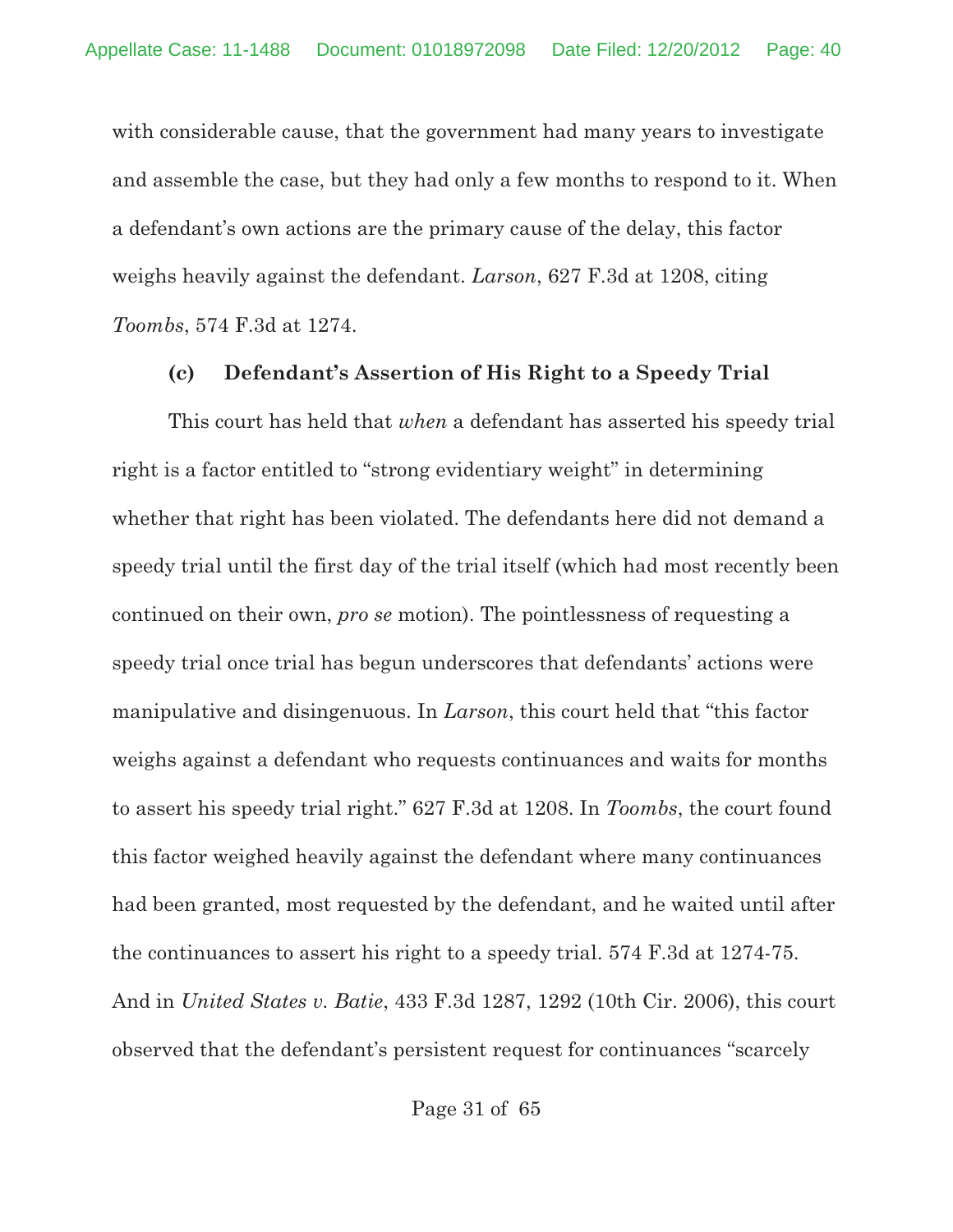demonstrate a desire for a speedier process." So also in the present case, defendants' decision to wait until trial to assert their right to a speedy trial was violated undermines the sincerity of their arguments.

#### **(d) Whether the Delay Prejudiced the Defendant**

When there is extreme delay, a defendant need not present evidence of prejudice. *Toombs,* 574 F.3d at 1275, citing *Doggett v. United States*, 505 U.S. 647, 655 (1992). That is not the case here. In *Toombs*, this court found that a twenty-two month delay – the vast majority of which was attributable to the defendant – did "not constitute extreme delay." 574 F.3d at 1274 (citations omitted). *See also Larson*, 627 F.3d at 1210 (two-and-one-half year delay not sufficient to support presumption of prejudice); *Seltzer*, 595 F.3d at 1180 n.3 (finding courts often require a delay of six years for prejudice to be presumed).

In determining whether a defendant has made "a particularized showing of prejudice," this court has identified three main interests: (i) the prevention of oppressive pretrial incarceration; (ii) the minimization of anxiety and concern of the accused; and (iii) minimization of the possibility that the defense will be impaired." *Larson*, 627 F.3d at 1209. *See also Barker*, 407 U.S. at 532. The *Larson* court held the first and third factors were the most important and neither of these factors favors the defendants.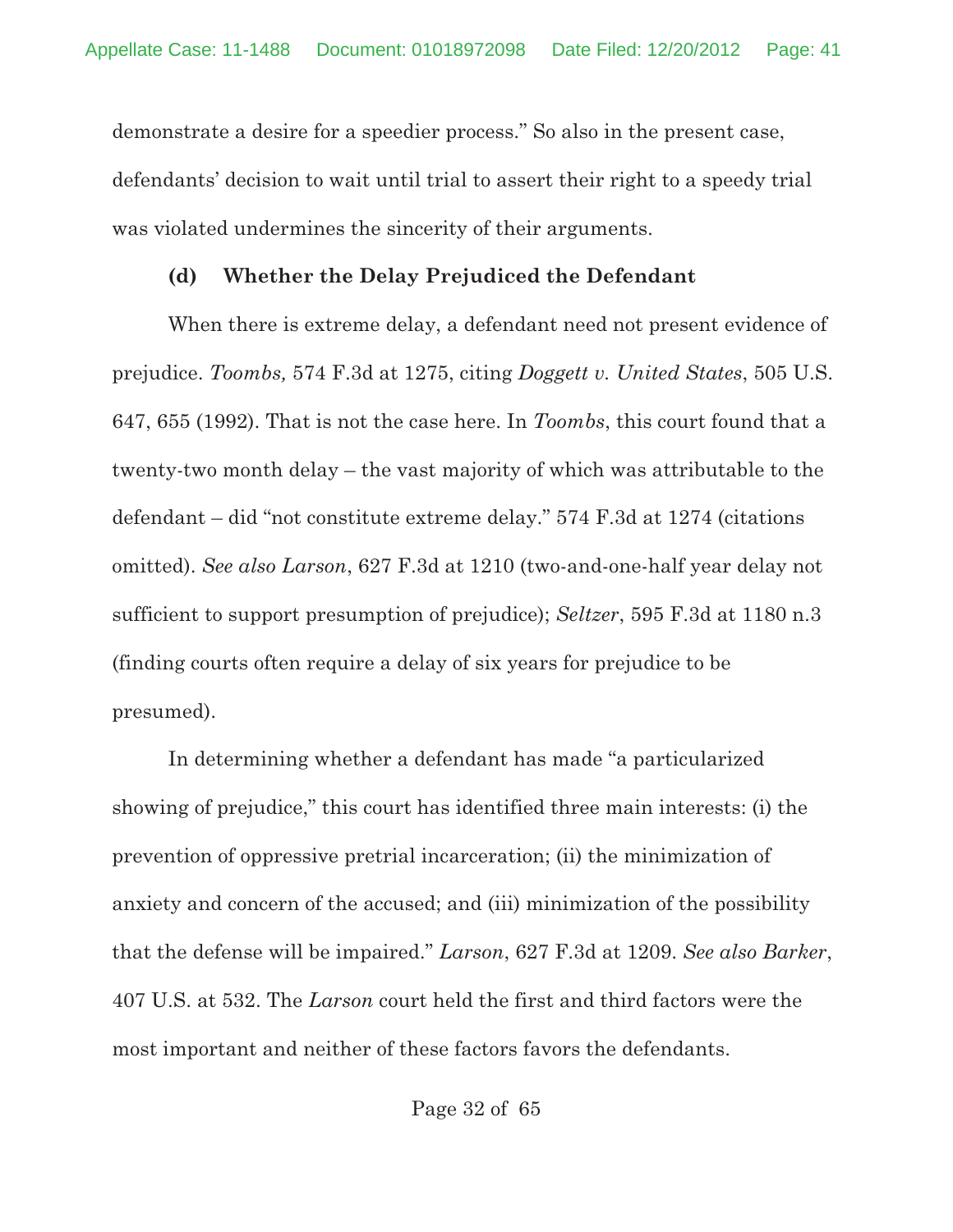Defendants were not detained before trial. As to the delay impairing the defense, Banks' opening brief presents a laundry list of record citations unsupported by argument, other than the conclusory assertion that memory problems of government witnesses "worked to the detriment of the defense." BOB at 22. Defendants also make a variety of other conclusory statements concerning cross-examination being "hampered," and defendants' inability to call witnesses "that could have addressed the Government's testimony . . . ." Yet defendants have not identified a single specific witness – for the government or defense – whose testimony was meaningfully affected. Defendants have merely recited legal conclusions, without providing factual support, and their arguments do not show their defense was impaired by the two year delay in bringing the case to trial.

# **II. The Trial Court Did Not Compel Co-Defendant Barnes to Testify in Violation of His Fifth Amendment Privilege; Defendants Have Not Shown Any Error In the Court's Curative Instruction**

Defendants argue they were compelled by the court to call co-defendant Barnes as a witness, in violation of his Fifth Amendment privilege against self-incrimination, and that the trial court failed to give the jury an appropriate curative instruction regarding issues that arose when defendants themselves improperly sought to invoke that privilege.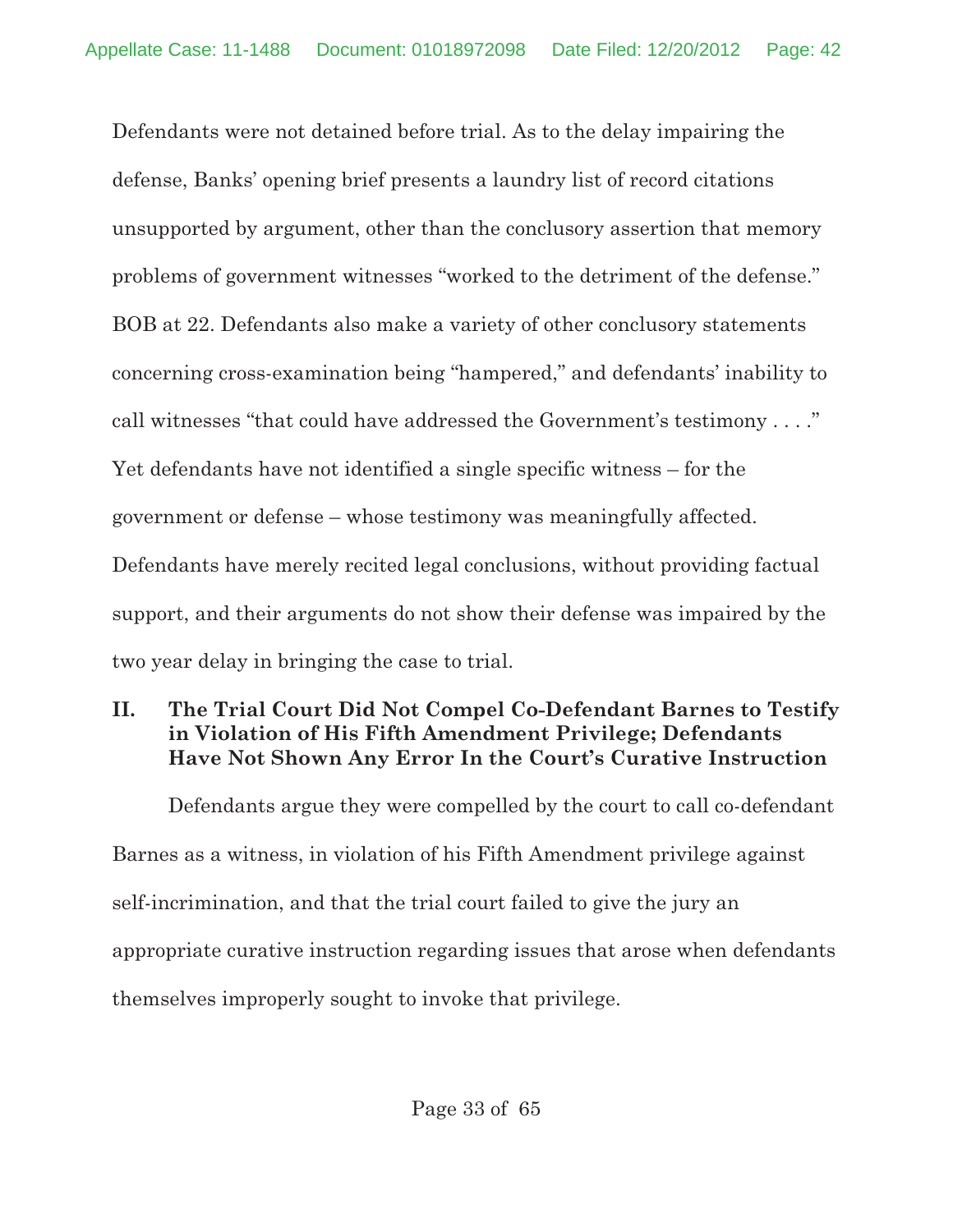## **A. The Issue Below**

On October 5, 2011, the government informed the court and defendants that it was ahead of schedule and was calling its last witness. Vol. II at 2203. The court discussed with defendants the need to have their witnesses available and ready to go. *Id*. at 2204-05, 2207. The next day, October 6th, the government rested. *Id*. at 2229. Defendants began to present their defense, but in the afternoon announced they had no other witnesses. As a result, the court had to send the jury home early. *Id*. at 2291-95, 2314. The next trial day, October 7th, after the lunch break, defendants announced they had only one witness left, whose testimony was quickly completed. *Id*. at 2470. Before recessing – at 1:43 p.m. – the court again admonished the defendants to have their witnesses available "so that we don't have these gaps and the jury isn't kept waiting." *Id*. at 2473.

The issues surrounding testimony by co-defendant Barnes arose when the court reconvened the following Tuesday, October 11th, the eleventh day of trial. During a sidebar conference at approximately 9:50 a.m., the defendants informed the Court they were again expecting to run out of witnesses. The court responded: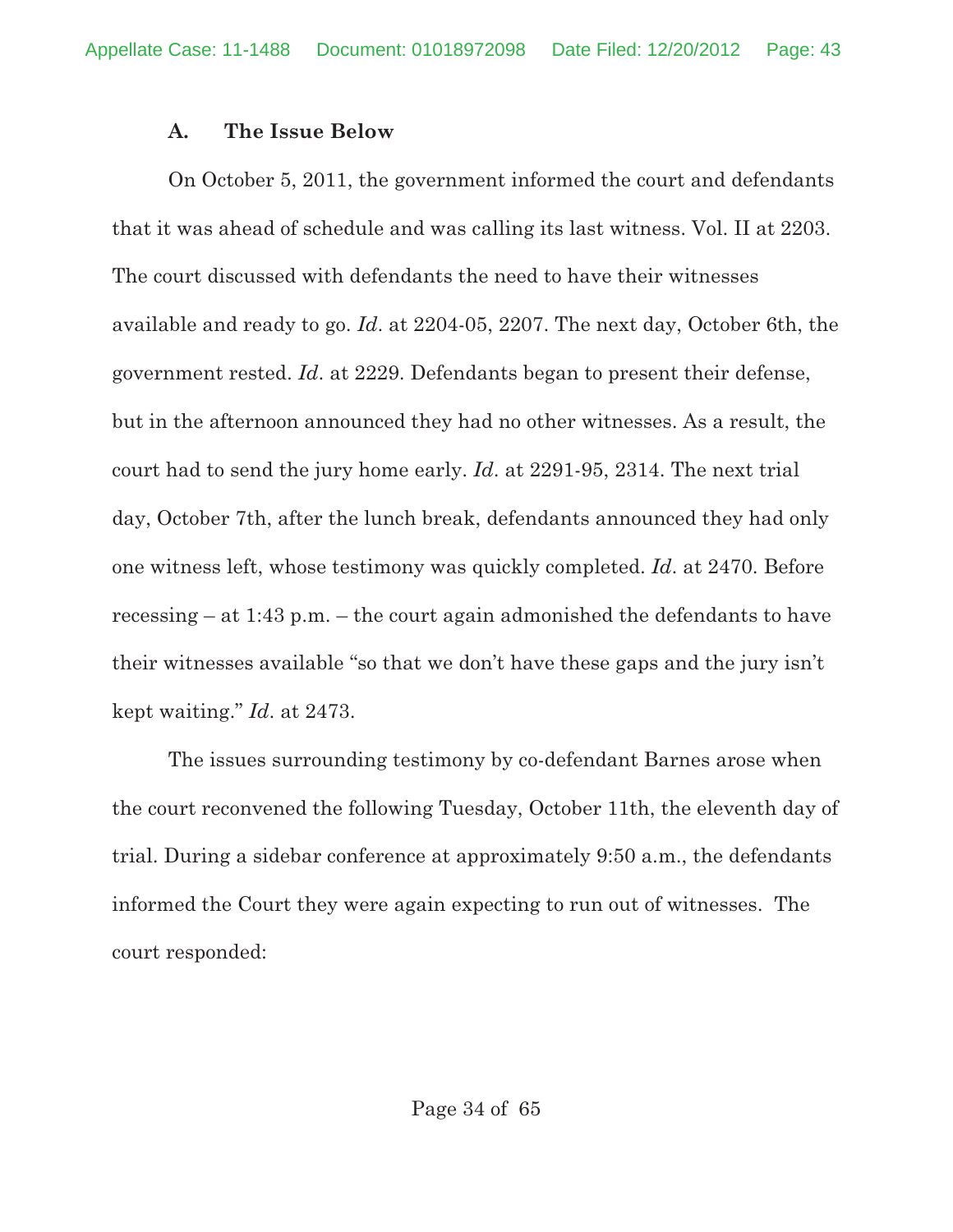That is unacceptable. I told you to have witnesses here. We are not going to recess again until 10:30. That is 40 minutes away. I told you to be prepared. They need to be here. Your witnesses are not taking long. We are going to go. The eight you named [during an earlier discussion

of defense witnesses for the day], you still have time. So you better get them here. So call your next witness.

Supp.Vol. I at 149-150.

At the time this sidebar occurred, another witness – whom defendants would call two days later – was present and available to testify. *Id.* at 182, 243;vol. II at 2864. The defendants did not, however, choose to call this witness. Instead, after a brief conference and without lodging any objection, defendants called co-defendant Barnes to the stand. Barnes was examined by defendants Walker, Banks, and Harper, and readily answered their questions. *Id.* at 150-175. Shortly after the government began crossexamining him, however, defendant Walker – who had called Barnes to the stand – moved for a mistrial, claiming that he was asserting defendant Barnes' Fifth Amendment privilege against self-incrimination. *Id.* at 225.

The government objected and asked the court to instruct the jury that one defendant may not assert the Fifth Amendment privilege of another defendant and that they should disregard Walker's remarks. The court deferred the matter until after its ruling. *Id*. at 227.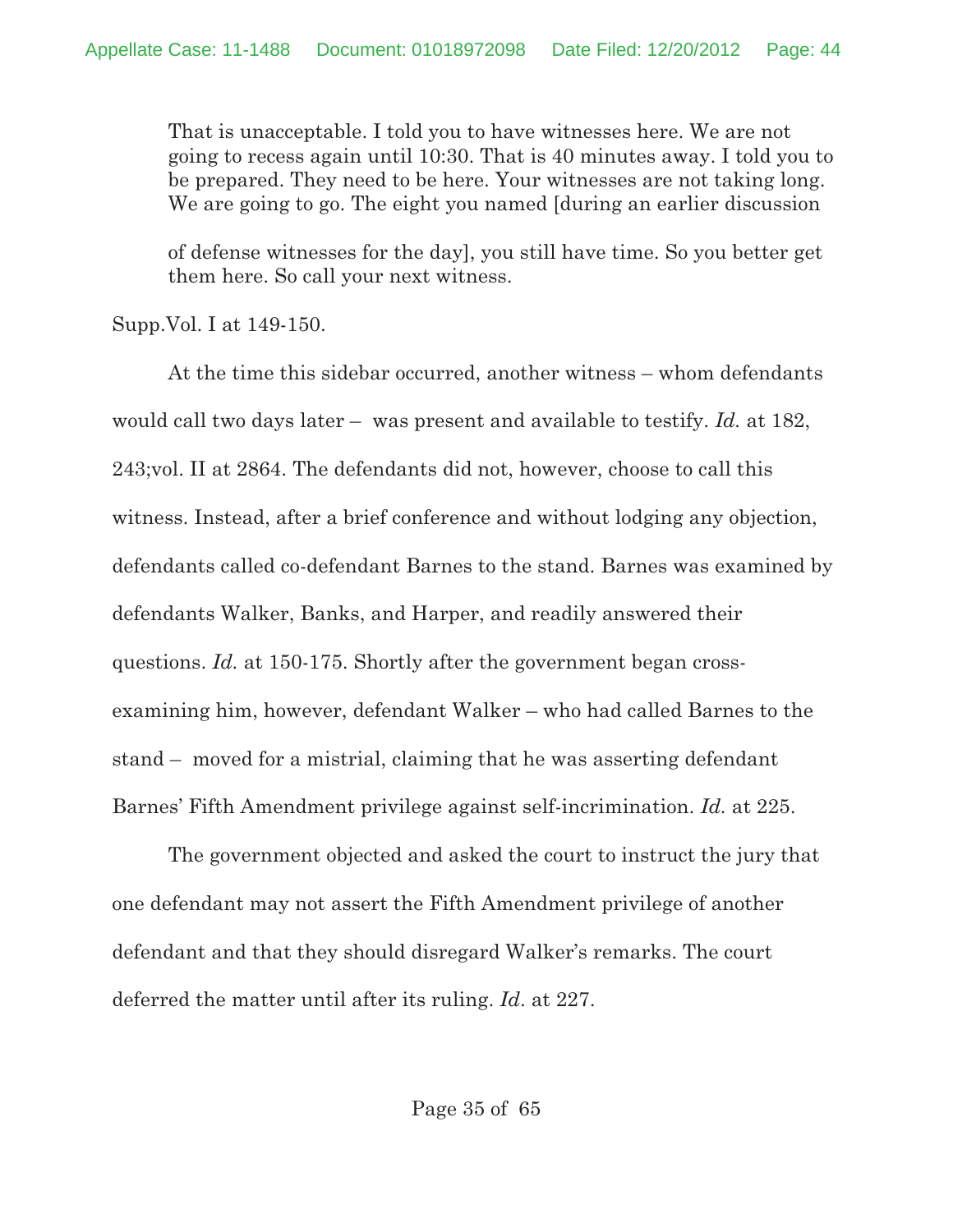After the lunch break, but before the jury returned, the court advised the defendants as suggested by the government. *Id*. at 228, 249. The court then inquired of Barnes if he wished to assert his personal right against selfincrimination. Barnes said he did. *Id.* at 228. The government then suggested a second possible instruction: that Barnes' previous testimony be stricken and the jury be instructed not to consider the testimony as evidence. *Id.* at 231, 249.

By this point in time, both defendant Walker and defendant Barnes were insisting that Barnes was forced to testify against his will. The court rejected these arguments and found that Barnes' decision to testify was voluntary. *Id.* at 247-49. The court offered to strike Barnes' previous testimony and to provide a curative instruction, as proposed by the government. Barnes refused that instruction. *Id.* at 253. The court then advised Barnes that, based on his decision to begin testifying, he did not have the right to selectively invoke his Fifth Amendment privilege. *Id.* at 254-55. The court further advised him that the jury could be instructed that it could draw adverse inferences against him from any additional invocations of his Fifth Amendment privilege. *Id.* Barnes requested and received approximately twenty more minutes to decide how to proceed. *Id.* at 256-57. When the court reconvened, Barnes indicated that he wanted to continue testifying on cross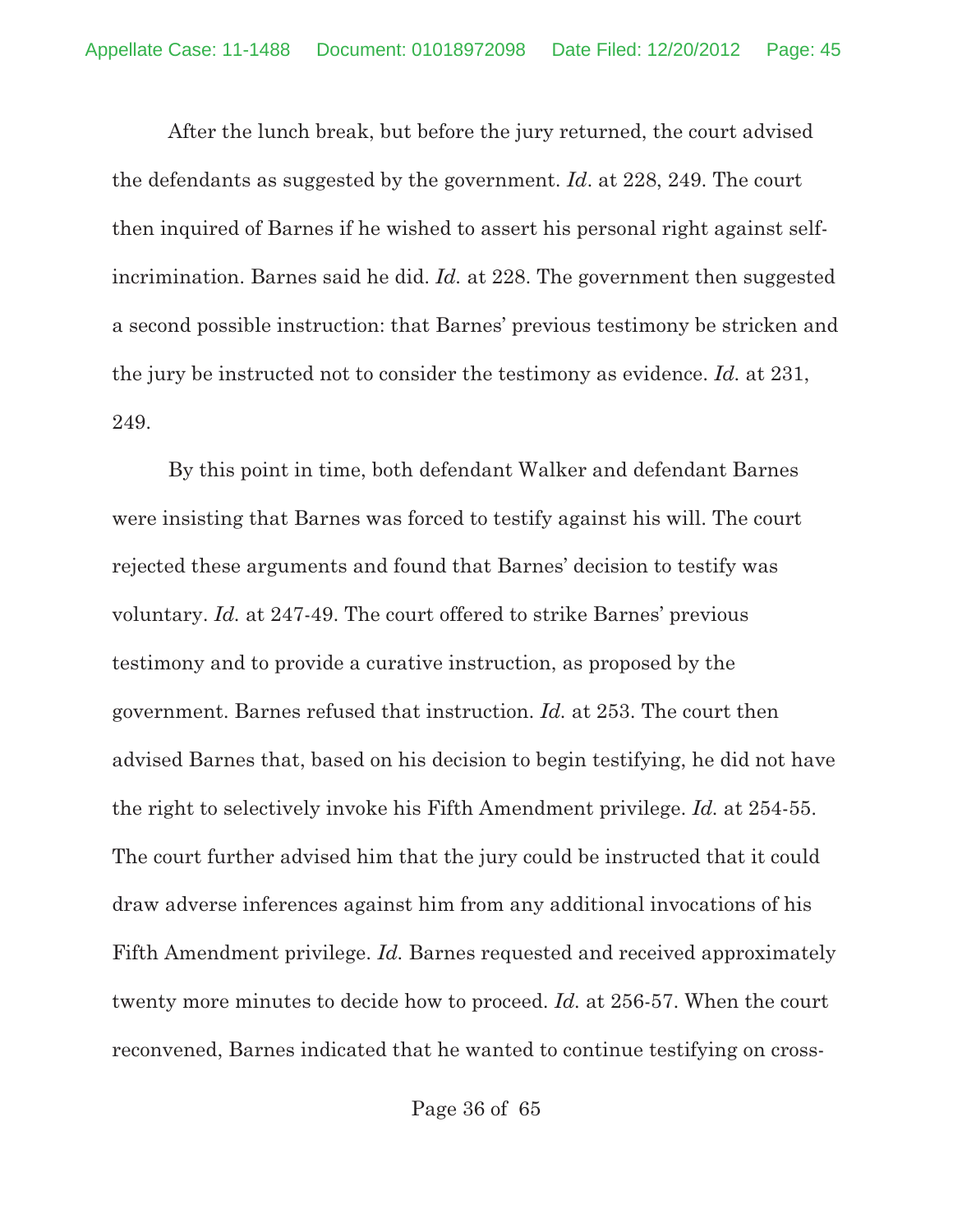examination. *Id*. at 253-55, 257. Barnes again told the court he did not want a curative instruction. *Id*. at 253, 257.

Immediately after the jury returned, the Court gave a cautionary instruction, not directly referencing Mr. Barnes or Mr. Walker's outburst, but reminding the jury that statements and objections made by attorneys or nontestifying defendants were not evidence and should not be considered in any way. *Id.* at 258. This was a revised version of the government's earlier (first) proposed instruction regarding Walker's outburst. *Id*. at 250; *cf. id* at 227. Although the court asked for their position on this curative instruction, *id*. at 250, the defendants did not object. *Id.* at 258. Similar language was incorporated in the jury instructions given at the close of the evidence. Vol. I at 823 (instr. 5). Once Barnes re-took the stand, he invoked his Fifth Amendment privilege in response to all additional questions from the government. *Id.* at 258-64.

At the close of trial, the government did not ask the court to instruct the jury they could draw adverse inferences from defendant Barnes' invocation of his Fifth Amendment privilege. The instruction proposed and given merely stated: "You should weigh Defendant Barnes' testimony and evaluate his credibility in the same way as that of any other witness. You may consider his refusal to answer certain questions in assessing his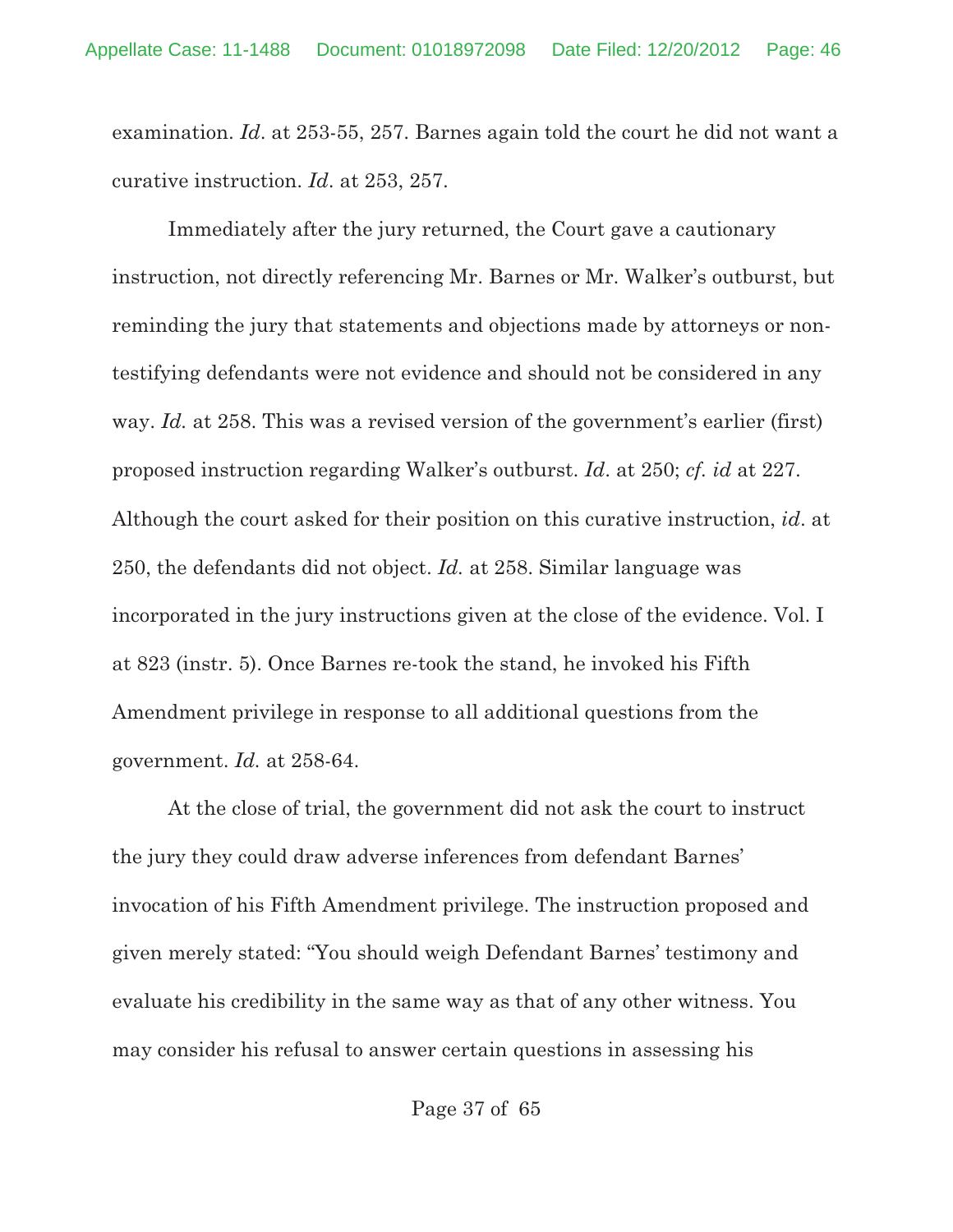credibility." Vol. I at 825 (instr. 7). During closing arguments, the government made no mention of defendant Barnes' invocation of his Fifth Amendment privilege. Vol. II at 3024-3056, 3124-3138.

# **B. Standards of Review**

# **1. Fifth Amendment**

Whether a defendant's Fifth Amendment right against selfincrimination was violated is a legal issue this court reviews de novo, while according deference to the district court's findings on factual questions. *Davis v. North Carolina*, 384 U.S. 737, 741-42 (1966); *United States v. Chalan*, 812 F.2d 1302, 1307-08 (10th Cir.1987).

# **2. Sixth Amendment - Jury Instructions**

The opening brief of co-defendants Barnes, *et al.*, argues that the court's instructional errors violated their Sixth Amendment right to a fair trial. The government does not agree that this is an issue of constitutional dimension. Defendants' arguments are addressed not to a fundamental right, but rather to alleged inadequacies in the court's instructions at trial, which defendants claim to have discovered post-trial. *See, e.g.*, *United States v. Adams*, 271 F.3d 1236 (10th Cir. 2001) (defendant's arguments addressed to evidence rulings confused "a fundamental right, the right to present a theory of defense, with one that is not fundamental, the right to present that theory in whatever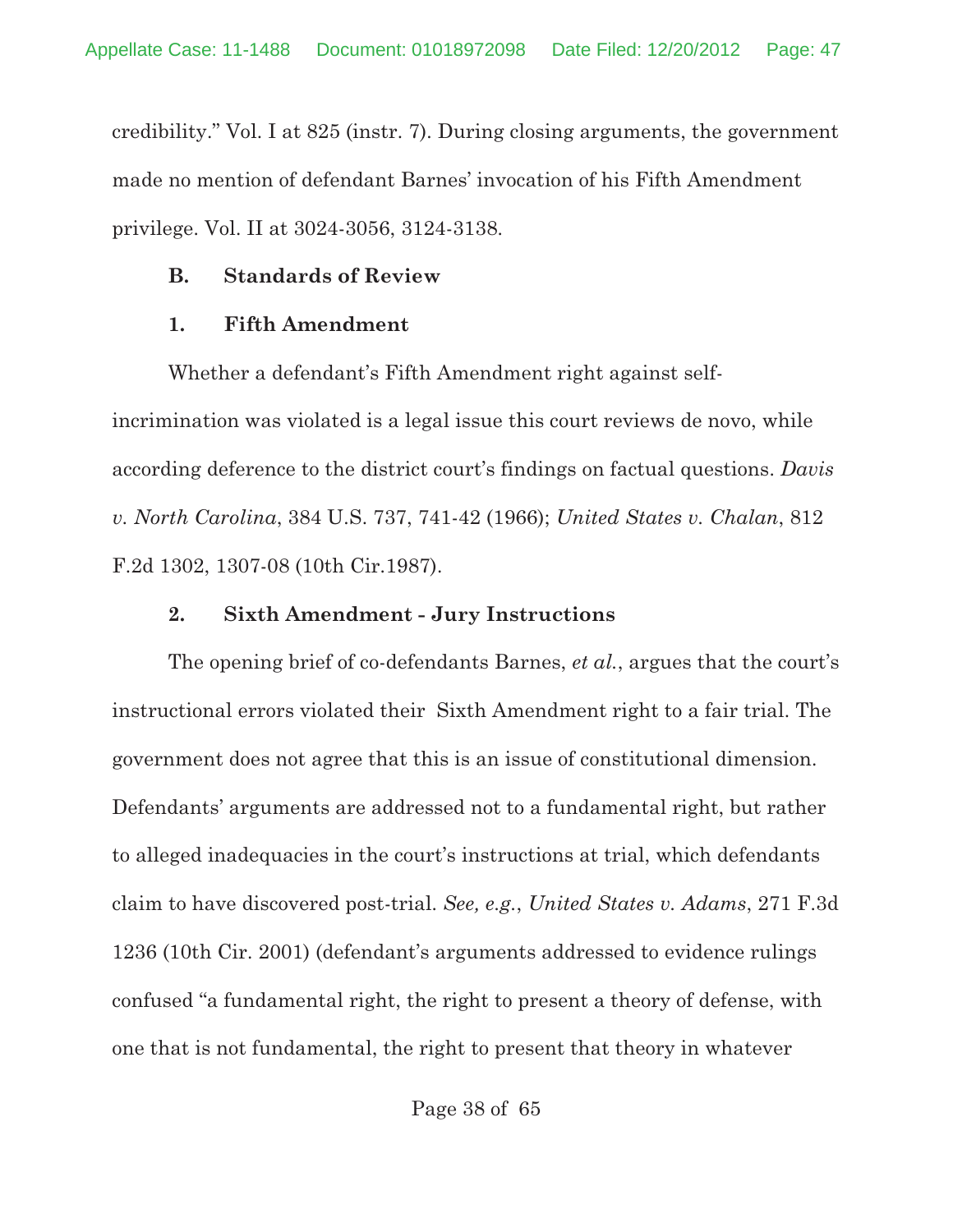manner and with whatever evidence he chooses." *Id*. at 1243. Defendants' challenges to the court's instructions do not implicate the Sixth Amendment.

When the legal sufficiency of an instruction is challenged, the court reviews "a jury instruction de novo when an objection is made at trial, and for plain error when no objection was made." *See United States v. Fabiano*, 169 F.3d 1299, 1302-03 (10th Cir. 1999) and Fed.R.Crim.P. 52(b). However when a party acts intentionally to induce a court ruling, rather than through inadvertence or neglect, review of the issue is waived. *See United States v. Cornelius*, 696 F.3d 1307, 1319-20 (10th Cir. 2012).

#### **3. Alleged Structural Error**

All defendants argue the district court committed structural error, but the errors they allege are not structural in nature. *See Arizona v. Fulminante*, 499 U.S. 279, 306-07 (1991); *United States v. Lott*, 310 F.3d 1231, 1250-51 (10th Cir. 2002). In *Arizona v. Fulminante,* the Court held that most constitutional errors can be harmless, including violations of the Fifth and Sixth Amendments. Structural errors include the total deprivation of the right to counsel, the lack of an impartial judge, unlawful exclusion of members of the defendant's race from a grand jury, the right to self-representation at trial, and the right to a public trial. 499 U.S. at 309-10. This appeal presents no such issues, and defendants cite no authority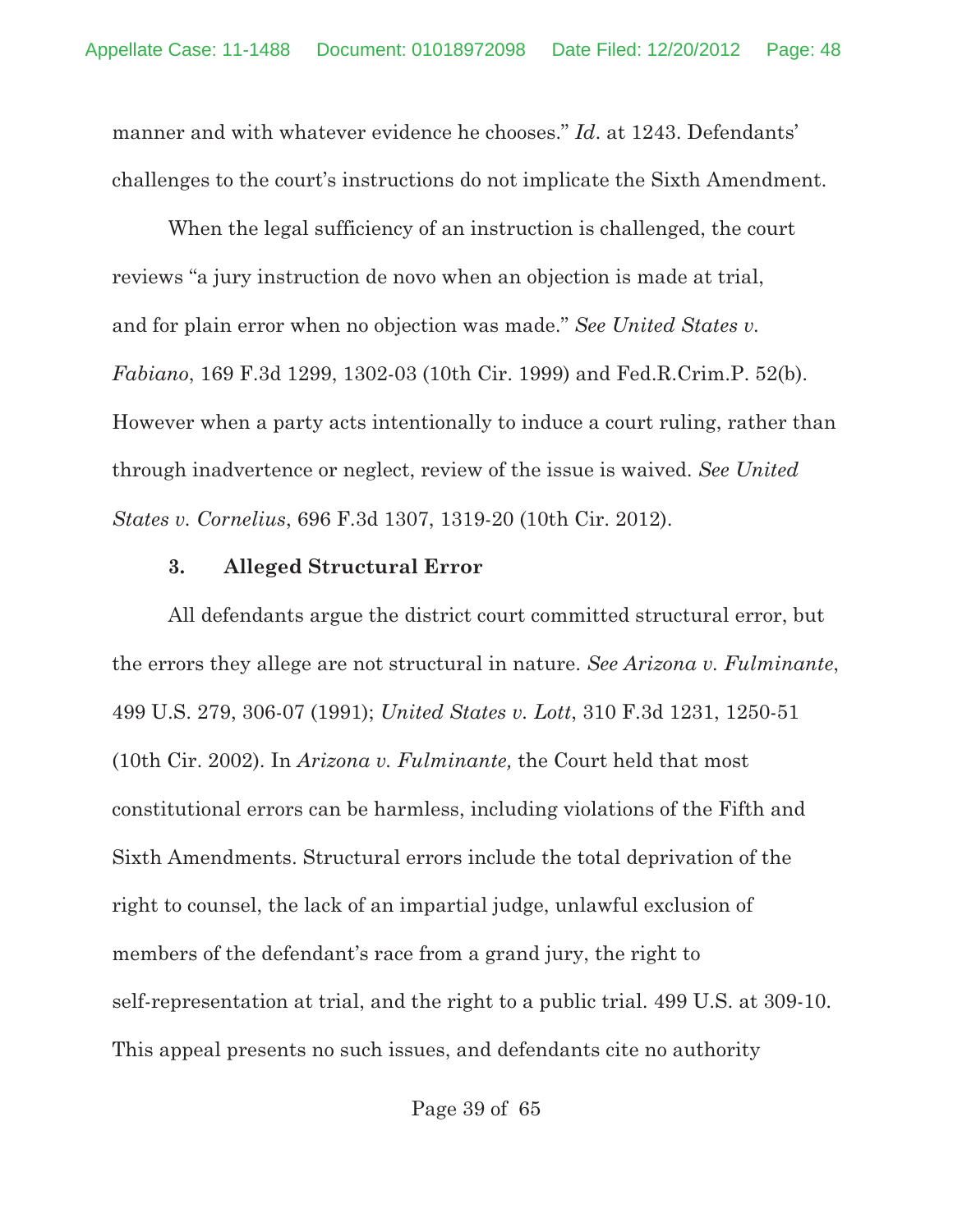supporting their arguments that the alleged errors below are structural. To the contrary, the case defendants primarily rely upon in arguing a Fifth Amendment violation, *United States v. Lauder*, 409 F.3d 1254 (10th Cir. 2005), holds that "[c]onstitutional violations such as the one at issue here" are subject to harmless error analysis. 409 F.3d at 1261, citing *Chapman v. California*, 386 U.S. 18, 24 (1967). *Cf*. *United States v. Rice*, 52 F.3d 843 (10th Cir. 1995) (when no objection regarding defendant's Fifth Amendment self-incrimination privilege raised at trial, issue reviewed for plain error). The court need not reach this issue however, because the defendants have failed to show errors of any kind in the district court's rulings.

## **C. Argument**

## **1. Defendant Barnes Voluntarily Chose to Testify Under Direct Examination By His Fellow Defendants and In Doing So Waived His Privilege Against Self-Incrimination**

Defendants argue they did not voluntarily choose to call Mr. Barnes to the witness stand, but rather were compelled to do so by the district court. The trial record tells a different story.

Defendants first allege the government rested its case "much sooner" than expected and as a result they were left "with the difficult tasks of restructuring and expediting the entire presentation of their defense." APB at 43. Defendants make no attempt to explain what they did, or why they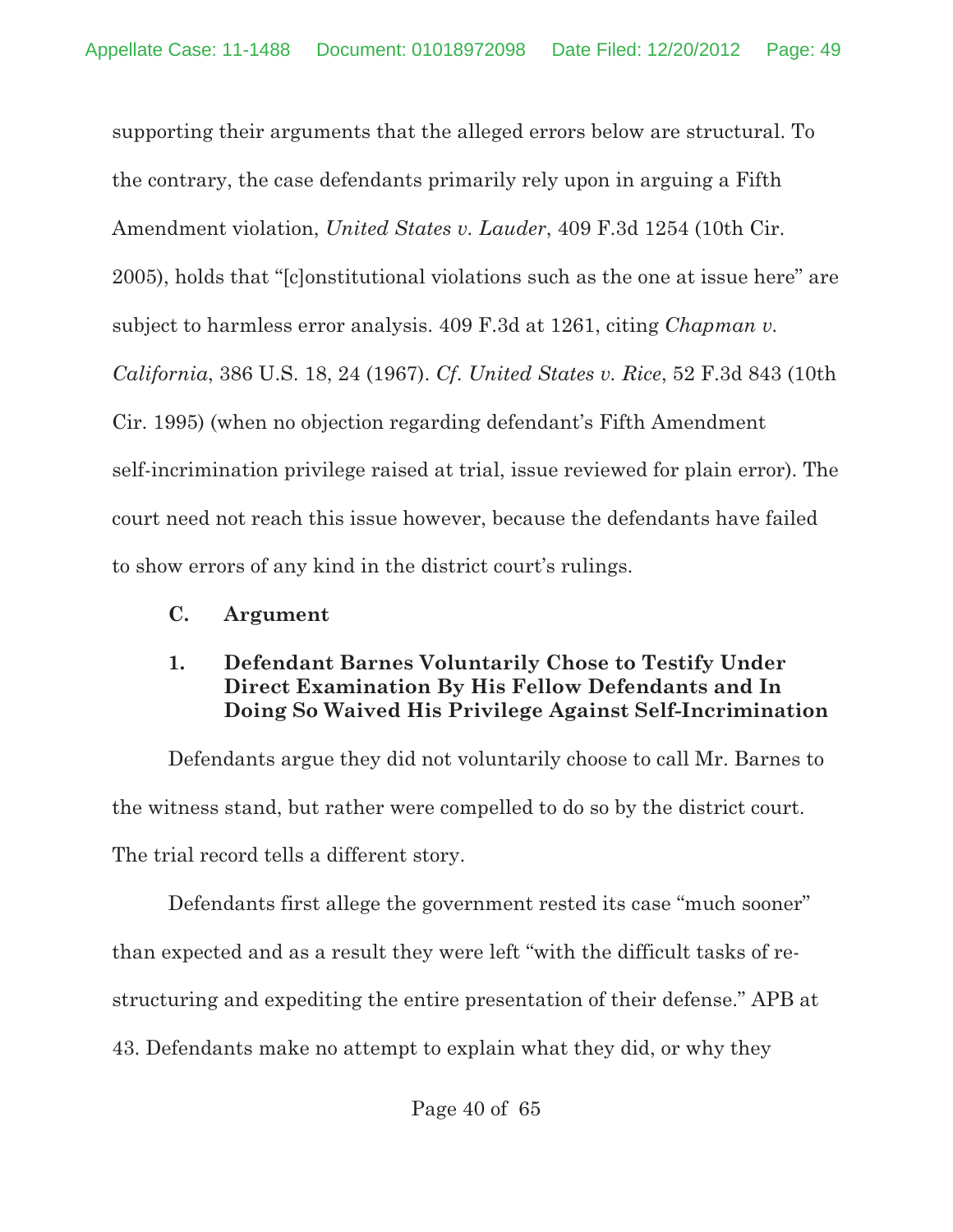needed, to re-structure their defense. In any event, the government's decision to rest did not come as a surprise. The events at issue took place on October 11th. The government rested its case in chief on October 6th, and had informed the court and defense counsel it would do so the preceding day, October 5th. Thus, *six days* before the events complained of, defendants knew when the government would rest and that they would need to begin the presentation of their own case.

Defendants argue as if their (apparent) inability to have sufficient witnesses present on October 11th was an isolated event. To the contrary, the district court had found it necessary to repeatedly admonish defendants for not having witnesses available to testify. On at least two occasions, the court had to send the jury home early because the defendants did not have witnesses available. The court had made clear that this practice would not be tolerated and that they were required to have witnesses available and ready to testify.<sup>3</sup> So when defendants persisted in these practices  $-$  telling the court mid-morning on October 11th they had no witness available to testify – the court was entirely justified in telling the defendants that the situation was

<sup>&</sup>lt;sup>3</sup> Later in the trial, defendants continued their practice of delaying the trial by informing the court they did not have witnesses available. *See* vol. II at 2464, 2471, 2473, 2523.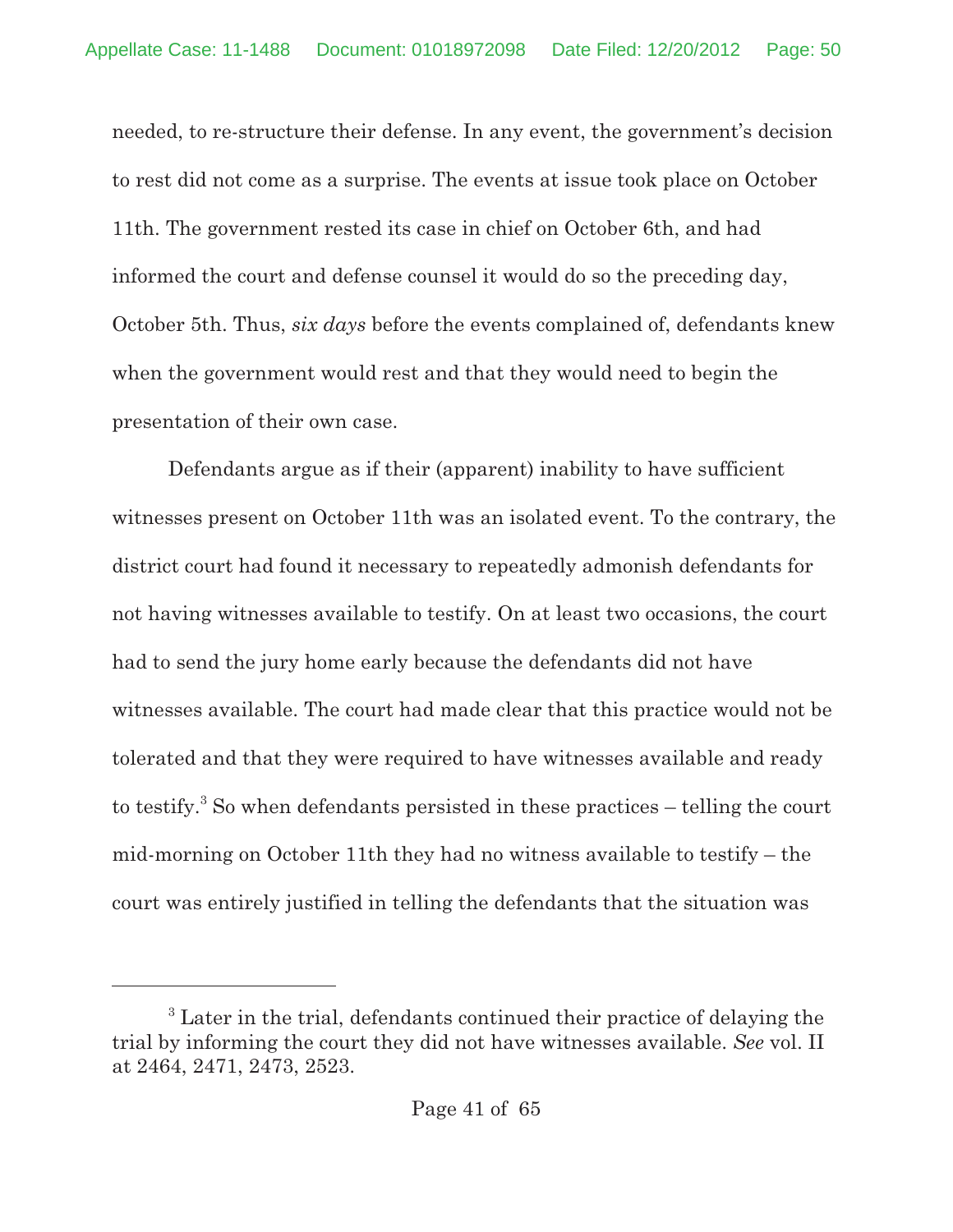"unacceptable," that the court intended to proceed with the trial, and demanding that they call a witness.

At this point in time, the record shows the defendants requested and received permission to check the witness room, but defendants made no mention on the record as to whether other witnesses had arrived. However one witness was available, John Smith, whom defendants would choose to call as a witness two days later, on October 13th. Thus, when defendants, after conferring among themselves, called Mr. Barnes to the witness stand, they made a voluntary choice to do so. And when Barnes chose to testify without raising this issue, he waived the privilege against self-incrimination. *See United States v. Fishman*, 645 F.3d 1175, 1185 (10th Cir. 2011) (silence regarding Fifth Amendment right indicates defendant waived it by testifying before grand jury).

As the court observed at trial, defendants expressed no concern with the privilege against self-incrimination until after they had elicited favorable testimony from Mr. Barnes. Supp.Vol. I at 238. Barnes testified at length on direct examination by numerous co-defendants (including Banks), without expressing any concern with incriminating himself. When defendants attempted to invoke the privilege to block the government's crossexamination, it was too late. By testifying on direct, Barnes waived his Fifth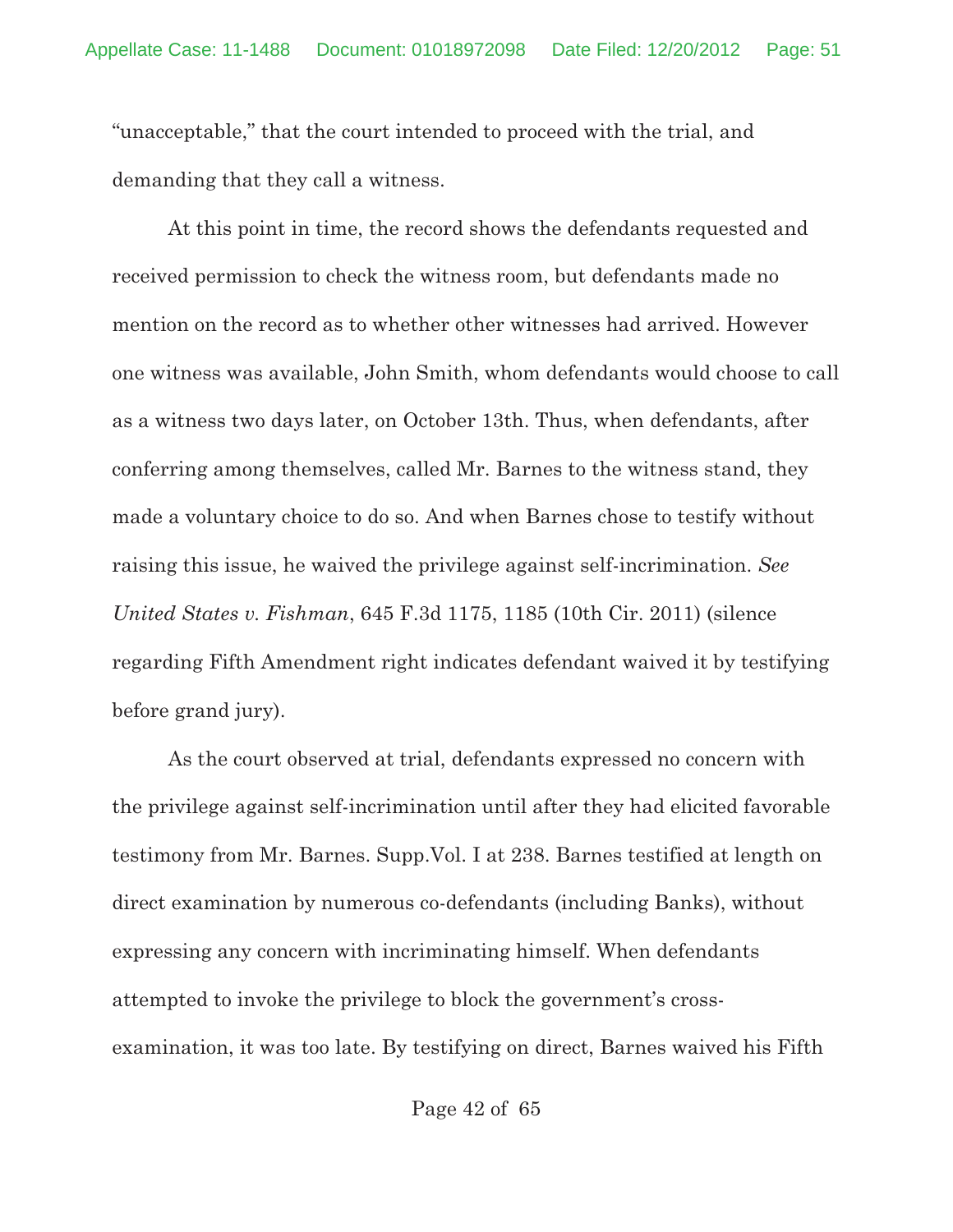Amendment privilege as to all matters within the scope of the direct examination. *See Mitchell v. United States*, 526 U.S. 314, 321 (1999); *United States v. Crockett*, 435 F.3d 1305, 1313 (10th Cir. 2006).

Defendants have never claimed, nor can they claim, that they were unaware of the privilege. Prior to any evidence being heard, the jury was instructed – in defendants' presence – that the Constitution granted the defendants the right to remain silent and the right not to testify. *See* vol. I at 852, 864. That defendants were well aware of their right not to testify may also be seen in their vigorous assertion of that right after the government began to cross-examine Mr. Barnes.

Relying upon *United States v. Lauder*, defendants urge this court to apply "a five-factor test" to determine if constitutional error occurred. APB at 42, 51. But in *Lauder,* the defendant had invoked his right to remain silent before trial. While testifying, a government agent impermissibly made reference to that decision. 409 F.3d at 1261. That is not the situation here. In *United States v. Hanrahan*, 508 F.3d 962 (10th Cir. 2007), the court itself made the distinction, holding that if a defendant chooses not to testify, the Fifth Amendment prohibits the government from commenting on that decision, but that under the Fifth Amendment, "[a] defendant who chooses to testify waives his privilege against compulsory self-incrimination with respect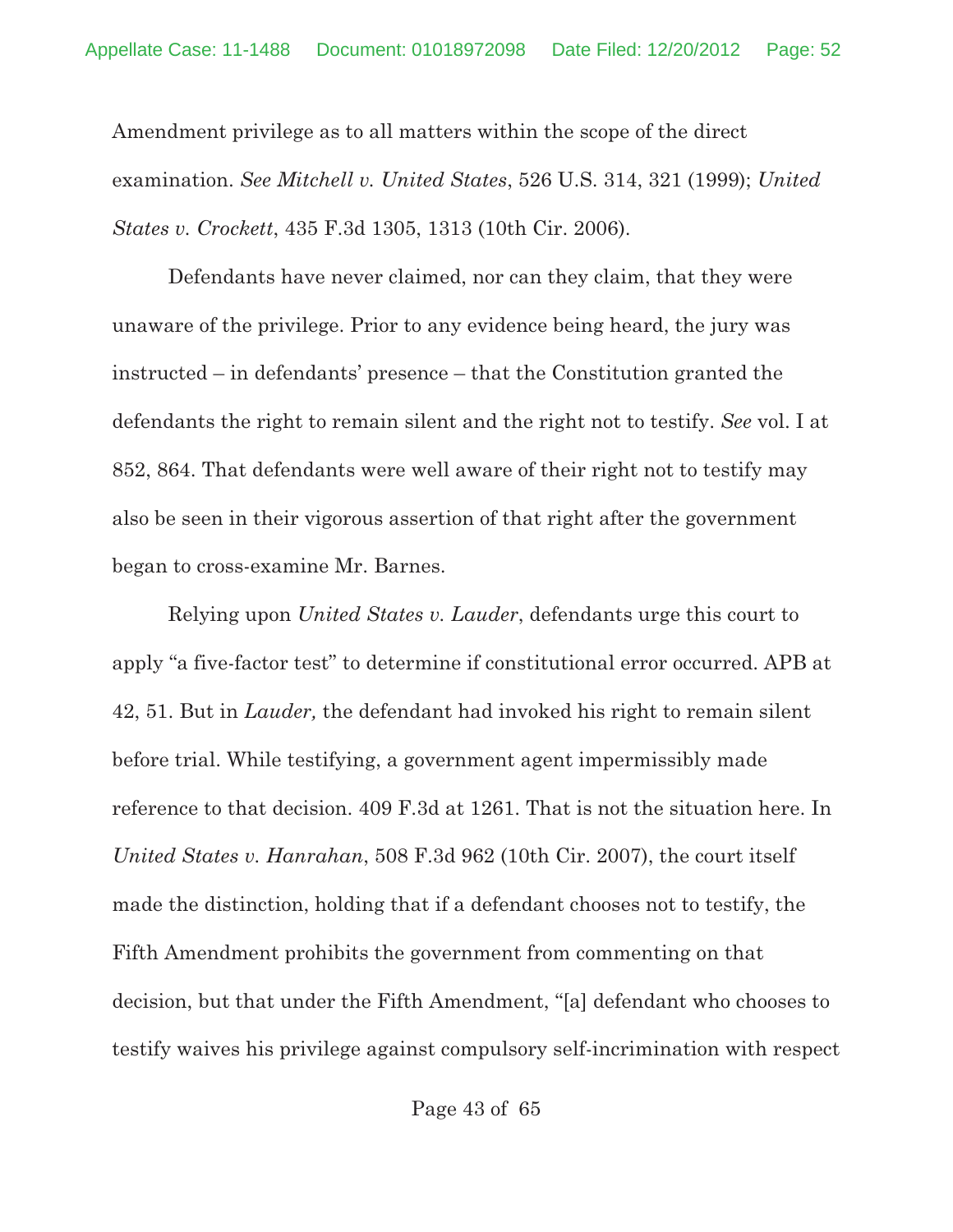to the testimony he gives." *Id*. at 967 (quoting *Harrison v. United States*, 392 U.S. 219, 222 (1968)). Here, in contrast with *Lauder*, Mr. Barnes attempted to invoke his Fifth Amendment right to silence on cross-examination only after choosing to testify under direct examination by his co-defendants.

Notwithstanding Mr. Barnes' selective and self-serving invocation of the privilege against self-incrimination, the prosecutors in their closing remarks refrained from comment – although under the circumstances they had every right to do so.<sup>4</sup> Defendants have not shown any error in the court's or the government's handling of the situation.

Defendants maintain the trial transcript is inaccurate and that the district court compelled one of them to testify because they had no other witness present. The existing transcript contains no such ultimatum and when the defendants advanced this argument at trial, the court rejected it, holding that "I never told you you had to put anybody on the stand today other than you needed a witness." Supp.Vol. I at 176. When the court noted that defendants had earlier indicated all six of them intended to testify, Mr. Walker responded: "your Honor, we were evaluating that, and had not made a final decision." *Id*. at 205. Walker conceded however that the defendants had

*See Caminetti v. United States*, 242 U.S. 470, 493-95 (U.S. 1917) (if <sup>4</sup> defendant takes the stand and then refuses to answer questions, jury may properly be instructed it can draw adverse inferences from the refusal).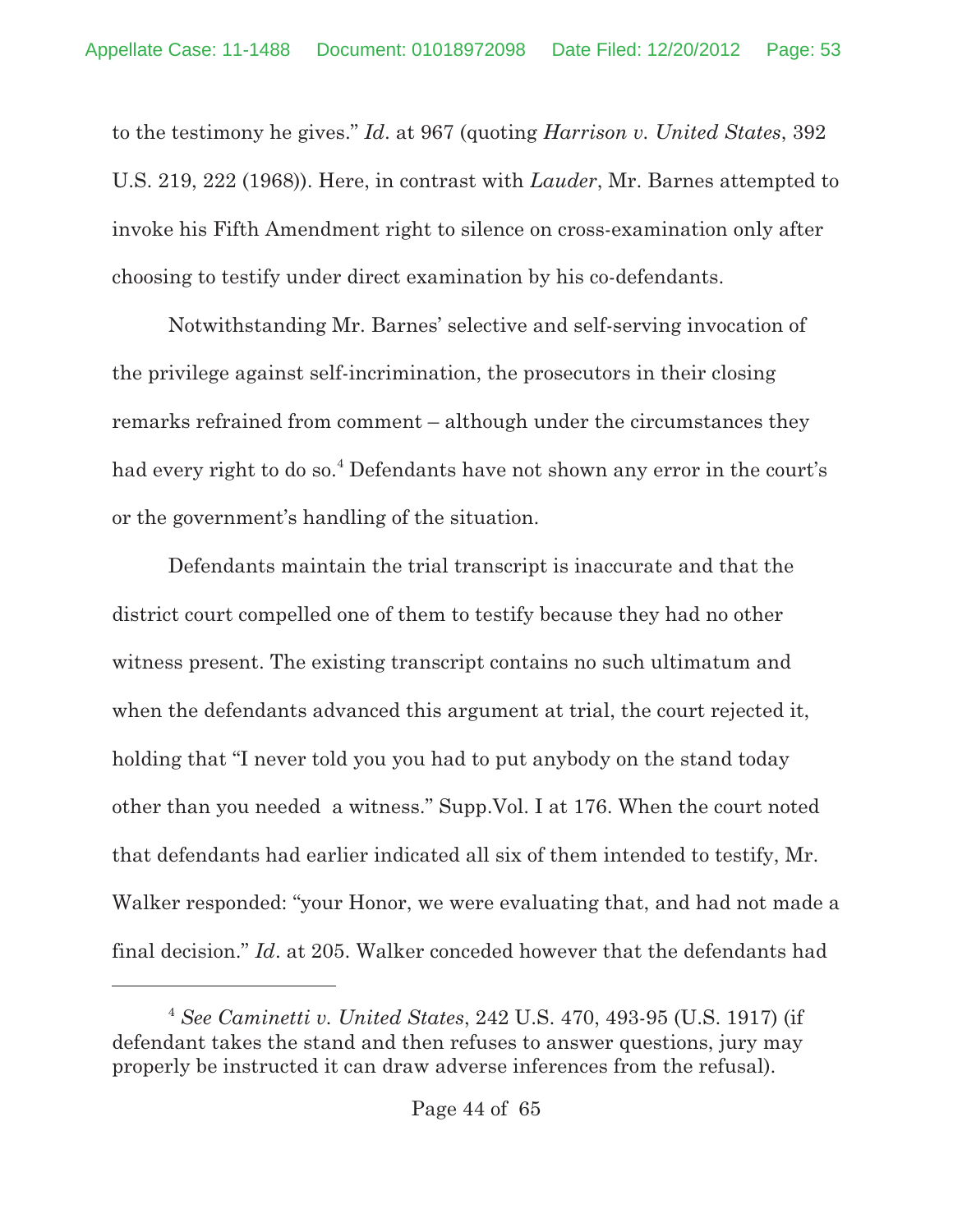placed themselves on their "may-call" witness list. *Id*. at 206. Thus, prior to the time of calling Mr. Barnes to the witness stand, defendants had considered that they would testify and had communicated that possibility to the district court. Because nothing in the record other than the defendants' own self serving assertions supports their claim of compulsion, the exact language used by the district court during the sidebar conference is immaterial. The instant record – and most cogently defendants' own conduct – conclusively refutes defendants' argument that they were compelled to call Mr. Barnes to the witness stand.

# **2. Defendants Refused One of The Curative Instructions The Court Offered to Give and Failed to Object To The Curative Instruction That Was Given**

Defendants argue that the trial court failed to give adequate curative instructions. Two separate instructions were considered at trial. The first concerned Mr. Barnes' testimony on direct examination and decision to invoke his Fifth Amendment privilege during cross-examination by the government. This instruction would have informed the jury that Barnes' testimony was being stricken and should not be considered as evidence. The second instruction under consideration addressed Mr. Walker's outburst before the jury: his attempt to invoke Barnes' Fifth Amendment privilege and motion for a mistrial. *See, e.g.,* Supp.Vol. I at 249.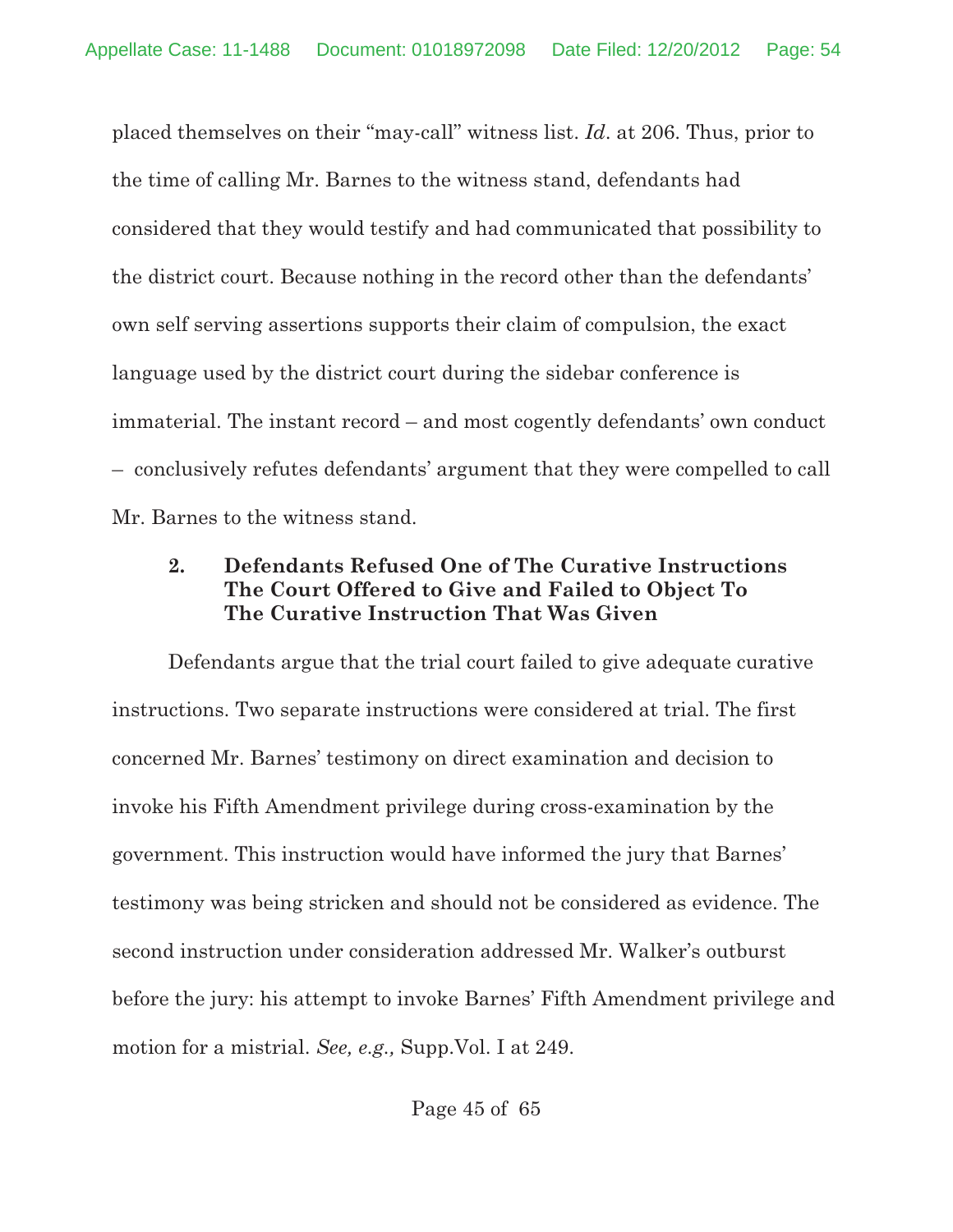The first instruction was never given because Mr. Barnes chose to continue his testimony and, on two separate occasions, refused the court's offer to give a curative instruction regarding his testimony. Defendants concede this occurred. BOB at 51 (noting "Appellants declined" court's offer of curative instructions.) Undeterred by their own arguments below, defendants insist that "[r]egardless of Appellants wishes," the court was required to give a curative instruction. *Id*. Banks argues the language suggested by the government at trial should have been used. However the language he suggests in his opening brief is largely his own language, proposed for the first time in his post-trial motions. APB at 26. In any event, having induced the court at trial not to give such an instruction, defendants have waived the right to argue the trial court erred. Banks alludes to the plain error standard in his opening brief, *id*. at 29, but review for plain error is not appropriate. In *United States v. Cornelius*, 696 F.3d 1307 (10th Cir. 2012), this court addressed, in the context of jury instructions, the difference between waiver and forfeiture."A waived claim or defense is one that a party has knowingly and intelligently relinquished; a forfeited plea is one that a party has merely failed to preserve." *Id*. at 1319, citing *Wood v. Milyard*, 132 S.Ct. 1826, 1832 n. 4 (2012) and *United States v. Olano*, 507 U.S. 725, 733 (1993). *See also United States v. McGehee*, 672 F.3d 860, 873 (10th Cir. 2012) ("Waiver is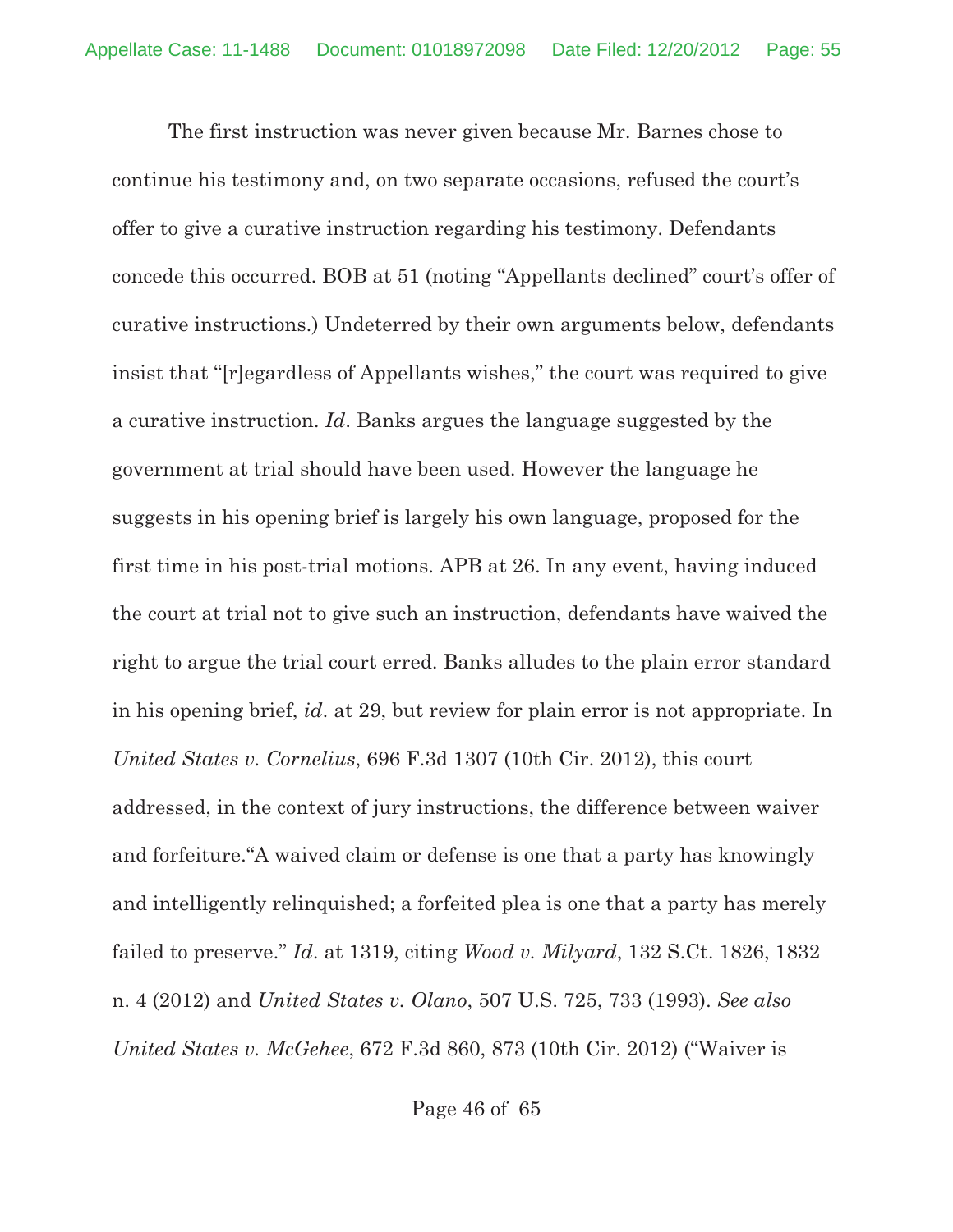accomplished by intent, but forfeiture comes about through neglect"). Defendants acted intentionally below in refusing a curative instruction and are not entitled to reverse course on appeal.

The second curative instruction was given largely as proposed by the government. Banks argues that the government's request to provide a curative instruction regarding Walker's outburst was denied. BOB at 27. That is wrong. This was the subject matter of the second instruction and the court merely deferred consideration of the issue until after its ruling. Banks argues the defendants were not consulted regarding their position on both instructions. BOB at 25-26. That is wrong also. As shown above, defendants affirmatively declined the first instruction. As to the second instruction, the court asked for a response from defendants, but they declined initially to take a position. Supp.Vol. I at 250. And when the instruction was given they voiced no objection. *Id*. at 258. Review of that instruction is only for plain error.<sup>5</sup> The content of the instruction was innocuous: it merely advised the jury that

 $5$  To demonstrate plain error, a defendant must show: (1) some legal error was made; (2) the error is clear or obvious under existing law; (3) the error affected his substantial rights (prejudice); and (4) the error seriously affected the fairness and integrity of the proceedings. *United States v. Olano*, 507 U.S. 725, 734 (1993); *United States v. Fabiano*, 169 F.3d 1299, 1301-02 (10th Cir.1999).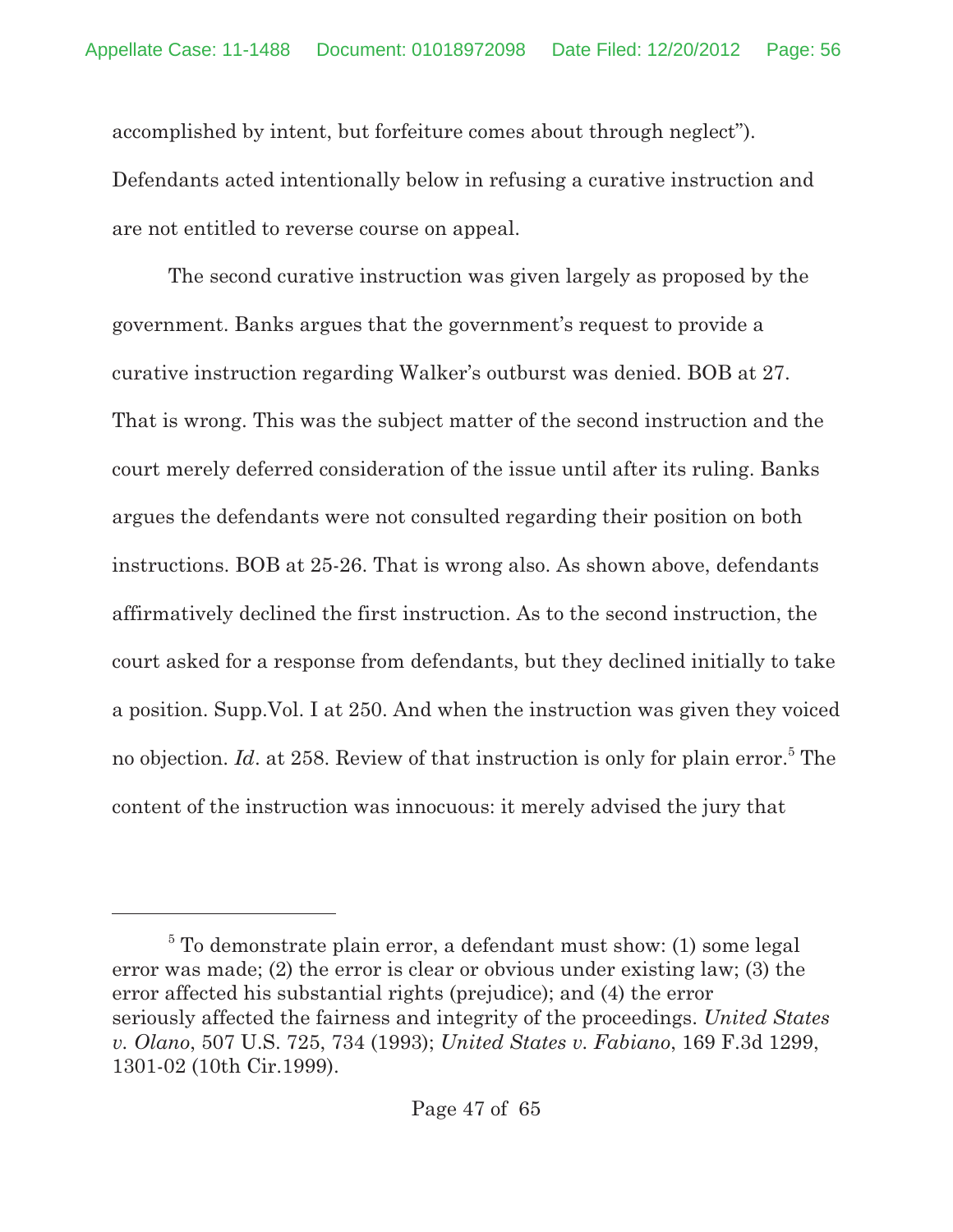statements or objections by attorneys or non-testifying defendants (Mr. Walker) were not evidence. This instruction was repeated at the end of trial.

In reviewing jury instructions, this court reviews "the instructions as a whole to determine whether the jury may have been misled, upholding the judgment in absence of substantial doubt that the jury was fairly guided." *United States v. Lawrence*, 405 F.3d 888, 896-97 (10th Cir. 2005) (quoting *United States v. Magleby*, 241 F.3d 1306, 1309-10 (10th Cir. 2001)). Defendants have not shown that the jury was in any way misled by the court's instructions. Thus, defendants have not identified any error in the court's instructions, much less plain error.

# **3. Defendants Have Not Shown Prejudice And In Any Event Have Waived Any Claim of Prejudice Resulting From Their Own Deliberate Acts**

The gist of defendants' argument is that the court's curative instruction to the jury was inadequate to cure the prejudice resulting from Walker's remarks and Barnes' testimony. However defendants have not established that they suffered any prejudice. To receive protection under the Fifth Amendment, compelled testimony must be self-incriminating. *Mitchell v. United States*, 526 U.S. at 326. The incriminating nature of the testimony must be substantial and real. *See Marchetti v. United States*, 390 U.S. 39, 53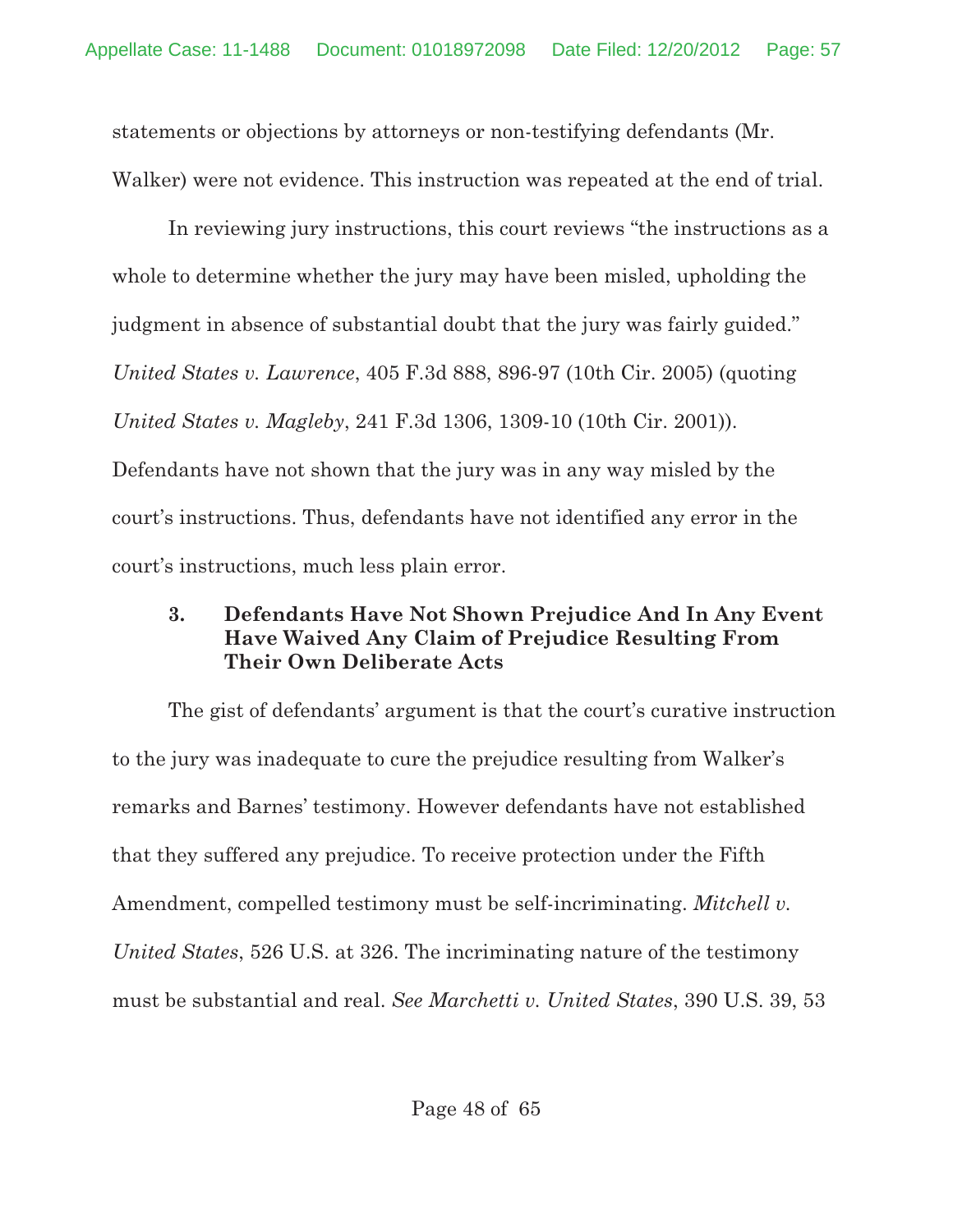(1968); *United States v. Rivas-Macias*, 537 F.3d 1271, 1279 (10th Cir. 2008) (testimony covered if it would provide "authentic" risk of increased sentence).

The testimony given by Mr. Barnes was not incriminating. Under direct examination by his co-defendants, he provided only information favorable to their defense. When the possibility of self-incrimination arose during the government's cross-examination, Barnes invoked the privilege. Hence, Mr. Barnes has not shown that the testimony he gave was protected by the Fifth Amendment. To the extent defendants argue that the invocation of the privilege itself prejudiced them, that argument is waived because defendants' conduct was intentional.

Nor have any of the other defendants shown how Mr. Barnes' testimony incriminated them. Mr. Banks argues that the district court should not have allowed Barnes to continue to testify in light of Barnes' assertion that he had been compelled to testify in the first instance. However a defendant has a right to testify and when given a choice, Mr. Barnes told the court he wanted to continue and "finish my cross-examination." Supp.Vol. I at 253, 257.

Banks argues that before allowing Mr. Barnes to invoke his Fifth Amendment right, the court should have conducted an *in camera* hearing to "address how each response [taking the Fifth] might tend to incriminate" the other defendants. BOB at 31. There was no reason for such a hearing,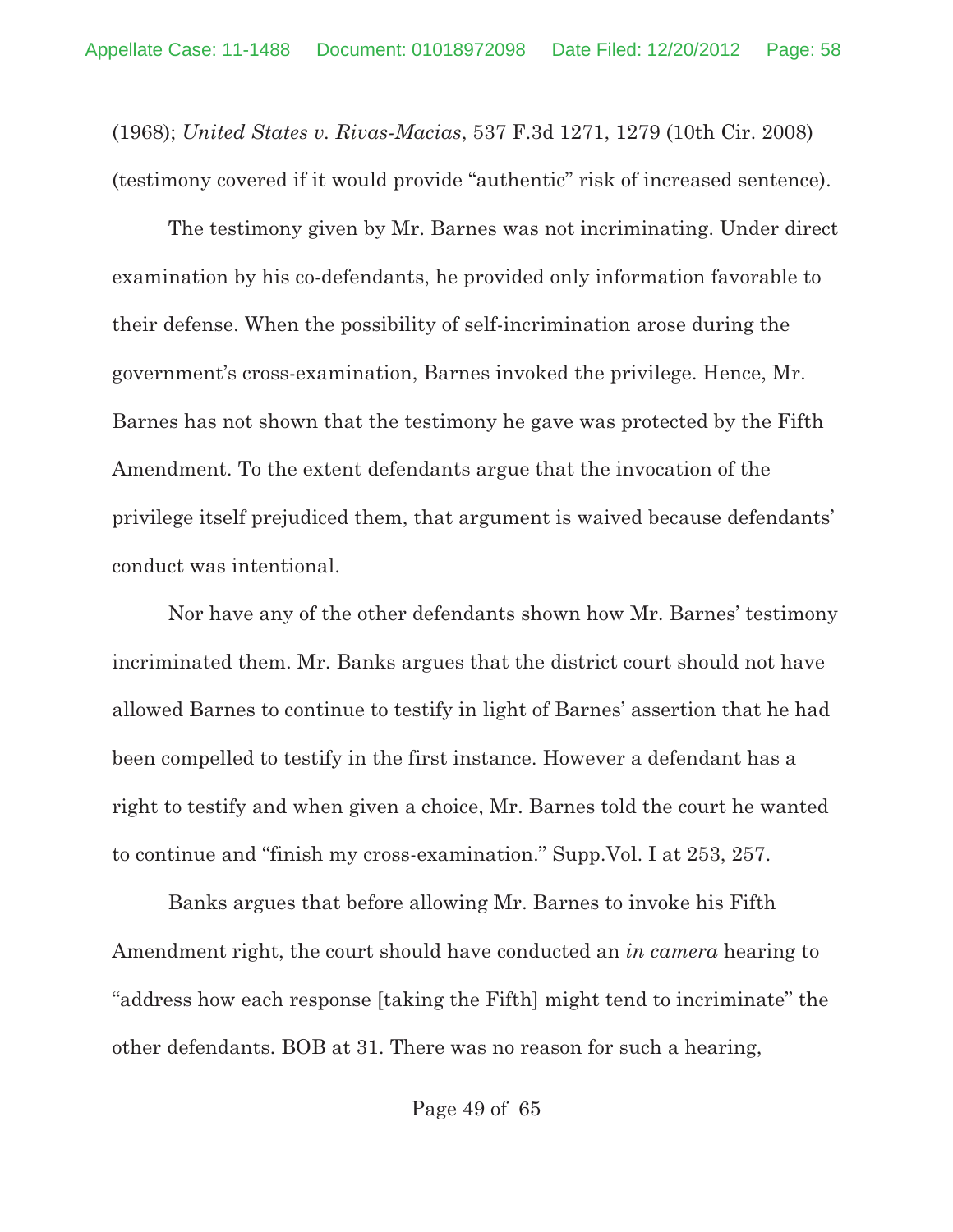because there was no reason to believe that Mr. Barnes' invocation of his own Fifth Amendment right would incriminate anyone else. What matters at this point in time, of course, is whether the answers actually given by Mr. Barnes in fact incriminated any of his co-defendants. The defendants have advanced no coherent argument that this is the case. Without exception, their arguments are conclusory and speculative, and fail to establish that the events of this day in any way prejudiced their substantial rights.

Banks argues his right "to not take the stand was negated," but his following argument is incomprehensible. BOB at 29. Banks did not testify, and that shows his right "to not take the stand" was honored not negated. Bank also cites this court's decision in *United States v. Sarracino*, 340 F.3d 1148 (10th Cir. 2003), calling it a similar situation. BOB at 30. It is not. *Sarracino*, in relevant part, concerned a murder prosecution and the admission of a non-testifying defendant's confession (Sarracino's), that implicated a co-defendant. The prosecution used the inculpatory statements "repeatedly in the trial." *Id*. at 1161. This court found a violation of *United States v. Bruton*, 391 U.S. 123, 131 (1968). In the case at hand, there is no confession, no inculpatory statement, no reference to a co-defendant, and no application of the venerable rule in *Bruton*.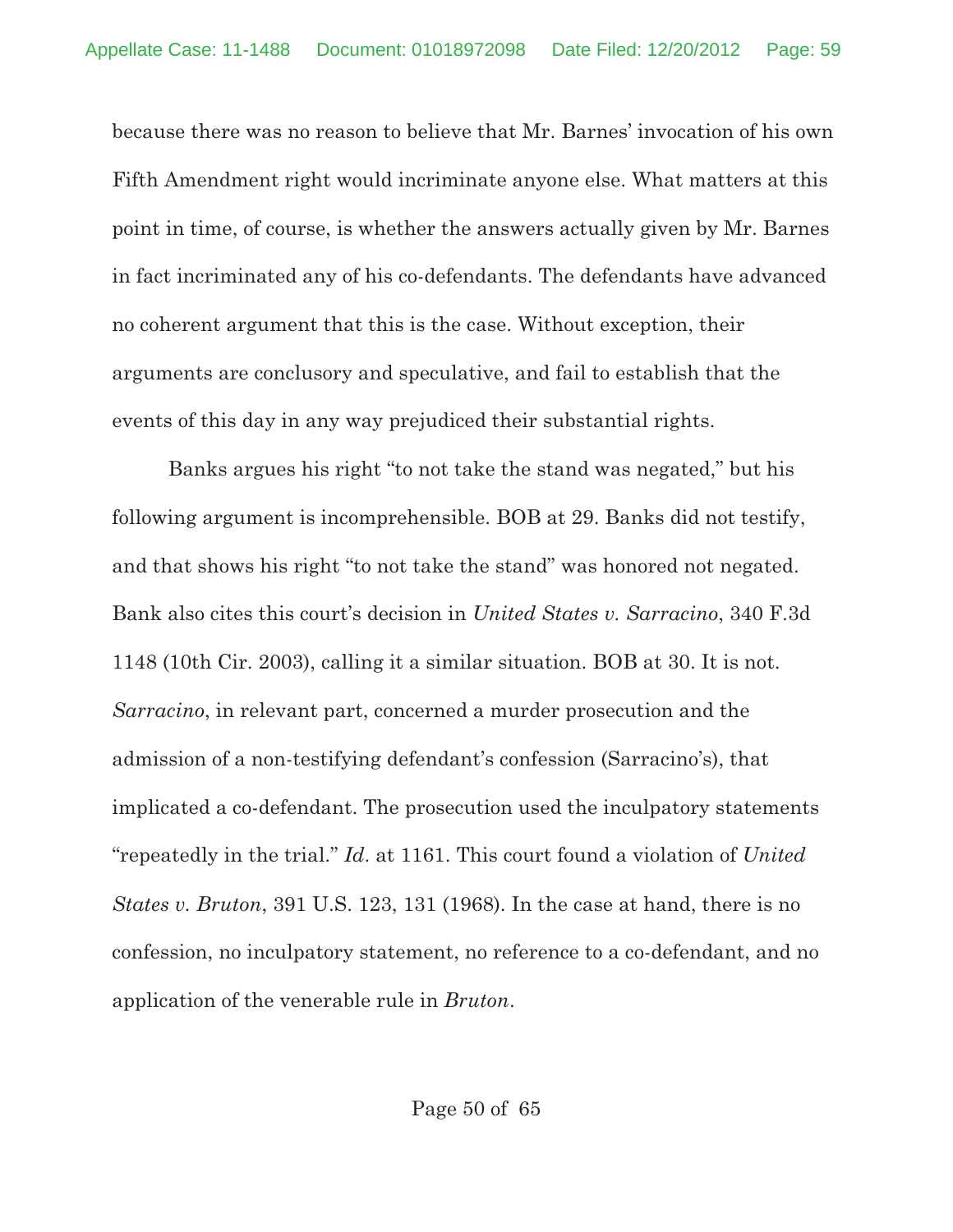Banks describes the invocation of a Fifth Amendment right as "high courtroom drama," and implies this itself suggests prejudice. BOB at 27. The proceedings below may indeed have been high drama, but it was the defendants themselves who were directing the show, and having willfully and intentionally invoked their Fifth Amendment privilege against selfincrimination before the jury, they are not entitled to claim prejudice, thereby benefitting from their own misconduct. They have waived such claims, just as they have waived review of other issues arising from conduct that was willful and intentional, rather than negligent or inadvertent.

# **III. The Trial Court Did Not Abuse Its Discretion In Excluding The Testimony of Two Purported Expert Witnesses**

Defendants argue their ability to present a defense was impaired when the trial court excluded the testimony of Andrew Alberelle and Kellie Baucom, whom defendants sought to call to testify regarding normal business practices for staffing companies. All defendants argue the testimony should have been admitted as expert testimony; Banks argues in the alternative that Alberelle and Baucom should have been permitted to testify as fact witnesses. Defendants have not shown the trial court abused its discretion in excluding this testimony, nor have they shown how the testimony if presented might have assisted their defense.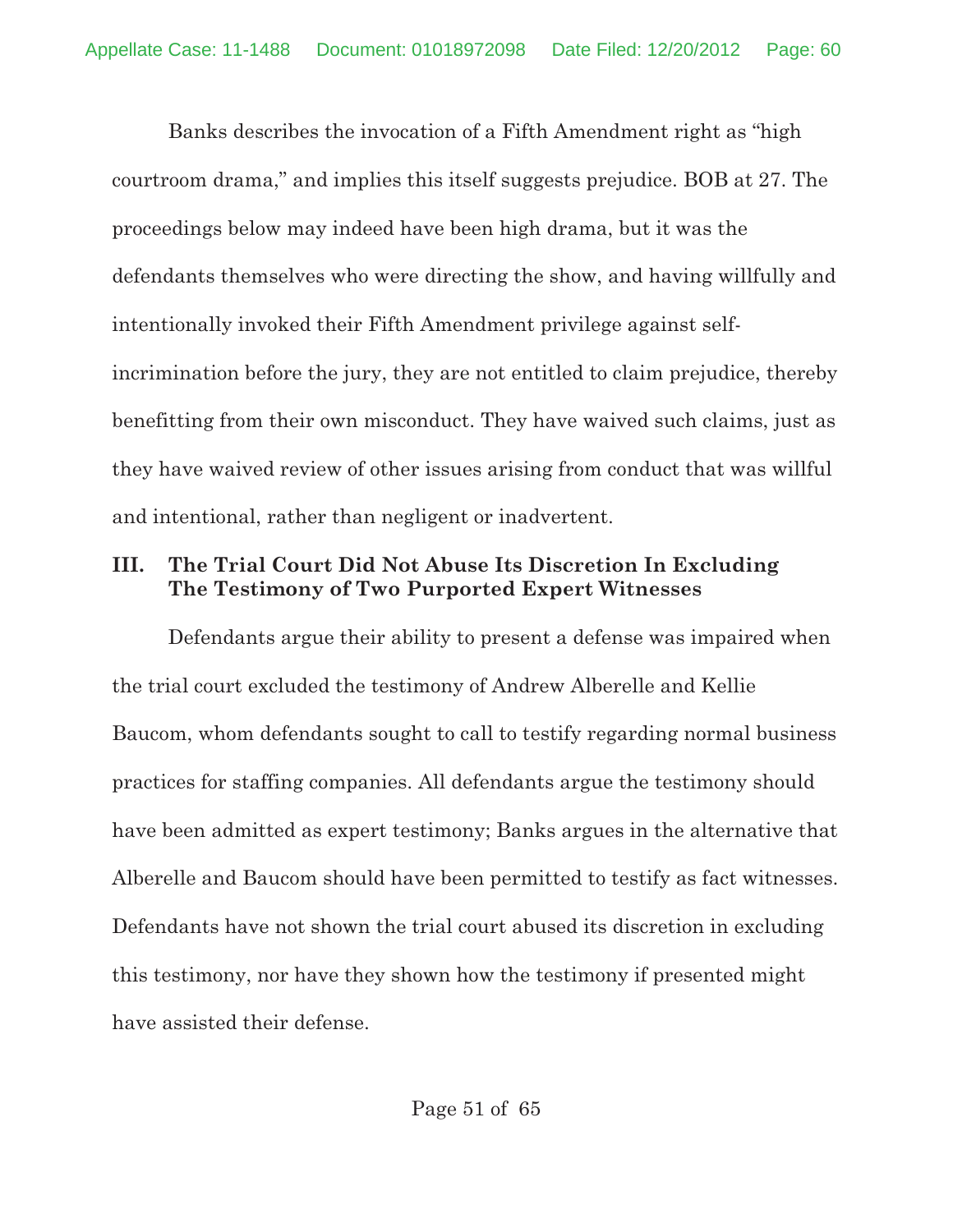## **A. The Issue Below**

Expert disclosures for the defendants were originally due on September 30, 2010. *See* District Court Docket Entry no. 287.<sup>6</sup> On October 8, 2010, after the court granted several motions by defendants for extensions of this deadline, the defendants, then acting through counsel, filed an expert disclosure in accordance with the requirements of Fed.R.Crim.P.16, which included a curriculum vitae and a summary of the opinions to be offered by another witness, Donald Vilfer. Those opinions largely pertained to computer software defendants claimed to be developing. Vol. I at 364. The government subsequently moved to exclude much of Mr. Vilfer's testimony, arguing that his methodology was unsound and/or his opinions irrelevant to the issues before the court. *Id*. at 554.

During the pre-trial conference on September 1, 2011, the parties and the Court discussed the admissibility of Mr. Vilfer's testimony. Vol. II at 577, *et seq*. At this time, the defendants provided no additional disclosures concerning expert witnesses they might call.

However in their opening statements at trial, several defendants indicated they would present evidence from experts concerning normal

 $6$  Defendants did not include this order in the record on appeal, however the date is reflected on the docket sheet.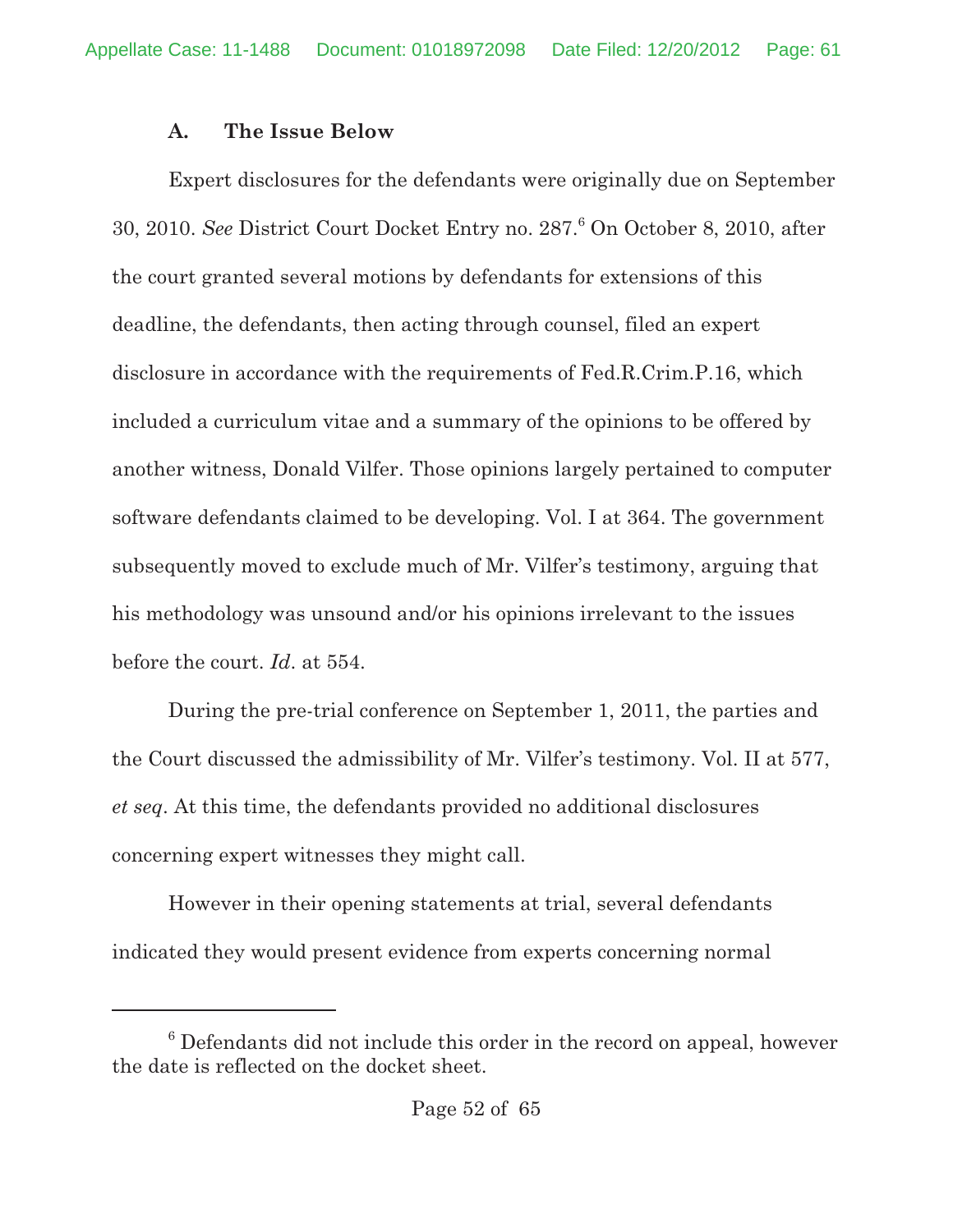business practices in the staffing industry. *Id*. at 843-44, 878-80, 887. After the defendants concluded their openings and the jury was excused, the government informed the court that it had not received any disclosure of such expert testimony under Rule 16 or Fed.R.Evid. 702, and put the court and defendants on notice that the government would object to such testimony. *Id*. at 807-08. The defendants made no response.

At the close of its case-in-chief, the government again put the defendants and court on notice that the government intended to object to expert testimony not previously disclosed. *Id*. at 2285. The defendants again made no response. However as their first witness, defendants called Andrew Albarelle and almost immediately sought to qualify him as an expert. *Id*. at 2288. In response to the government's objection, defendants argued that trial exhibit 1008 – a two-page letter from Mr. Albarelle to United States Attorney John Walsh – satisfied their Rule 16 disclosure obligations. *Id.* at 2289-92.7 Anticipating perhaps that this argument would not be well received, defendant Walker also suggested that Mr. Albarelle and another potential "expert" witness, Kellie Baucom, might testify as lay witnesses. Walker proffered that these witnesses could: "[t]alk about the staffing industry. We

 $7$  This letter and a similar letter from Ms. Baucom are located in vol. I at 1271-1274. Mr. Albarelle's letter is dated 18 July 2011; Ms. Baucom's letter is dated July 20, 2010.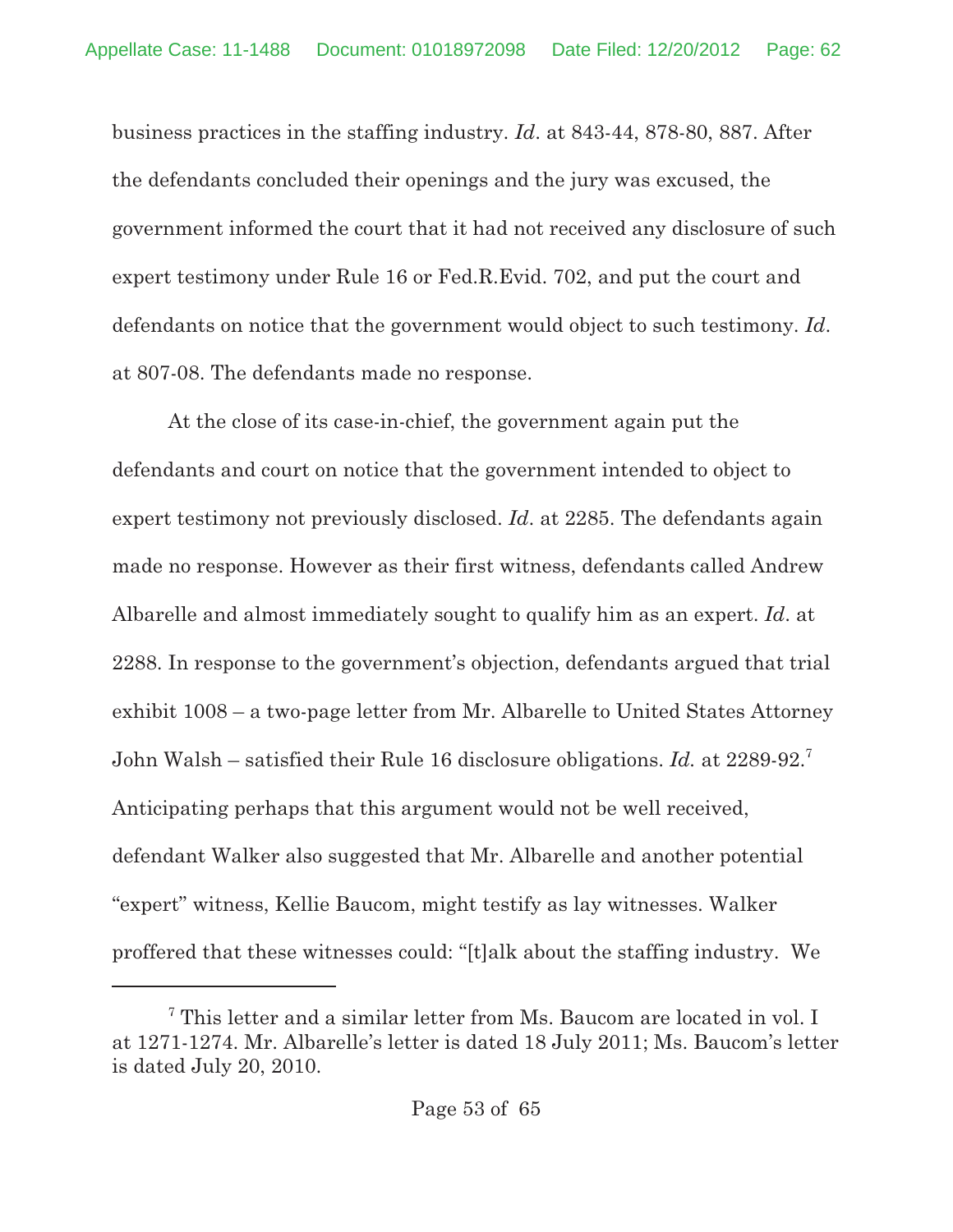would not state they are experts. They do work in the staffing industry, and they – how companies engage staffing companies, how staffing companies interact with contractors and employees, as well as 1099 contractors for employees." *Id.* at 2292. Walker's proffer made it clear that these two witnesses had no personal knowledge of relevant events. The court found that the proffered testimony would be expert testimony, not lay testimony. *Id.* at 2292-93. The defendants then abandoned efforts to offer lay witness testimony from Mr. Albarelle and Ms. Baucom.

The court initially ruled that defendants could not offer testimony from Mr. Albarelle, Ms. Baucom, or a third proffered expert on the staffing industry, Joseph Thurman. *Id.* at 2315-16. The next day, however, the court issued a revised ruling: this ruling affirmed the exclusion of Mr. Albarelle's and Ms. Baucom's testimony, but allowed Mr. Thurman to testify. The court provided a comprehensive explanation of its revised ruling. The court found that the personal letters from Mr. Albarelle and Ms. Baucom did not satisfy the disclosure requirements of Rule 16 or establish a predicate for admissibility of their testimony under Rule 702. *Id.* at 2343. The court acknowledged that the exclusion of evidence should not be done lightly, but found that exclusion of this testimony was appropriate because the defendants had no legitimate reason for providing inadequate disclosures and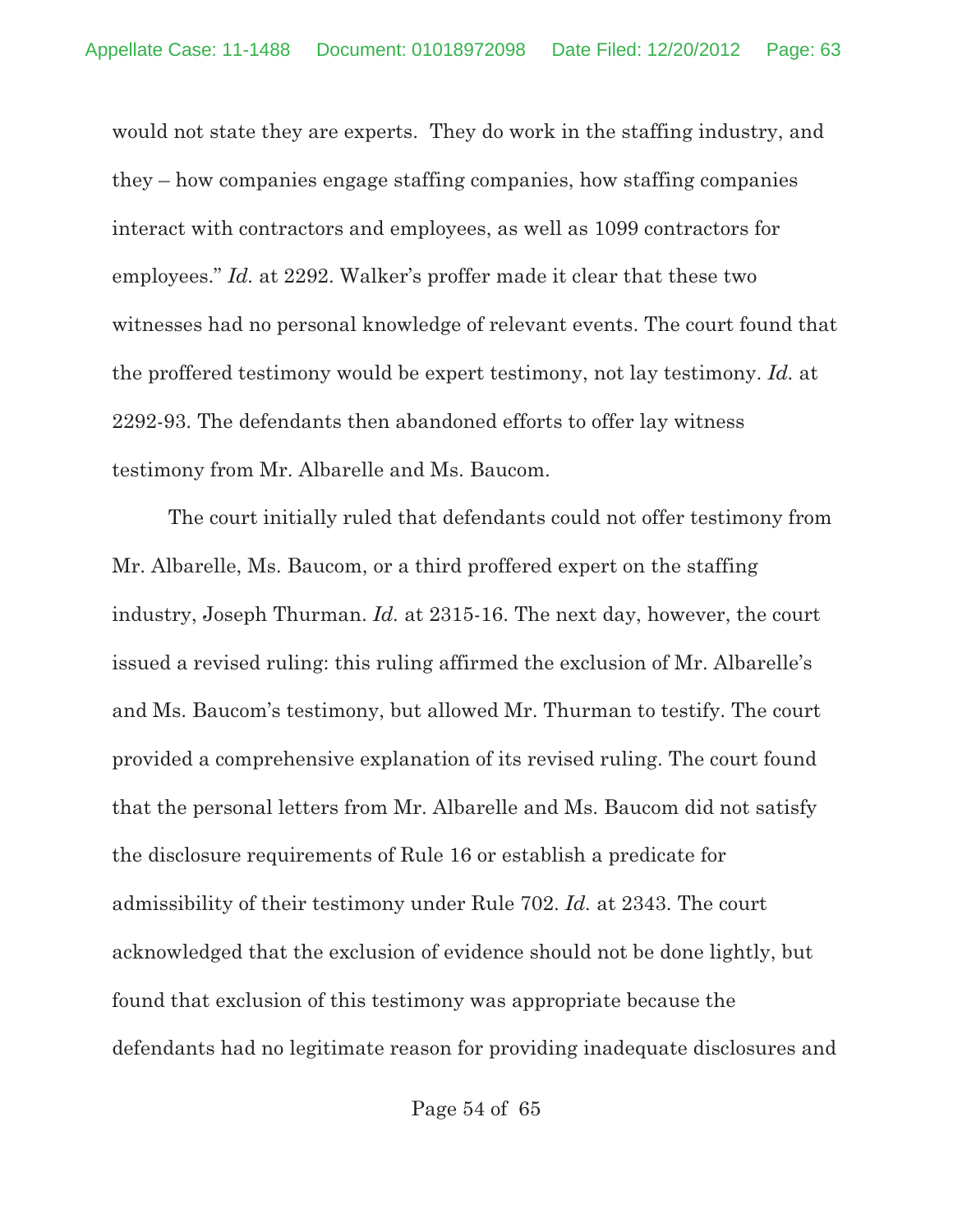had failed to provide required notice to the Government – despite repeated requests – that they would offer expert testimony from anyone other than Mr. Vilfer. *Id.* at 2341-42. The court also found that the proffer before the court – reflected in these two letters – completely failed to establish any of the criteria for assessing reliability under Rule 702. *Id.* at 2342-44.

Although the court found that defendants' disclosure about Mr. Thurman was also inadequate, the court concluded the government had some notice that Mr. Thurman would be called and therefore allowed him to testify as an expert regarding the staffing industry. *Id.* at 2344-47. The court also ruled that in light of the anticipated testimony from Mr. Thurman, testimony from Mr. Albarelle and Ms. Baucom would be cumulative. *Id*. at 2348-51.

#### **B. Standard of Review**

A trial court's decision to exclude witness testimony – whether expert or lay testimony – as a sanction for violation of Fed.R.Crim.P. 16, is reviewed for abuse of discretion. *United States v. Wicker*, 848 F.2d 1059, 1061 (10th Cir. 1988); *United States v. Russell*, 109 F.3d 1503, 1512 (10th Cir. 1997) .

As to the admission or exclusion of expert witness testimony under Fed.R.Evid. 702, this court reviews de novo "whether the district court employed the proper legal standard and performed its gatekeeper role." However the court reviews for abuse of discretion the manner in which a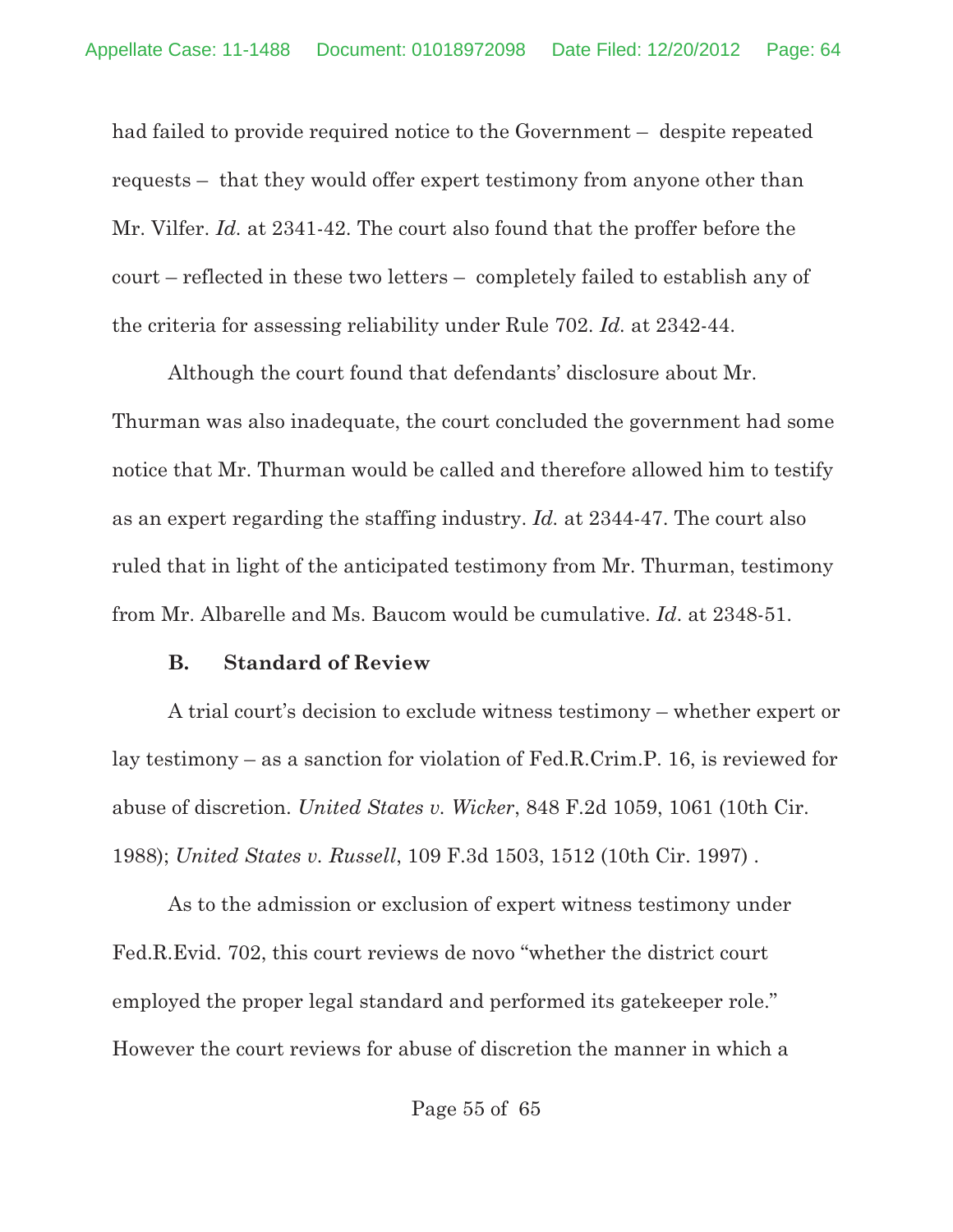district court carries out its gatekeeping role, *i.e.*, in deciding what testimony should be admitted. This court has held it will not disturb a discretionary ruling admitting or excluding evidence unless it is arbitrary, capricious, whimsical or manifestly unreasonable, or the court is convinced the district court "made a clear error of judgment or exceeded the bounds of permissible choice in the circumstances." *See United States v. Nacchio*, 555 F.3d 1234, 1241 (10th Cir. 2009) (numerous citations and quotations omitted).

## **C. Argument**

The district court excluded the testimony of Albaraelle and Baucom for numerous reasons, all of them supported by the record.

# **1. Rule 16 Violations & Lack of Notice**

Fed.R.Crim.P. 16 sets forth a framework for the pre-trial discovery of evidence and expressly provides for discovery of expert witnesses. Based upon the pre-trial order below, the defendant was required to provide, *inter alia*, a summary describing "the witness's opinions, the bases and reasons for those opinions, and the witness's qualifications." Fed.R.Crim.P. 16(b)(1)(C). When a party fails to comply, a court has discretion to order compliance, grant a continuance, prohibit the party from introducing the undisclosed evidence, or fashion any other just solution. Rule 16(d)(2).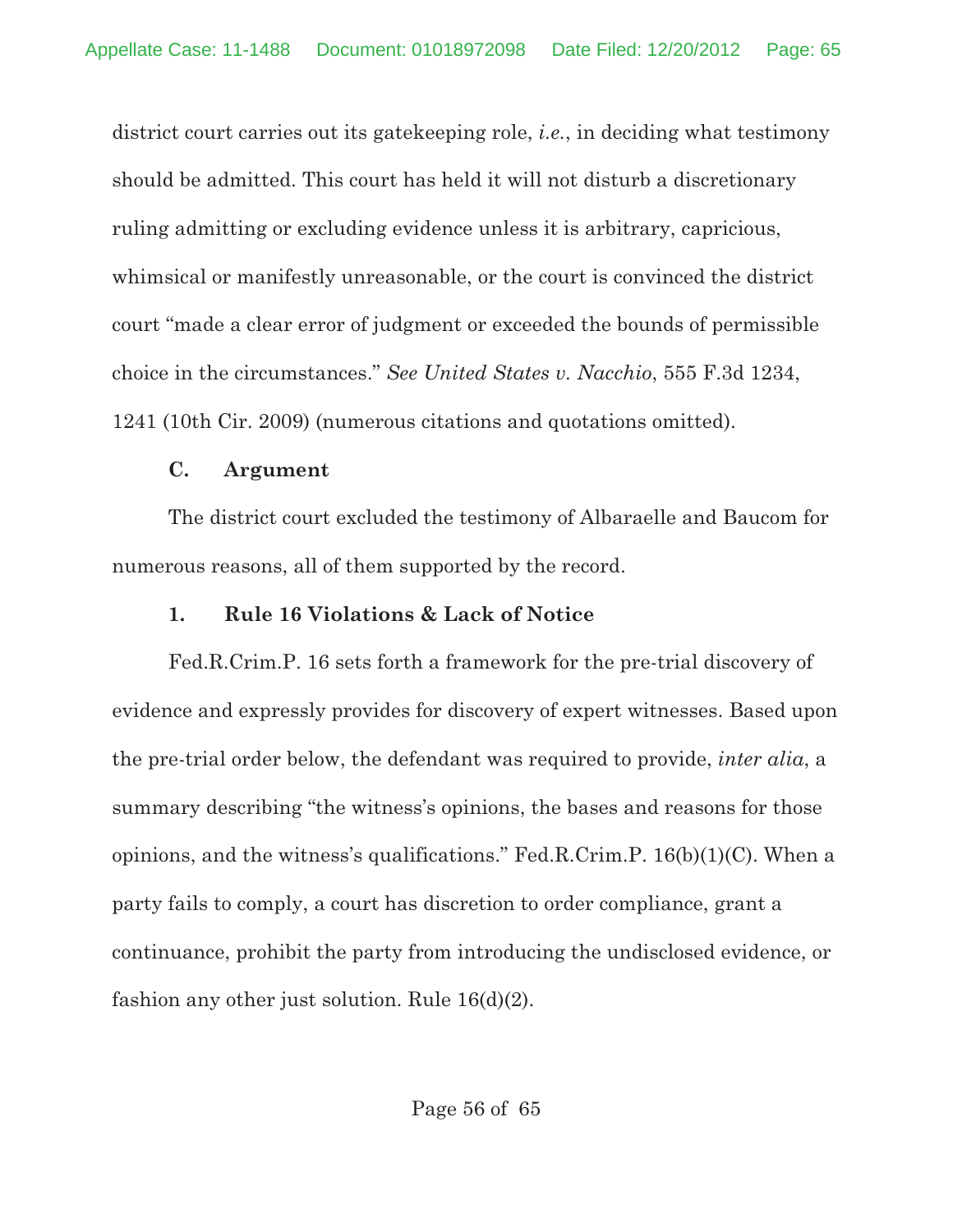Although defendants now claim ignorance of these requirements, they followed the procedures below in identifying one expert witness, which shows they were aware of the requirement to do so. Upon receiving that disclosure, the government promptly moved to exclude portions of the testimony. In light of these earlier proceedings, defendants' failure to identify additional experts they planned to call – in the face of repeated government requests – may reasonably be seen as a tactic to subvert the rules of evidence and prevent the government from filing pre-trial motions that might result in the exclusion of the "expert" testimony. This intention may be seen from the fact that as their first witness, defendants called Andrew Albarelle and almost immediately sought to qualify him as an expert – without any prior announcement of their intentions to the court or the government.

Defendants' attempts to evade the disclosure rules for tactical advantage in itself justifies exclusion of the evidence.<sup>8</sup> See United States v. *Russell*, 109 F.3d 1503, 1512 (10th Cir. 1997) (if bad faith is involved, exclusion of evidence is proper regardless of prejudice or the feasability of a

 $8$ <sup>8</sup> The defendants argue the district court did not make a finding that they acted in bad faith. However the court found that "defendants have not offered any legitimate reasons" for failing to comply with Rule 16. Vol. II at 2341. While no express finding of bad faith was made, neither was it required, and the circumstances easily support an inference that defendants acted in bad faith.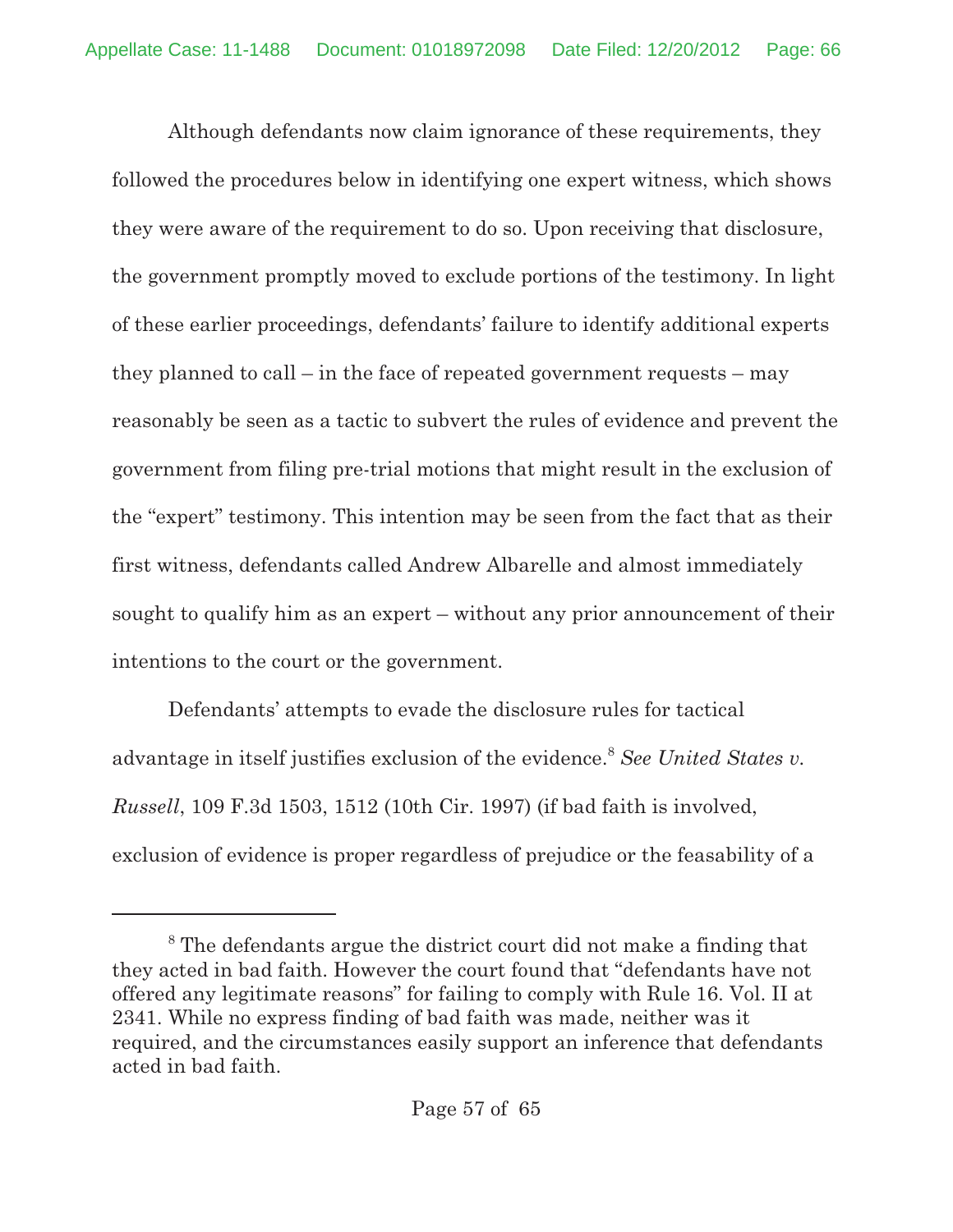continuance); *Taylor v. Illinois*, 484 U.S. 400, 413 (1988) (when case suggested bad faith and willfulness, exclusion of defense witness did not offend Sixth Amendment even when less drastic sanctions were available).

When a court is confronted with a Rule 16 violation, it typically will consider: (1) the reason for the delay; (2) whether the delay prejudiced the other party; and (3) the feasibility of curing the prejudice with a continuance. *United States v. Wicker*, 848 F.2d at 1061. These factors guide the court's discretion, but are not exhaustive or dispositive. *Russell*, 109 F.3d at 1511 and n.6. None of these factors favor defendants. The record contains no explanation for defendants' repeated decisions to flout disclosure requirements and leaves no conclusion but that the reason for the delay was to seek tactical advantage in not providing notice to the government of "expert" witness testimony. The tactic, had it prevailed, surely would have prejudiced the government. A party cannot adequately assess the qualifications of a witness offered as an expert, or the relevance of the testimony, without advance notice and an opportunity to conduct its own inquiry into the person's background, experience, and knowledge of the events at issue. Such notice is a prerequisite to effective cross-examination. *See Russell*, 109 F.3d at 1512 (government prejudiced when it received notice of new witnesses on same trial day the witnesses were to be called). The third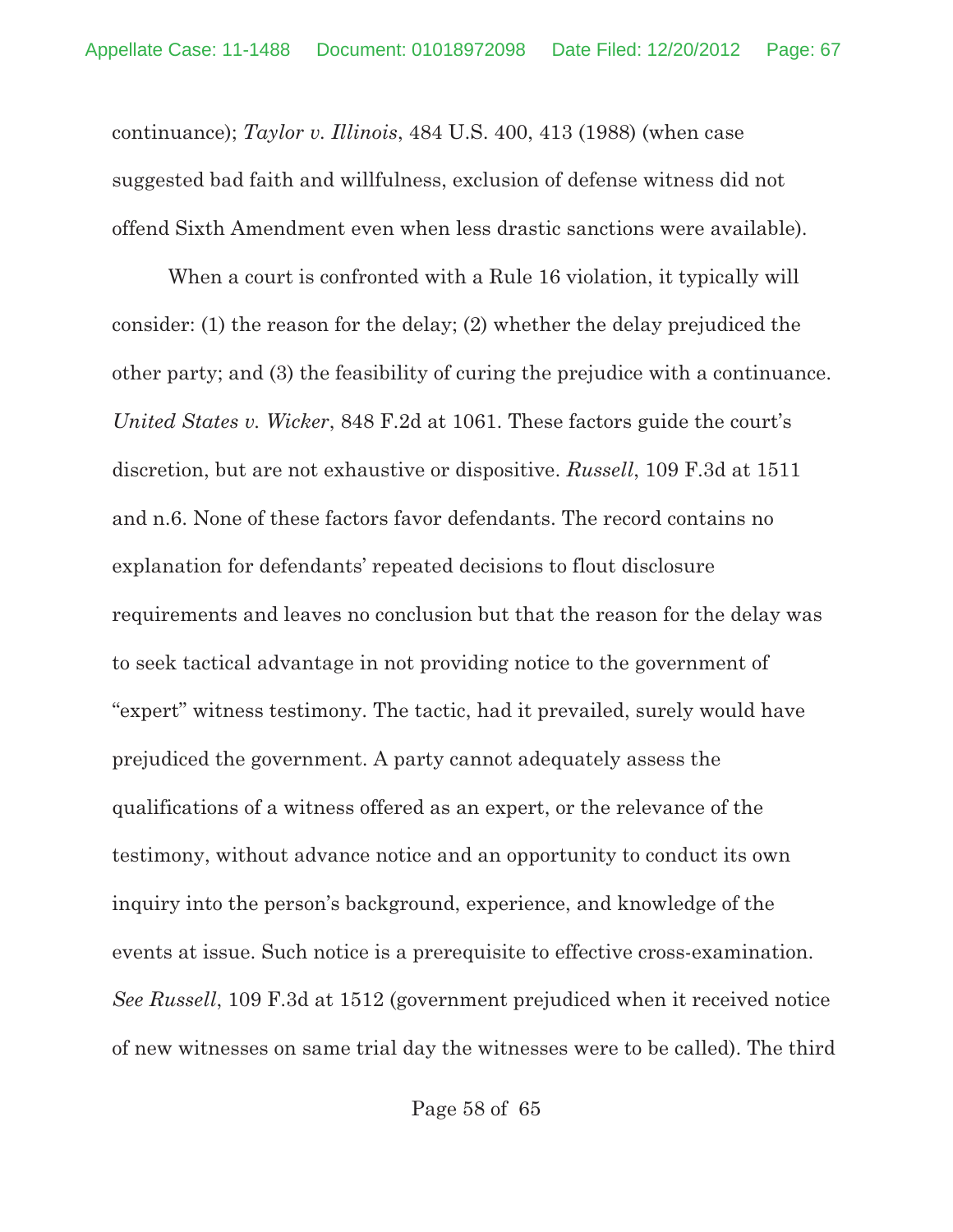factor also cuts heavily against the defendants. They attempted to call Albarelle and Baucom as experts on day nine of the trial. Although a trial court is expected to impose the least severe sanction that will accomplish compliance with the court's orders, this does not require a court, when trial is underway, to grant a continuance merely to cure defendants' neglect in failing to disclose its witnesses. *See Wicker,* 848 F.2d at 1060-61*; Russell*, 109 F.3d at 1511-12. In any event, the proffers made by defendants concerning Albarelle and Baucom gave the court no reason to consider a continuance, because those proffers revealed that these witnesses could not competently provide either expert or lay testimony.

#### **2. Testimony as Expert Witnesses**

Fed. R. Evid. 702 provides that if scientific, technical, or other specialized knowledge will assist the trier of fact, a witness qualified as an expert may testify "in the form of an opinion or otherwise, if (1) the testimony is based upon sufficient facts or data, (2) the testimony is the product of reliable principles and methods, and (3) the witness has applied the principles and methods reliably to the facts of the case." *See also United States v. Nichols*, 169 F.3d 1255, 1265 (10th Cir. 1999) (party seeking to offer expert testimony must show testimony is reliable and will assist trier of fact).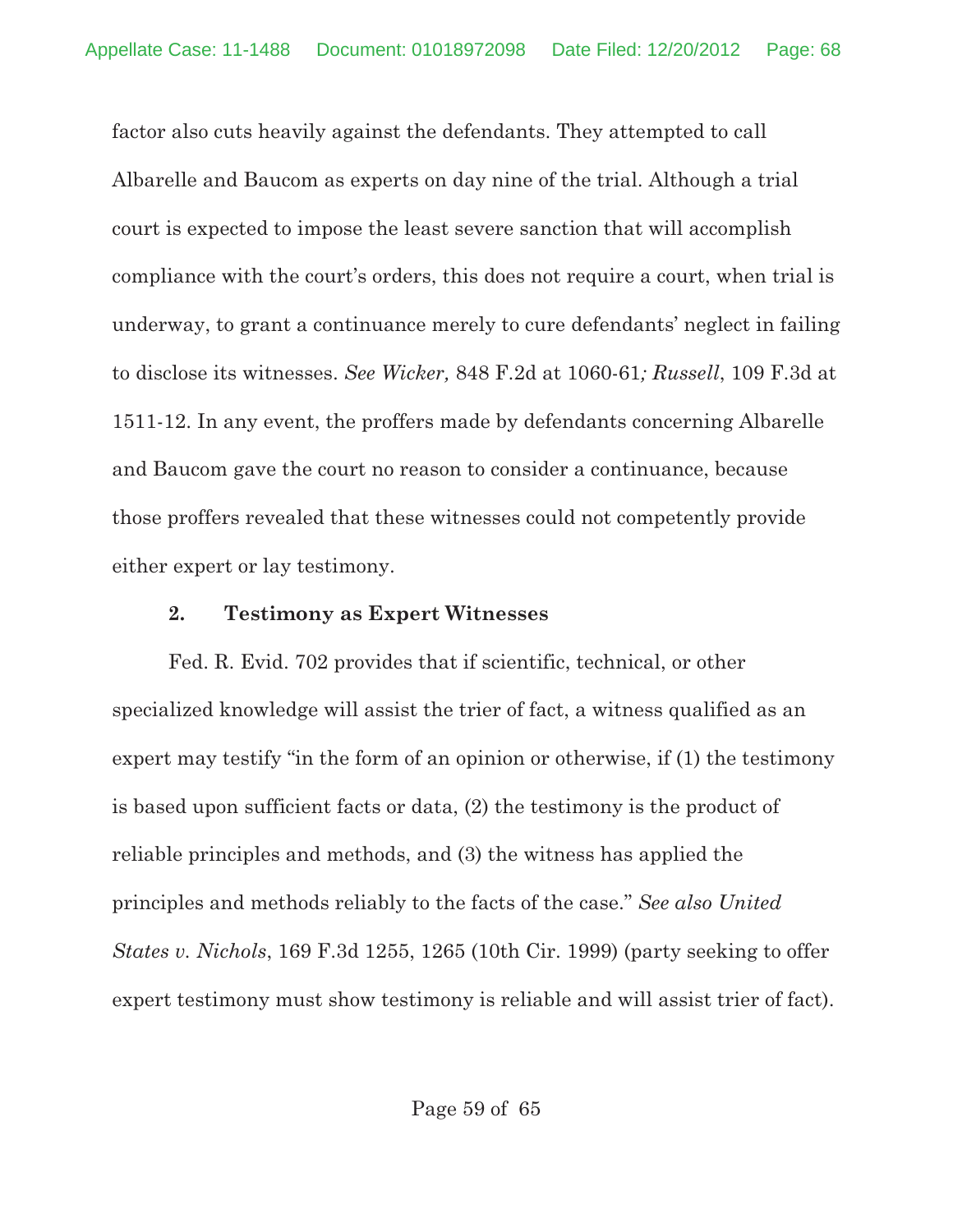The proponent of expert testimony bears the burden of showing that its proffered expert's testimony is admissible. *United States v. Nacchio*, 555 F.3d at 1241, citing *Ralston v. Smith & Nephew Richards, Inc.*, 275 F.3d 965, 970 n. 4 (10th Cir.2001).

Defendants have provided no basis from which a court could conclude that this standard is satisfied. The only "disclosures" they cite to establish the admissibility of this testimony are two letters mailed to John Walsh, the United States Attorney for Colorado. These letters were not expert reports and did not summarize expected testimony. Both Albarelle and Baucom express in their letters a personal belief that the defendants are good people who have done nothing wrong. Neither letter establishes the "facts or data" founding the opinions or shows that such opinions are the product of reliable principles and methods. The trial court characterized them as letters of support advocating on behalf of the defendants, and correctly found the letters totally failed to meet the requirements of either Fed.R.Crim.P. 16 or Fed.R.Evid. 702. The court also noted that "there was no indication in these letters that Ms. Baucom or Mr. Albarelle were intending to testify at trial, let alone as experts." *See* Supp.Vol. I at 108. The letters confirm this finding. Mr. Albarelle's letter concludes with the request that the case be dismissed. Vol. I at 1274. Ms. Baucom ended her letter by observing that she was "looking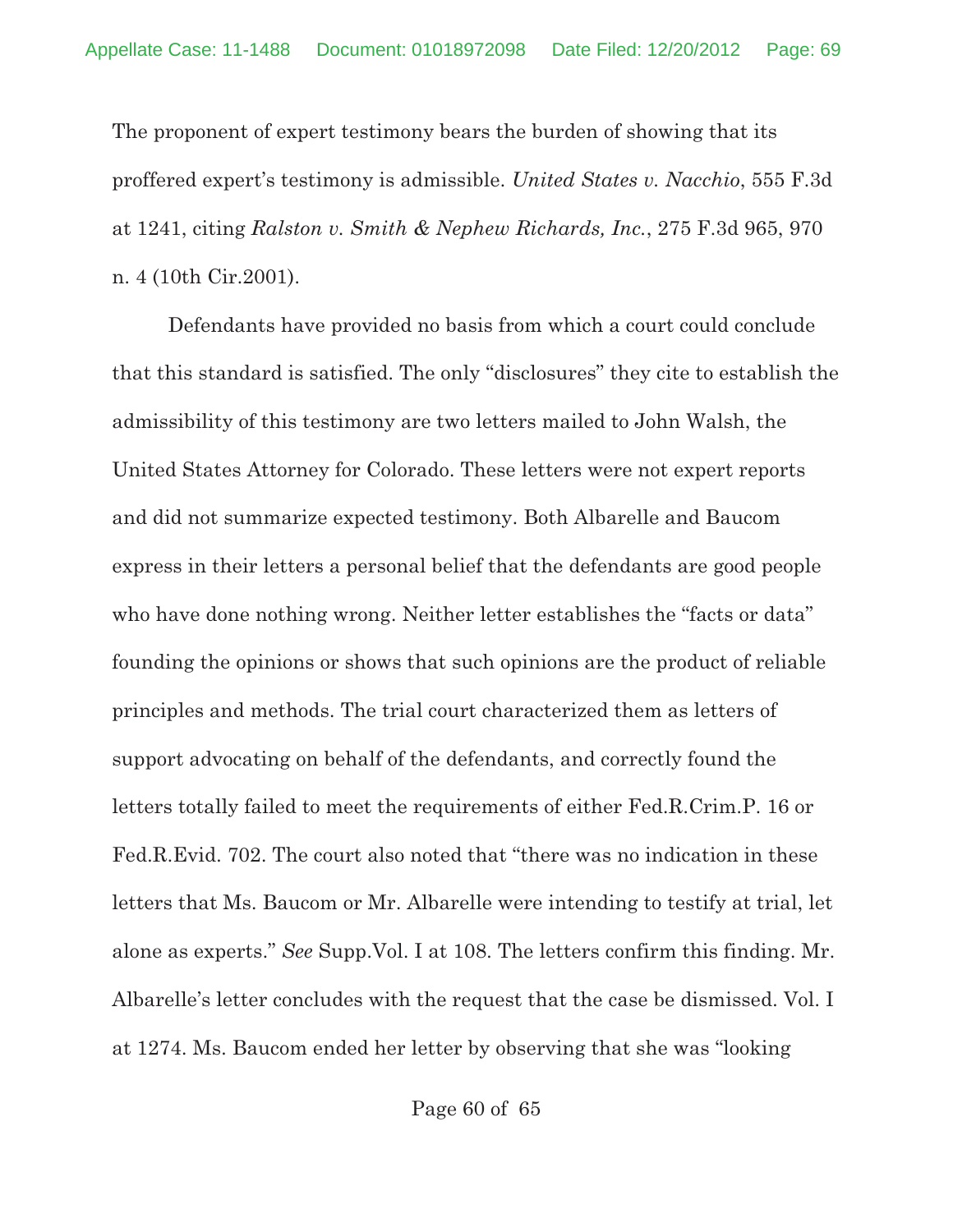forward to the day these men can say, 'I told you so!'" *Id*. at 1272. Neither letter states that the author expects to testify at trial and neither letter provides any basis from which a court could conclude that whatever unwritten method the authors employed is "scientifically sound and that the opinion is based on facts which satisfy Rule 702's reliability requirements." *United States v. Nacchio*, 555 F.3d at 1241 (quoting *Dodge v. Cotter Corp.*, 328 F.3d 1212, 1222 (10th Cir.2003)). Thus, the trial court did not abuse its discretion in excluding the testimony of Mr. Albarelle and Ms. Baucom.

#### **3. Testimony as Fact Witnesses**

Banks' opening brief argues in the alternative that Albaraelle and Baucom should have been permitted to testify as fact witnesses. Fed.R.Evid. 701 permits opinion testimony by lay witnesses, but only if the opinion is "rationally based on the witness's perception," and is helpful to the jury. At trial, co-defendant Walker made a proffer that if Albarelle and Baucom were accepted as lay witnesses, they would talk about standards in the staffing industry. Vol. II at 2292. The trial court found this would be expert testimony, *id*. at 2293, and Rule 701 supports this finding. "Prior to testifying to his opinion or inference, the witness must first lay a foundation establishing personal knowledge of the facts which form the basis of the opinion or inference, Rule 602." Graham, Handbook of Federal Evidence, §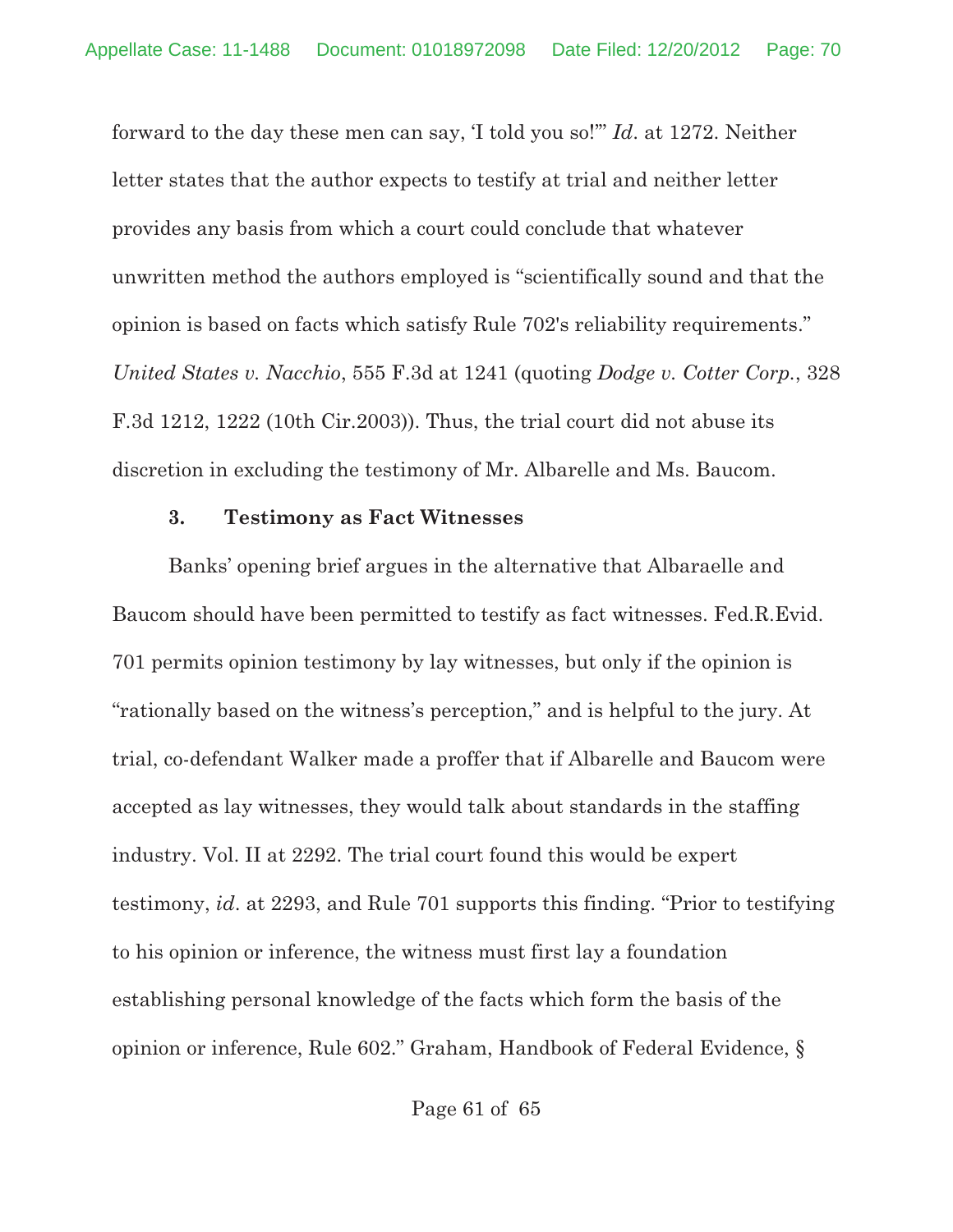701.1 (3rd ed. 1991). Fed.R.Evid. 602 permits witness testimony "only if evidence is introduced sufficient to support a finding that the witness has personal knowledge of the matter." *See United States v. Garcia*, 994 F.2d 1499, 1506-07 (10th Cir. 1993). Neither the proffer made by co-defendant Walker, nor the letters sent to USA Walsh by Albarelle and Baucom, establish first-hand knowledge of the operation of defendants' business operations or any other facts in issue. Absent personal knowledge of such matters, neither Mr. Albarelle nor Ms. Baucom would have been competent to testify about the matters charged in the indictment.

## **4. Cumulative Testimony**

In excluding the testimony of Mr. Albarelle and Ms. Baucom, the court found that in light of its decision to admit the testimony of defense "expert" witness Joseph Thurman, defendants would not be prejudiced because the excluded testimony "would be duplicative and cumulative to that of Mr. Thurman." Supp. Vol. I at 109. The record supports this finding. Mr. Thurman was the director of business development for an IT (information technology) staffing firm in Denver. His testimony concerned payrolling

<sup>&</sup>lt;sup>9</sup> For the same reason, any error in the trial court's ruling necessarily would be harmless, because it could not have had a substantial influence on the outcome of the case. *See United States v. Irving*, 665 F.3d 1184, 1209 (10th Cir. 2011).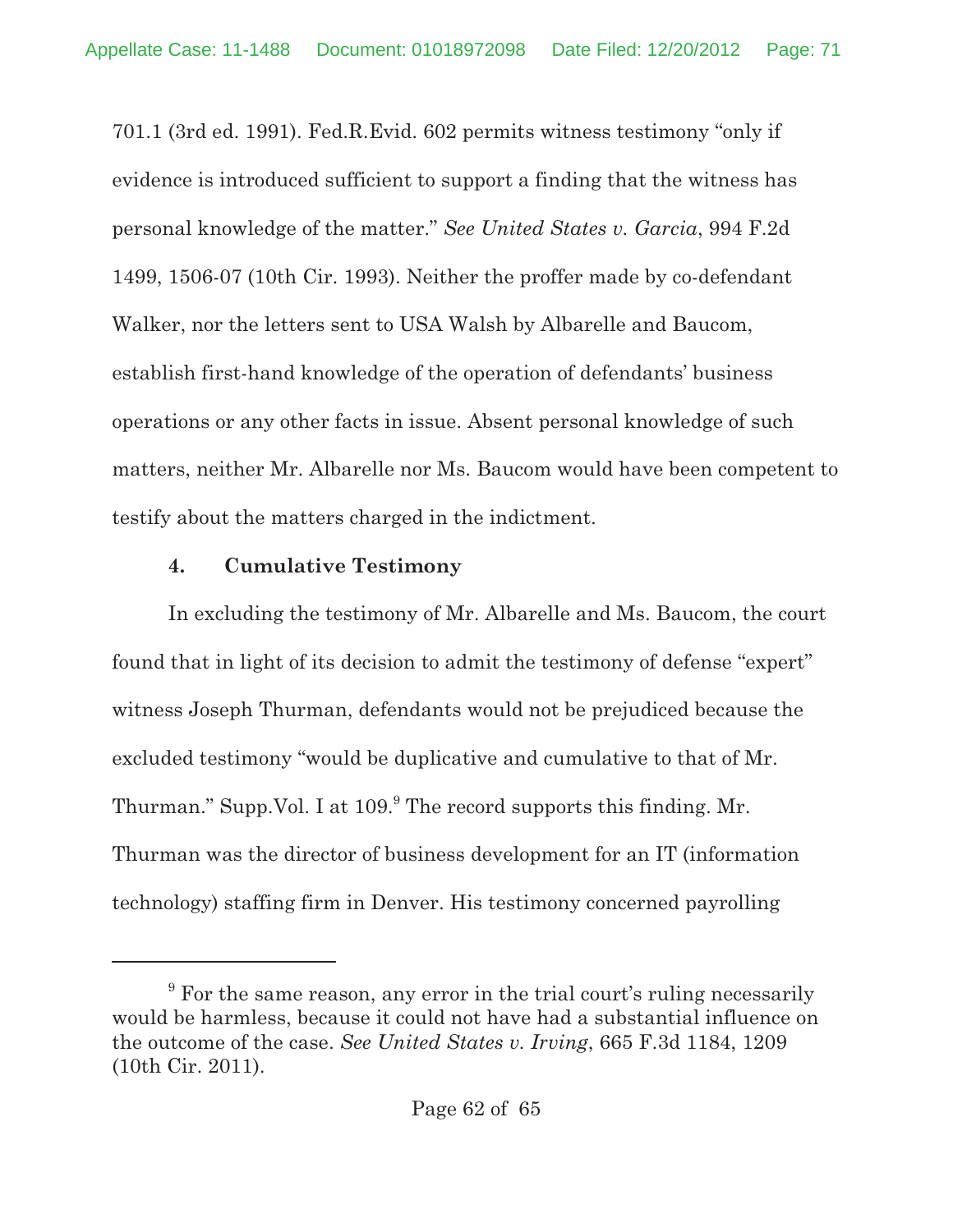transactions; the distinction between W2 employees and 1099 contractors; how staffing companies are compensated; and a variety of other issues concerning the relationship between staffing companies and clients. Vol. II at 2618, *et seq*. This testimony was essentially what co-defendant Walker proffered, *see* vol. II at 2292, as the testimony of Mr. Albarelle and Ms. Baucom.

## **CONCLUSION**

Defendants' convictions should be affirmed.

## **ORAL ARGUMENT STATEMENT**

The United States requests argument, which may assist the court in understanding the lengthy trial record.

Respectfully Submitted,

JOHN F. WALSH United States Attorney

s/ *James C. Murphy*  JAMES C. MURPHY MATTHEW T. KIRSCH Assistant U.S. Attorneys  $1225$   $17<sup>th</sup>$  Street, Suite 700 Denver, Colorado 80202 (303) 454-0100 Email: USACO.ECFAppellate@usdoj.gov; James.Murphy3@usdoj.gov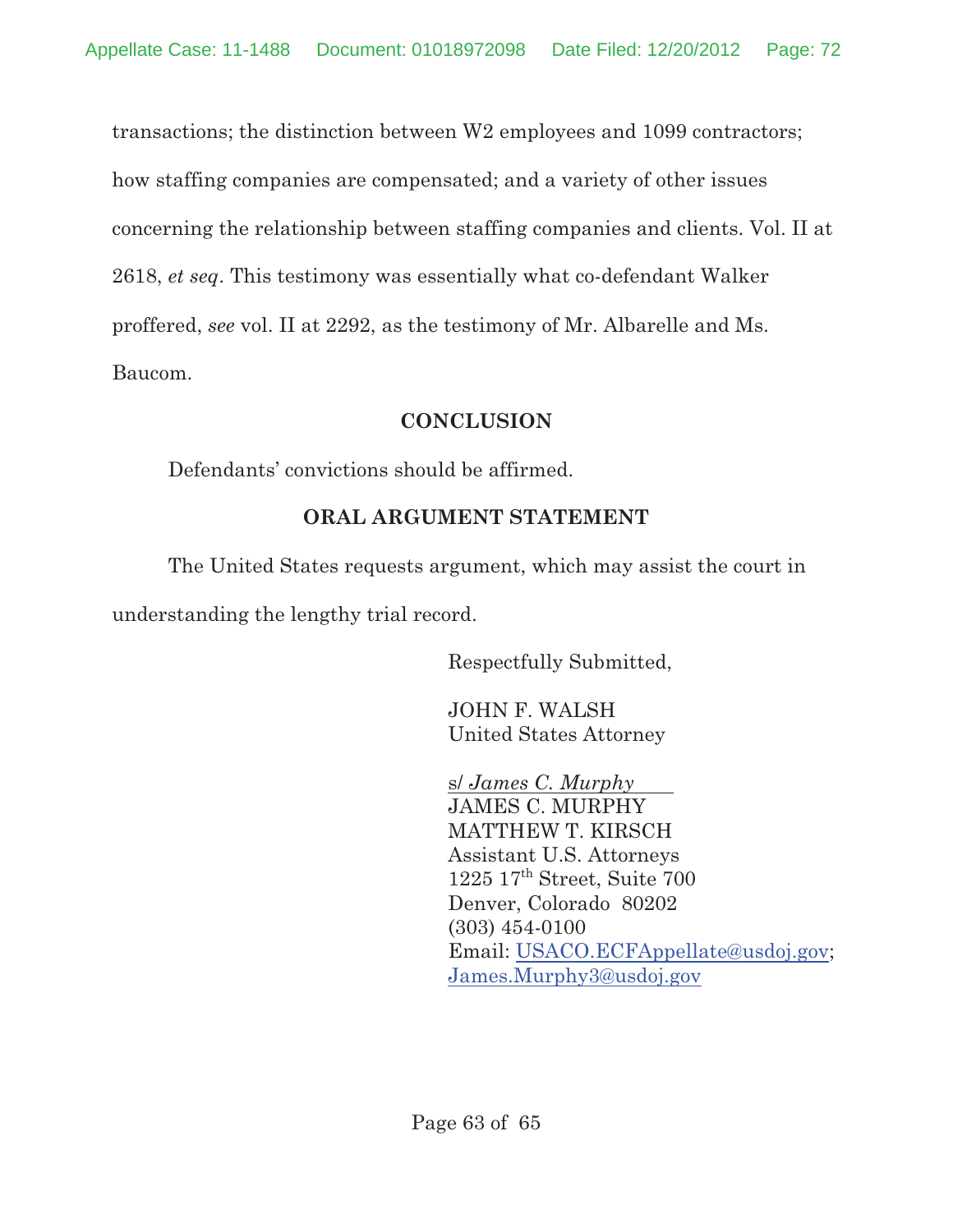## **CERTIFICATE OF COMPLIANCE**

I certify, pursuant to Fed.R.App.P.  $28.1(e)(2)$  &  $32(a)(7)(C)$ , that

## the **UNITED STATES' CONSOLIDATED ANSWER BRIEF** is

proportionally spaced and contains 13, 771 words, according to the Corel

WordPerfect X5 software used in preparing the brief.

s/ *Ma-Linda La-Follette*  Ma-Linda La-Follette

U.S. Attorney's Office

## **CERTIFICATE OF DIGITAL SUBMISSION**

I hereby certify that with respect to the foregoing:

- (1) all required privacy redactions have been made;
- (2) if required to file additional hard copies, that the ECF submission is an exact copy of those documents;
- (3) The digital submissions have been scanned for viruses with the most recent version of a commercial virus scanning program, TREND MICRO Office Scan for Windows, Version 10.5.1997, Engine Version 9.700.1001, Virus Pattern File 9.595.00, dated 12/14/12, and according to the program are free of viruses.

I certify that the information on this form is true and correct to the best of my knowledge and belief formed after a reasonable inquiry.

> s/ *Ma-Linda La-Follette*  Ma-Linda La-Follette U.S. Attorney's Office